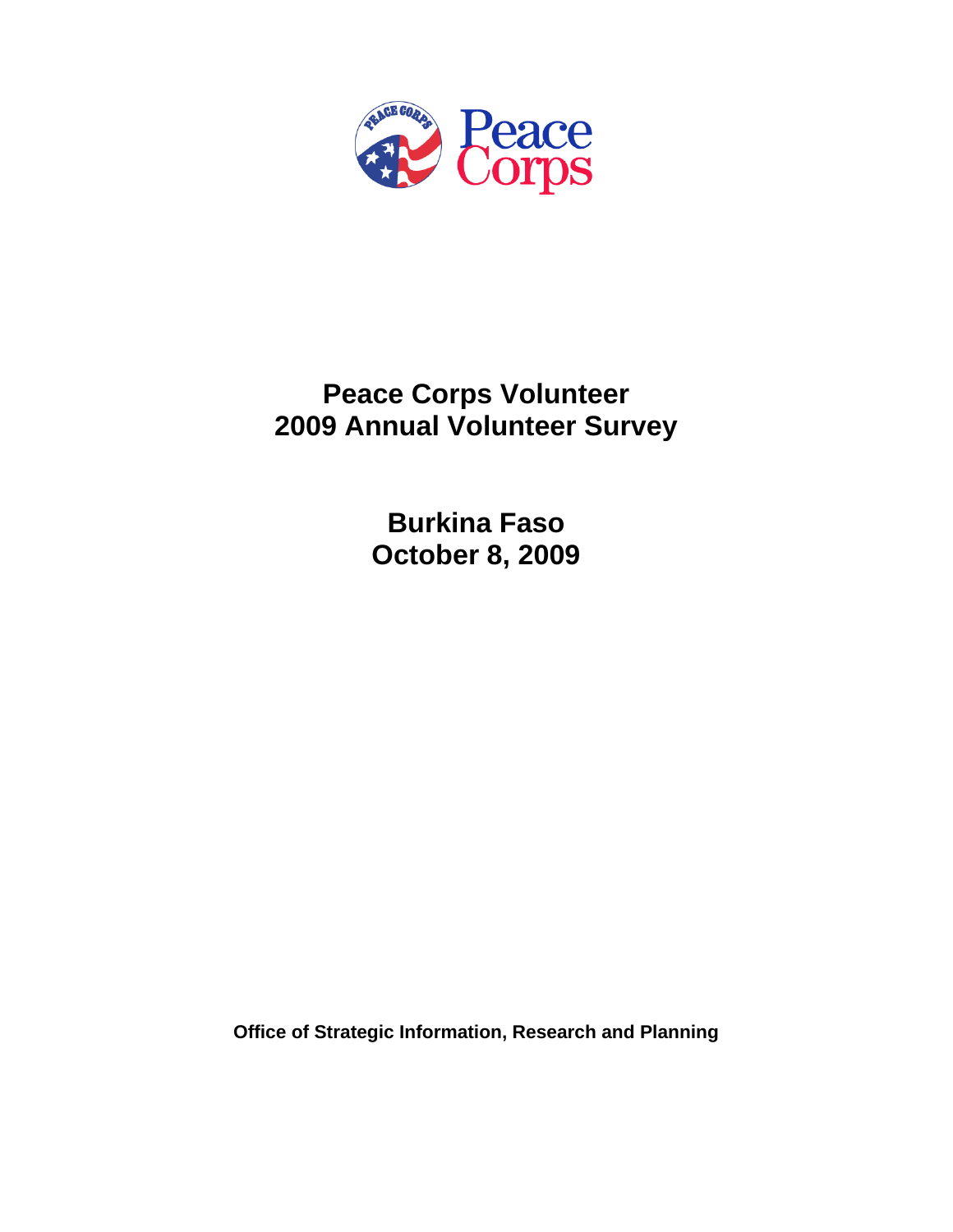# **Table of Contents**

| Introduction to the 2009 Annual Volunteer Survey Report 3 |     |
|-----------------------------------------------------------|-----|
| Overview of the Post's 2009 Volunteer Survey Respondents4 |     |
| A. Applying to the Peace Corps                            |     |
|                                                           |     |
|                                                           |     |
|                                                           |     |
|                                                           |     |
|                                                           | 26  |
|                                                           | .32 |
|                                                           | 41  |
| I. Your Life in the Peace Corps.                          | 42  |
| J. Overall Assessment of Peace Corps Service46            |     |
|                                                           | .55 |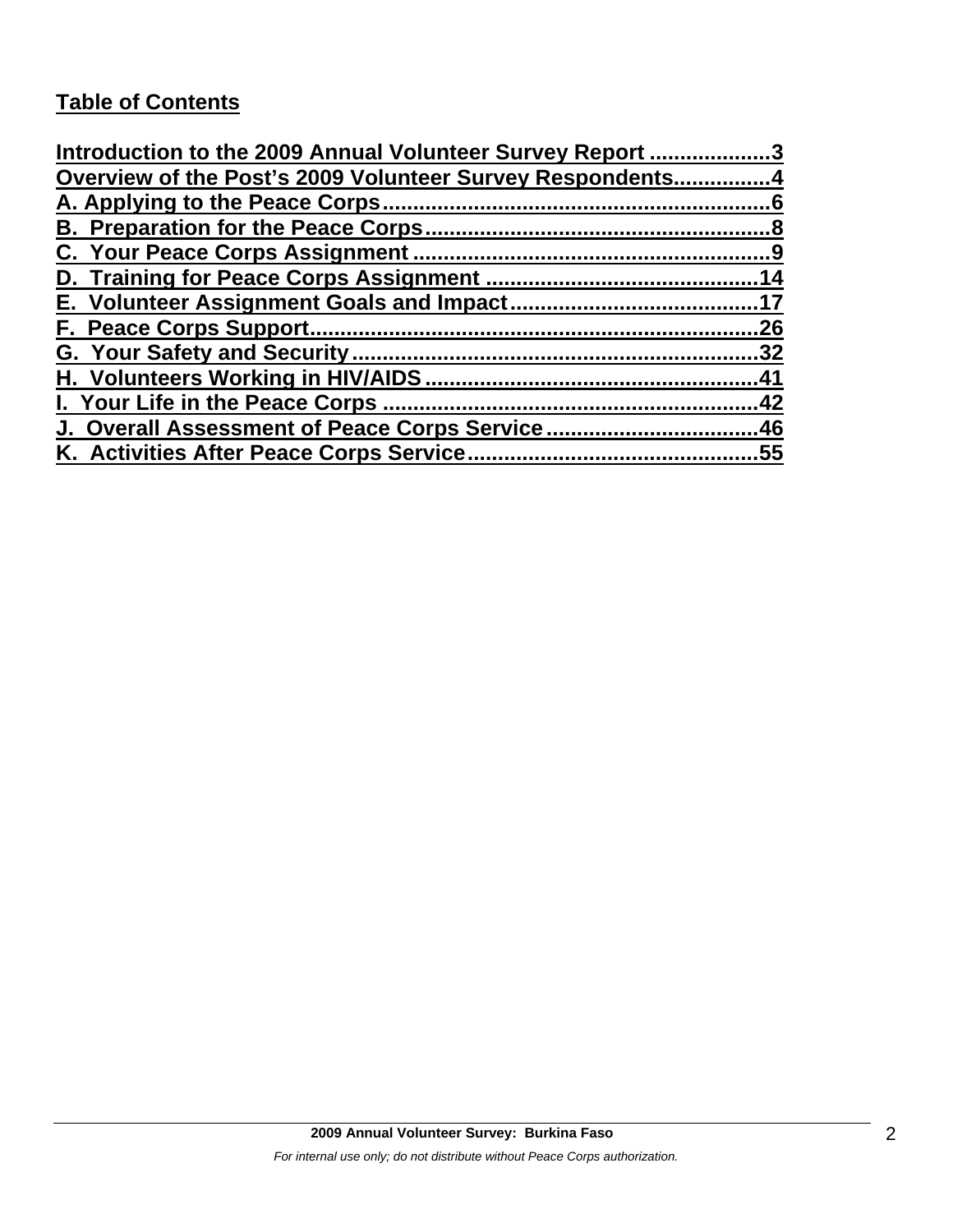# **Introduction to the 2009 Annual Volunteer Survey Report**

This country report contains the tables and charts from the Volunteers in your country who completed the 2009 Annual Volunteer Survey (AVS). The results provide a picture of the activities, experiences and views of Peace Corps Volunteers in 2009. The results show areas where Volunteers' needs are met and identify areas where improvements may be needed. The survey was fielded from May through August 2009.

A core set of questions was asked of all Volunteers. For the first time, Volunteers were also asked a series of questions relevant to their time in country:

- Volunteers in country 8 or less months were asked about applying to and preparing for the Peace Corps.
- Volunteers in country 18 or less months were asked about the effectiveness of their preservice training (PST).
- Volunteers in country 19 or more months were asked about their post-service plans, as well as the Peace Corps' resources for their post-service transition.

Tables and graphs are labeled by survey section and the survey question. The tables show the percent of post respondents that selected each choice and the total number of post respondents that answered the question. The number of responses for each question will vary, depending on:

- whether the question was asked of all Volunteers or only the Volunteers in-country a certain number of months and
- how many of the Volunteers who were "eligible" to answer the question did respond.

Most survey questions asked respondents to select only one from a set of choices. The percentages for the "select one" responses add up to 100 percent. Other questions asked Volunteers to "mark all that apply" in situations, for example, where it is likely that respondents are involved in more than one secondary activity. The percentages of the "mark all that apply" responses will total more than 100 percent; each percentage equals the number of respondents selecting that choice divided by the number of respondents who answered the question.

Posts are encouraged to compare these 2009 results with the 2006 and 2008 survey results to note trends and changes over time. Because questions are revised from one survey to the next, a crosswalk between the 2008 and 2009 questions is posted on the OSIRP intranet page under 2009 AVS Reports "Reference Documents." The earlier 2008 survey global, regional and post reports are also posted on the OSIRP Intranet page.

Volunteers' extensive narrative responses to the 29 open-ended questions on the survey are in the post's 2009 Annual Volunteer Survey Open Ended Reponses report. All Volunteers' narrative responses to key questions will be analyzed for global themes and presented in a later report.

The number of surveys for each post includes surveys submitted online by Volunteers and completed paper surveys sent to the Peace Corps headquarters for hand-entry into the online survey system. The final count may include mostly completed partial surveys added to the final dataset after the survey closed.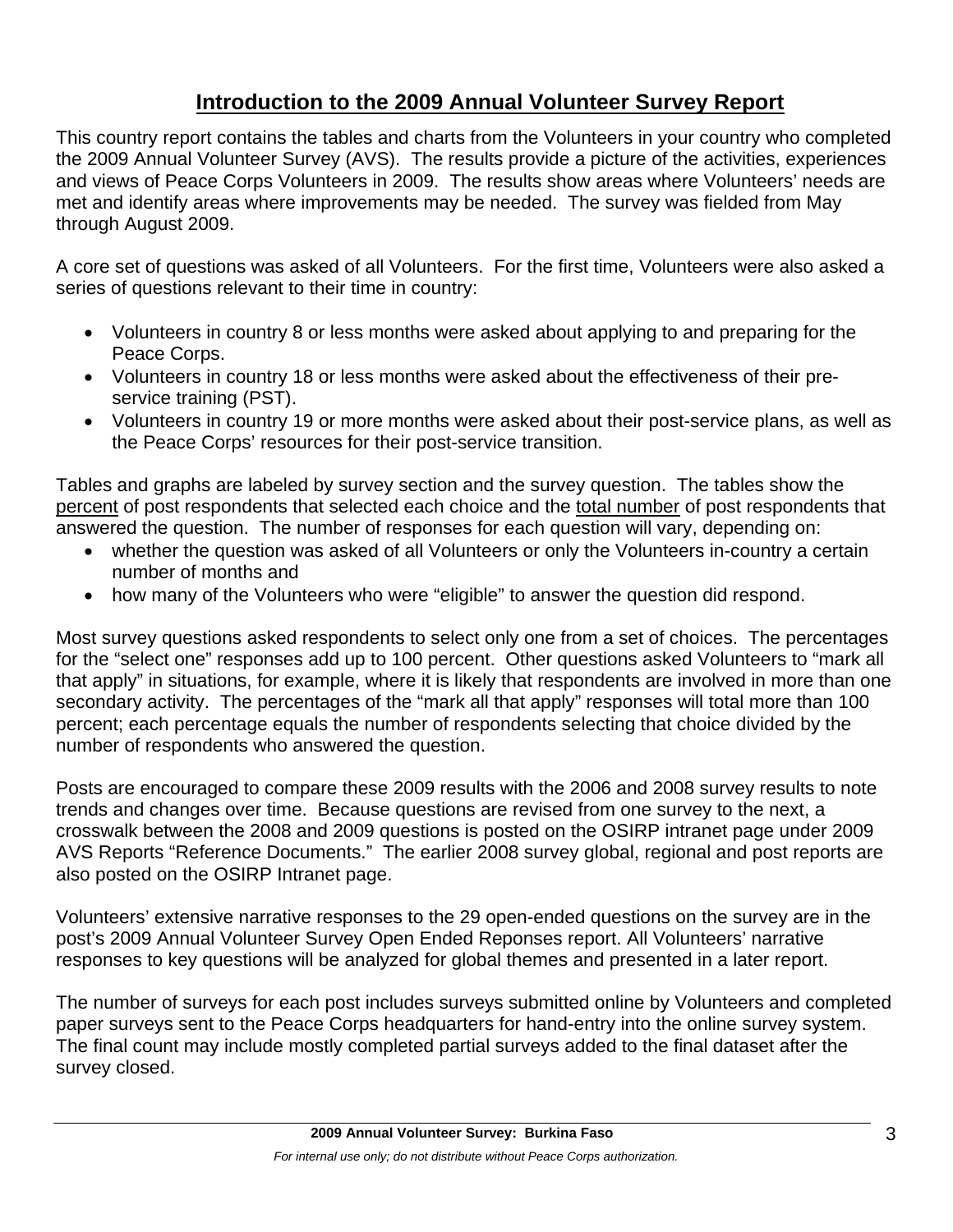# **Overview of the Post's 2009 Volunteer Survey Respondents**

This overview presents basic information about the characteristics of Volunteers who completed the 2009 Annual Volunteer Survey at post.

|            | 8 months or less |         | 9 to 18 months  |         | 19 months or more |         | Total  |         |
|------------|------------------|---------|-----------------|---------|-------------------|---------|--------|---------|
|            | Number           | Percent | Number          | Percent | Number            | Percent | Number | Percent |
| Months3grp |                  | 14%     | 32 <sub>l</sub> | 41%     | 36I               | 46%     | 79     | 100%    |

#### **Completed Surveys by Months in Country**

#### **L1: What is your age?**

|         | 20-29 | 30-49 | $50+$ | Total |
|---------|-------|-------|-------|-------|
| AGE3grp | 87%   | 12%   | 1%    |       |

#### **L2: What is your gender?**

|                | Female | Male | Total |  |
|----------------|--------|------|-------|--|
| <b>IGENDER</b> | 61%    | 39%  |       |  |

#### **Completed surveys by project.**

|                                                | Count | Column N % |
|------------------------------------------------|-------|------------|
| <b>Community Health</b><br>Development Project | 29    | 37%        |
| Girls' Education and<br>Empowerment            | 15    | 19%        |
| Secondary Education -<br>Math/Science          | 23    | 29%        |
| <b>Small Enterprise Development</b><br>Project | 11    | 14%        |
| Other. Please specify                          |       | 1%         |
| Total                                          | 79    | 100%       |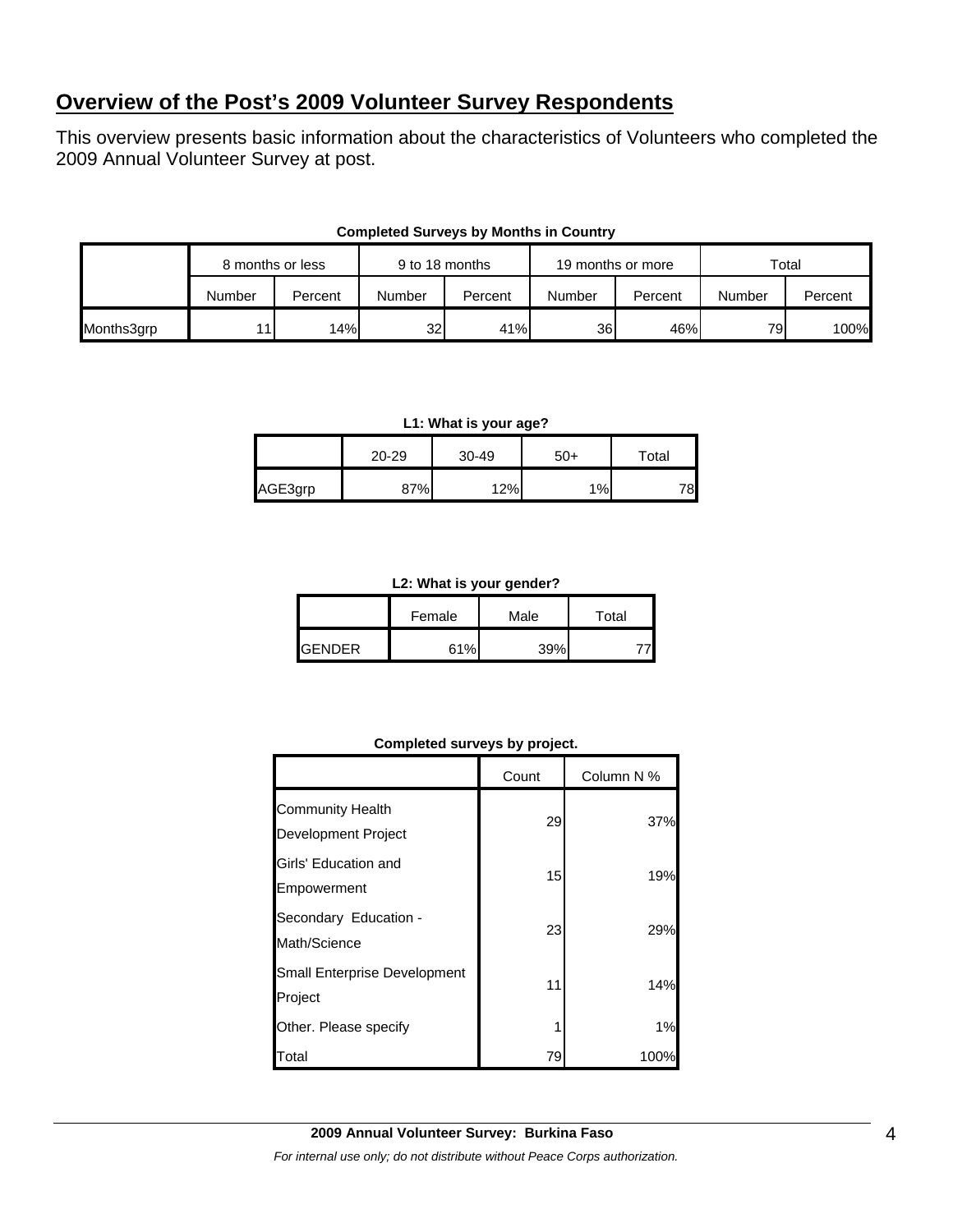|                |                                                 | Percent | Number         |
|----------------|-------------------------------------------------|---------|----------------|
| C <sub>2</sub> | Health extension                                | 32%     | 25             |
|                | Math/science teaching                           | 27%     | 21             |
|                | Community development                           | 10%     | 8              |
|                | Other education                                 | 9%      | 7              |
|                | Business education/advising                     | 8%      | 6              |
|                | Youth development                               | 5%      | 4              |
|                | <b>HIV/AIDS</b>                                 | $3%$    | 2              |
|                | Information & communications technology (ICT)   | $3%$    | $\overline{c}$ |
|                | Other: Please specify                           | 1%      |                |
|                | Agroforestry                                    | 1%      |                |
|                | NGO development                                 | 1%      |                |
|                | Agriculture/fish/livestock                      | 1%      |                |
|                | Urban & regional planning/municipal development |         |                |
|                | Water sanitation                                |         |                |
|                | Forestry/parks                                  |         |                |
|                | Environmental education                         |         |                |
|                | Teacher training                                |         |                |
|                | English teaching                                |         |                |
|                | Total                                           | 100%    | 79             |

#### **C2: Which best describes the focus of your primary assignment/work?**

#### **C2.TEXT: Which of the following initiatives does your primary work include? Other (specify)**

|                      |                                                | <b>PERCENT</b> | <b>NUMBER</b> |  |
|----------------------|------------------------------------------------|----------------|---------------|--|
| C <sub>2</sub> .TEXT | Open-ended results. Not responsive to request. |                |               |  |
|                      | Total                                          | 100%           | 79            |  |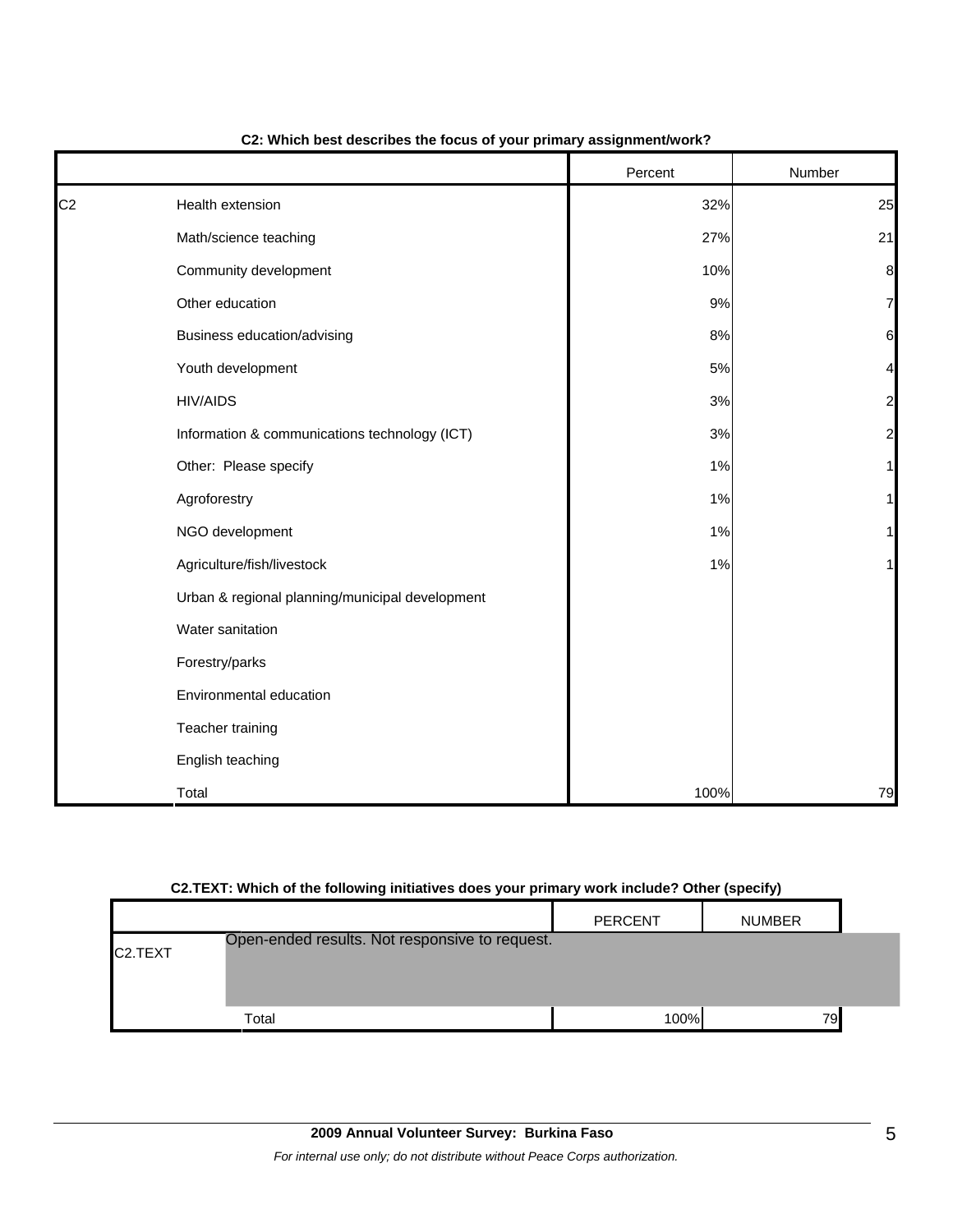# **A. Applying to the Peace Corps**

*This section reports Volunteers' motivations in applying and accepting a Peace Corps assignment* 

|                             | Not Important | Somewhat<br>important | Important | NA  | Total          |
|-----------------------------|---------------|-----------------------|-----------|-----|----------------|
|                             |               |                       |           |     |                |
| Different culture           |               |                       | 100%      |     | 11             |
| Work experience             |               | 18%                   | 82%       |     | 11             |
| Help others                 |               |                       | 100%      |     | 11             |
| International experience    |               | 9%                    | 91%       |     | 11             |
| Language                    |               | 45%                   | 55%       |     | 11             |
| Personal growth             |               | 18%                   | 82%       |     | 11             |
| U. S. job market            | 45%           | 45%                   | 9%        |     | 11             |
| Serve my country            | 45%           | 55%                   |           |     | 11             |
| Travel/adventure            |               | 27%                   | 73%       |     | 11             |
| Other: Please specify below | 14%           |                       |           | 86% | $\overline{7}$ |

**A1: How important were the following factors in accepting a PC assignment?**

## **A1\_OTHER: How important were the following factors in accepting a PC assignment? Other**

**(specify)**

|          |       | <b>PERCENT</b> | <b>NUMBER</b> |
|----------|-------|----------------|---------------|
| A1_OTHER |       | 100%           | 79            |
|          | Total | 100%           | 79            |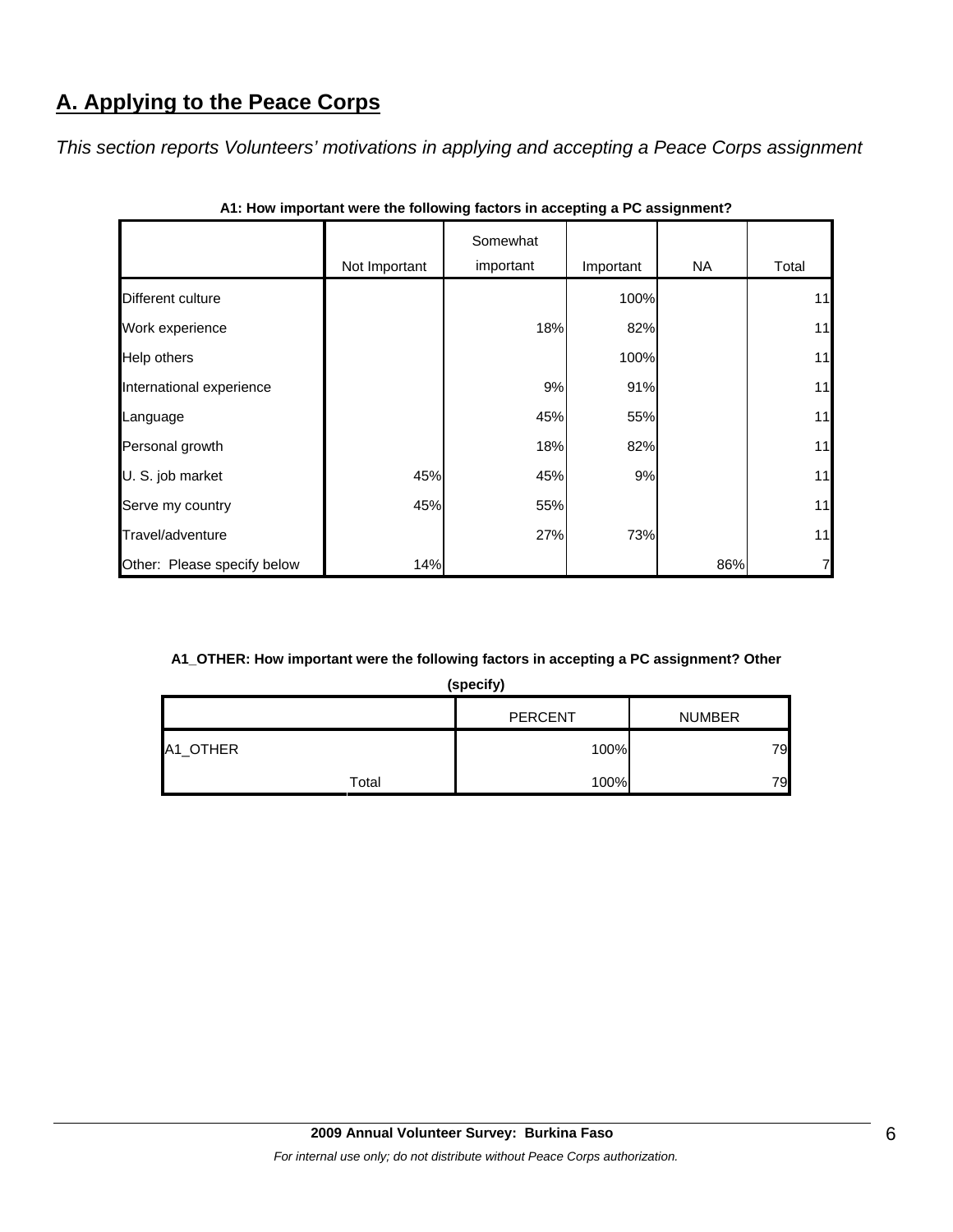|                                                                 |                                                                                              | PCV Responses | % Involved in<br>Initiative | <b>Total PCVs</b><br>Responding |
|-----------------------------------------------------------------|----------------------------------------------------------------------------------------------|---------------|-----------------------------|---------------------------------|
| What prompted you to apply to PC Personal interest in the Peace | Corps                                                                                        | 9             | 82%                         |                                 |
|                                                                 | Returned Peace Corps Volunteer<br>(e.g., someone you met or know<br>personally               | Δ             | 36%                         |                                 |
|                                                                 | Peace Corps website                                                                          | 3             | 27%                         |                                 |
|                                                                 | Other: Please specify                                                                        | 3             | 27%                         |                                 |
|                                                                 | Returned Peace Corps Volunteer<br>who spoke to your school or group<br>about the Peace Corps | 2             | 18%                         |                                 |
|                                                                 | Article or book about the Peace<br>Corps                                                     | 2             | 18%                         |                                 |
|                                                                 | Peace Corps recruiter                                                                        |               | 9%                          |                                 |
|                                                                 | Peace Corps campus or<br>community information session                                       |               | 9%                          |                                 |
|                                                                 | Radio, TV, or print advertisement                                                            |               |                             |                                 |
|                                                                 | Peace Corps material in the mail                                                             |               |                             |                                 |
|                                                                 | Total                                                                                        |               |                             | 11                              |

#### **A2. What prompted you to apply to the PC? Mark all that apply.**

Percents may total to more than 100% since Volunteers were asked to "Mark all that apply."

# **A2.OTHER.TEXT: What prompted you to apply to the PC? Other (specify)**

|               |                                                | PERCENT | <b>NUMBER</b> |
|---------------|------------------------------------------------|---------|---------------|
| A2.OTHER.TEXT | Open-ended results. Not responsive to request. |         |               |
|               | Total                                          | 100%    | 79            |

*For internal use only; do not distribute without Peace Corps authorization.*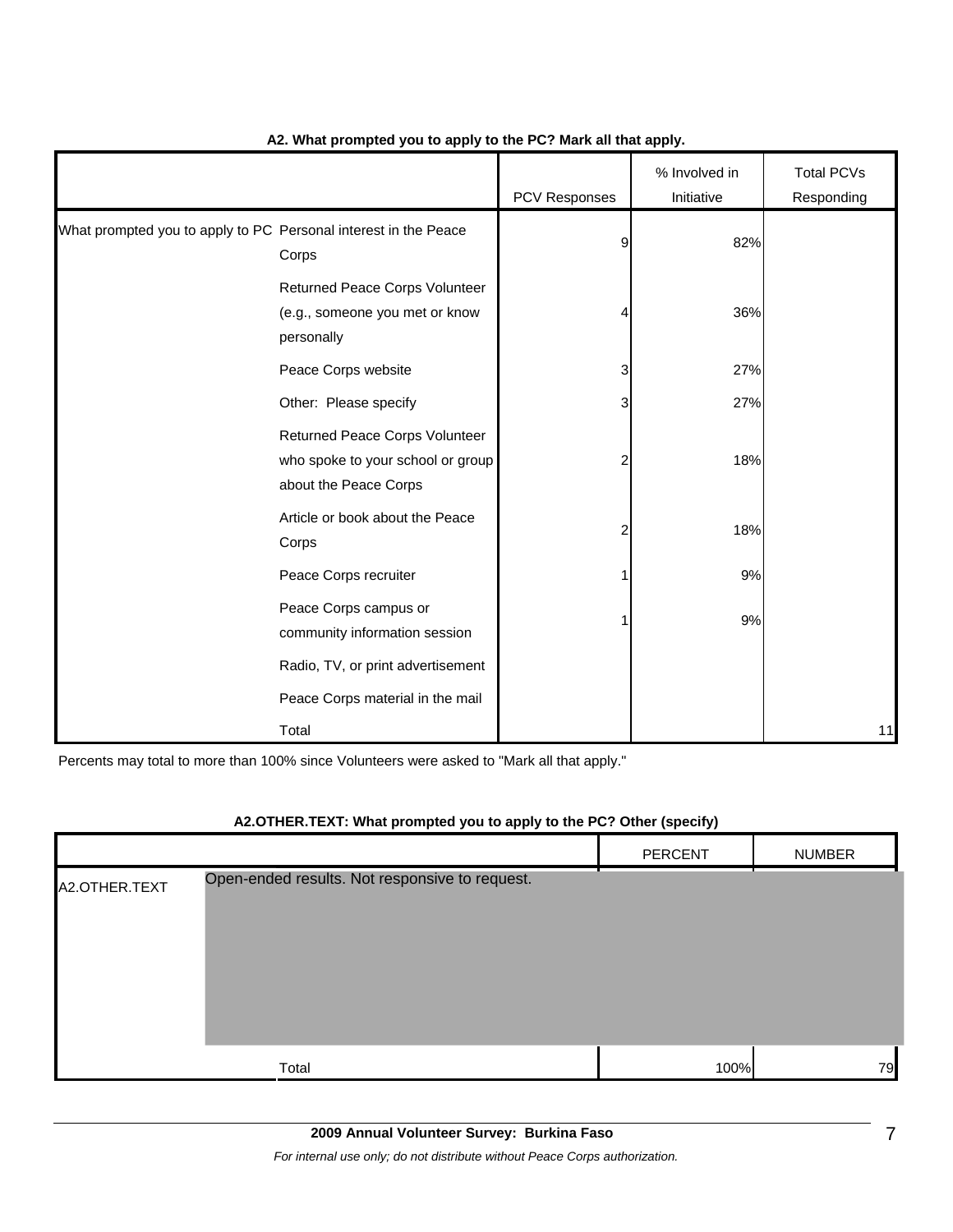# **B. Preparation for the Peace Corps**

*This section reports on Volunteers' assessment of the materials and information available before their service.* 

**B1: How useful was the information on the PC website in preparing you for the realities of living and working as a Volunteer?**

|                 |              |    |     |     |             | Don't know (did not |       |
|-----------------|--------------|----|-----|-----|-------------|---------------------|-------|
|                 | Not at all 1 |    |     |     | Extremely 5 | access information) | Total |
| IB <sub>1</sub> |              | 9% | 55% | 27% | 9%          |                     | 11    |

#### **B2: How useful were the PC materials about your country in helping you prepare for your service?**

|                |              |     |     |     |             | Don't know (did not |       |
|----------------|--------------|-----|-----|-----|-------------|---------------------|-------|
|                | Not at all 1 |     |     |     | Extremely 5 | access information) | Total |
| B <sub>2</sub> | 9%           | 18% | 27% | 45% |             |                     | 11    |

**B3: How useful were the materials you received from the PC about your primary assignment in helping you prepare for your** 

|                | service?     |     |     |     |             |                                            |       |  |  |  |
|----------------|--------------|-----|-----|-----|-------------|--------------------------------------------|-------|--|--|--|
|                | Not at all 1 |     |     |     | Extremely 5 | Don't know (did not<br>access information) | Total |  |  |  |
|                |              |     |     |     |             |                                            |       |  |  |  |
| B <sub>3</sub> | 9%           | 45% | 18% | 27% |             |                                            | 11    |  |  |  |

#### **B4: How useful were the materials you received from the PC regarding the need for flexibility in adapting to your work?**

|                |              |     |     |     |             | Don't know (did not |       |
|----------------|--------------|-----|-----|-----|-------------|---------------------|-------|
|                | Not at all 1 |     |     |     | Extremely 5 | access information) | Total |
| B <sub>4</sub> |              | 18% | 64% | 18% |             |                     | 11    |

#### **B7: How prepared do you feel to meet the challenges of PC service?**

|                | Not at all 1 |     |     | Exceptionally 5 | Total |
|----------------|--------------|-----|-----|-----------------|-------|
| B <sub>7</sub> |              | 82% | 18% |                 | 11    |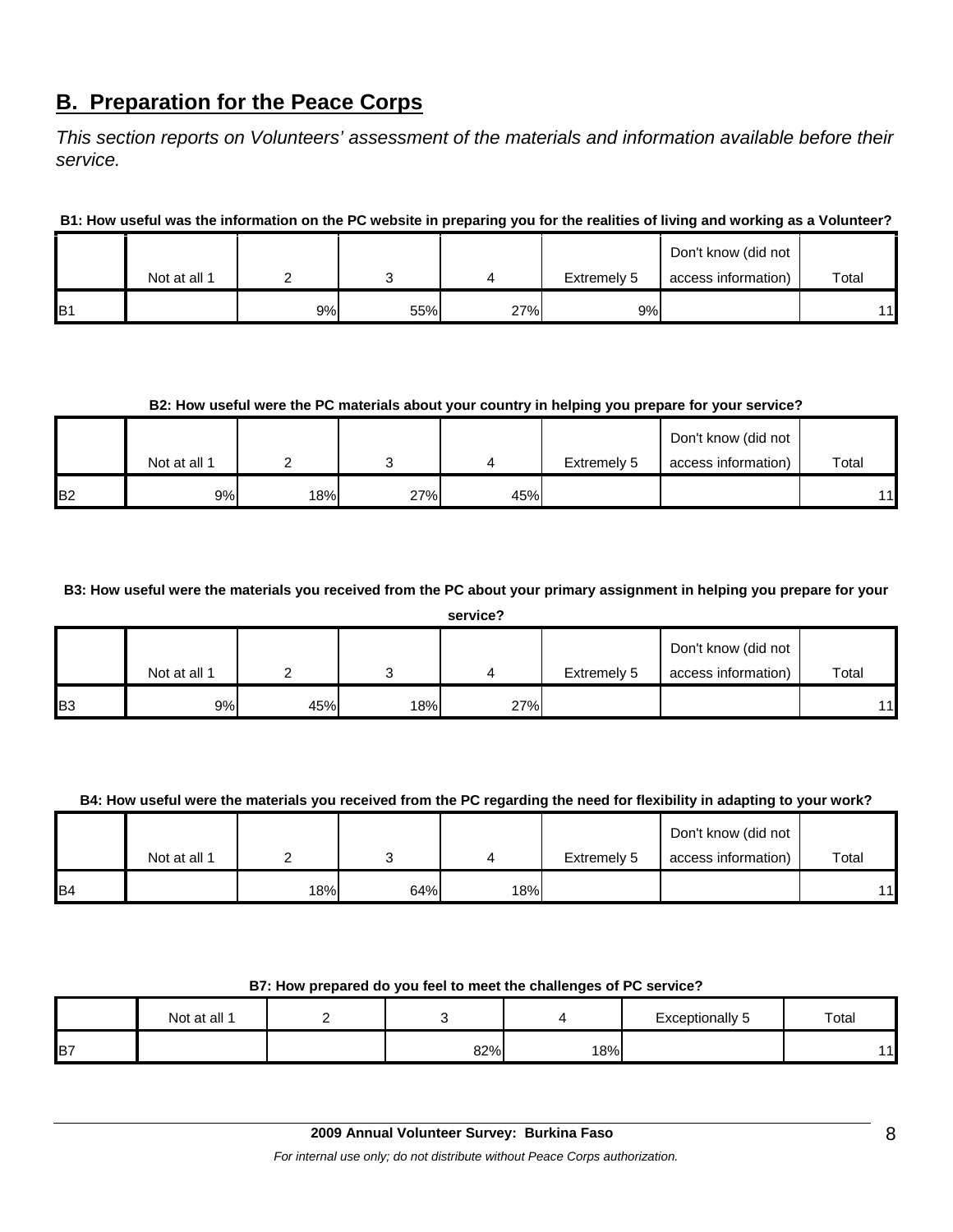# **C. Your Peace Corps Assignment**

*This section reports Volunteers' primary assignment work and secondary activities. The term "primary assignment" refers to the Volunteers' assignment which is part of an overall project plan designed by your host country partners and in-country Peace Corps staff.* 

|            |                                                       | apply.         |                             |                                 |
|------------|-------------------------------------------------------|----------------|-----------------------------|---------------------------------|
|            |                                                       | PCV Responses  | % Involved in<br>Initiative | <b>Total PCVs</b><br>Responding |
| \$C3PrmAct | Working with youth                                    | 46             | 59%                         |                                 |
|            | <b>HIV/AIDS</b>                                       | 44             | 56%                         |                                 |
|            | Girls' education                                      | 40             | 51%                         |                                 |
|            | Nutrition education                                   | 32             | 41%                         |                                 |
|            | Income generation                                     | 19             | 24%                         |                                 |
|            | English teaching                                      | 16             | 21%                         |                                 |
|            | Literacy                                              | 15             | 19%                         |                                 |
|            | Child survival                                        | 14             | 18%                         |                                 |
|            | Water and sanitation                                  | 14             | 18%                         |                                 |
|            | WID/GAD                                               | 12             | 15%                         |                                 |
|            | Information and<br>communications technology<br>(ICT) | 10             | 13%                         |                                 |
|            | Microenterprise development                           | 10             | 13%                         |                                 |
|            | World Wise Schools/<br>Correspondence Match           | 10             | 13%                         |                                 |
|            | Arts                                                  | 9              | 12%                         |                                 |
|            | Community food security<br>(production/marketing)     | 9              | 12%                         |                                 |
|            | Household food security                               | 9              | 12%                         |                                 |
|            | Rural development                                     | 9              | 12%                         |                                 |
|            | Working with NGO(s)                                   | 9              | 12%                         |                                 |
|            | <b>Business advertising</b>                           | 8              | 10%                         |                                 |
|            | Environment work                                      | 8 <sup>1</sup> | 10%                         |                                 |

### **C3: Which of the following activities does your primary assignment/work include? Mark all that**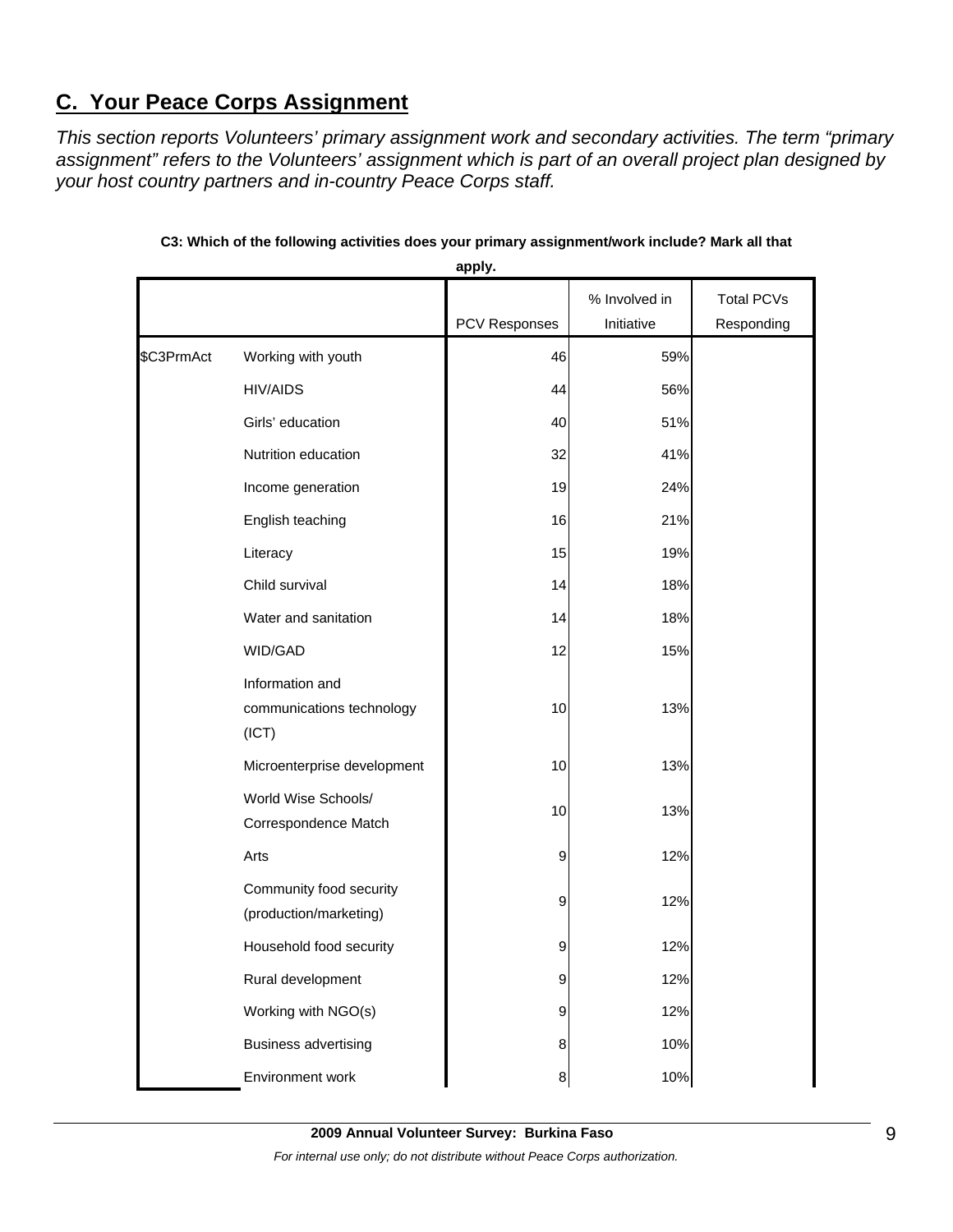| Mobilize host country nationals<br>(HCNs) to volunteer                                  | 8 | 10% |    |
|-----------------------------------------------------------------------------------------|---|-----|----|
| Sports/fitness                                                                          | 6 | 8%  |    |
| Working with special groups<br>(e.g., disabled, elderly, ethnic<br>minorities, orphans) | 5 | 6%  |    |
| Other: Please specify                                                                   | 5 | 6%  |    |
| Biodiversity conservation                                                               | 4 | 5%  |    |
| Library development                                                                     | 4 | 5%  |    |
| Natural resources management                                                            | 4 | 5%  |    |
| Urban development/municipal<br>development                                              | 1 | 1%  |    |
| Total                                                                                   |   |     | 78 |

Percents may total to more than 100% since Volunteers were asked to "Mark all that apply."

#### **C3: Which of the following activities does your primary assignment/work include? Other**

| s | оеспу |
|---|-------|
|   |       |

|               |                                                | Column N % | Count | Row N % |  |
|---------------|------------------------------------------------|------------|-------|---------|--|
| C3.OTHER.TEXT | Open-ended results. Not responsive to request. |            |       |         |  |
|               |                                                |            |       |         |  |
|               |                                                |            |       |         |  |
|               |                                                |            |       |         |  |
|               |                                                |            |       |         |  |
|               |                                                |            |       |         |  |
|               |                                                |            |       |         |  |
|               | Total                                          |            | 79    | 100%    |  |

| <u>UT. HUMO UPUIN UN FINIMIT AUUNINIUMIN PAININ ATURUU TIUN MUUN</u> |             |            |           |           |           |                  |             |  |  |
|----------------------------------------------------------------------|-------------|------------|-----------|-----------|-----------|------------------|-------------|--|--|
|                                                                      | <b>None</b> | $1-10$ hrs | 11-20 hrs | 21-30 hrs | 31-40 hrs | More than 40 hrs | $\tau$ otal |  |  |
| C4Hrs6grp                                                            |             | 18%        | 40%       | 33%       | 6%        | 3%               | 78          |  |  |

#### **C4: Hours Spent on Primary Assignment During Average Work Week**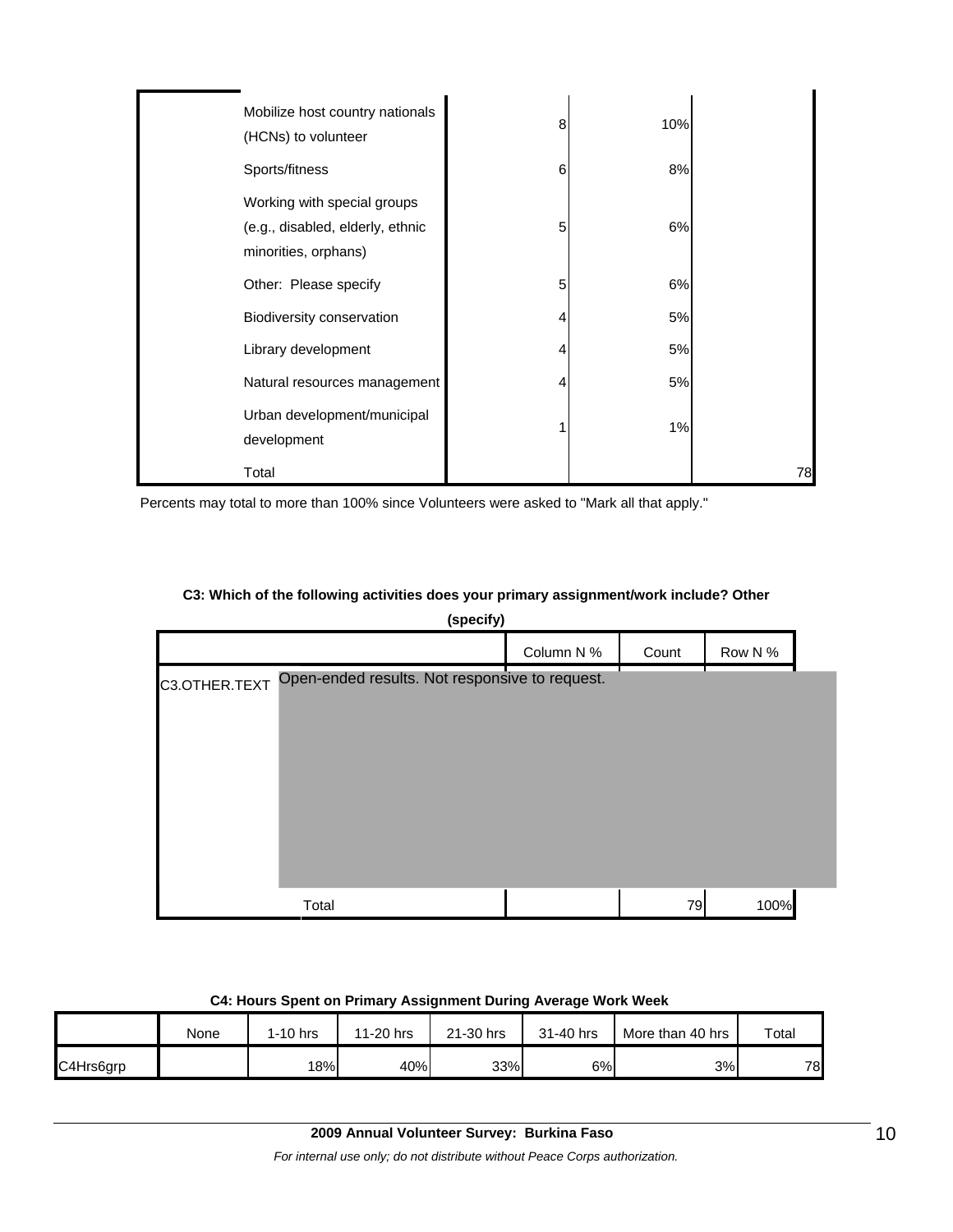#### **C4: How many hours do you spend on your primary assignment during an average work**

**week?**

| All Volunteers | Average | Lowest reported | Highest reported | Did not answer |
|----------------|---------|-----------------|------------------|----------------|
| 79.            |         |                 | bυ               |                |

## **C5: Which of the following do your secondary activities (other than your primary assignment work) include? Mark all that apply.**

|            |                                                        |               | % Involved in | <b>Total PCVs</b> |
|------------|--------------------------------------------------------|---------------|---------------|-------------------|
|            |                                                        | PCV Responses | Initiative    | Responding        |
| \$C5SecAct | English teaching                                       | 40            | 53%           |                   |
|            | Working with youth                                     | 31            | 41%           |                   |
|            | Girls' education                                       | 26            | 34%           |                   |
|            | <b>HIV/AIDS</b>                                        | 26            | 34%           |                   |
|            | Income generation                                      | 22            | 29%           |                   |
|            | Environment work                                       | 21            | 28%           |                   |
|            | Nutrition education                                    | 21            | 28%           |                   |
|            | World Wise Schools/<br>Correspondence Match            | 16            | 21%           |                   |
|            | WID/GAD                                                | 14            | 18%           |                   |
|            | Working with NGO(s)                                    | 12            | 16%           |                   |
|            | Arts                                                   | 11            | 14%           |                   |
|            | Literacy                                               | 11            | 14%           |                   |
|            | Community food security<br>(production/marketing)      | 10            | 13%           |                   |
|            | Household food security                                | 10            | 13%           |                   |
|            | Sports/fitness                                         | 10            | 13%           |                   |
|            | Mobilize host country nationals<br>(HCNs) to volunteer | 9             | 12%           |                   |
|            | Microenterprise development                            | 8             | 11%           |                   |
|            | Water and sanitation                                   | 8             | 11%           |                   |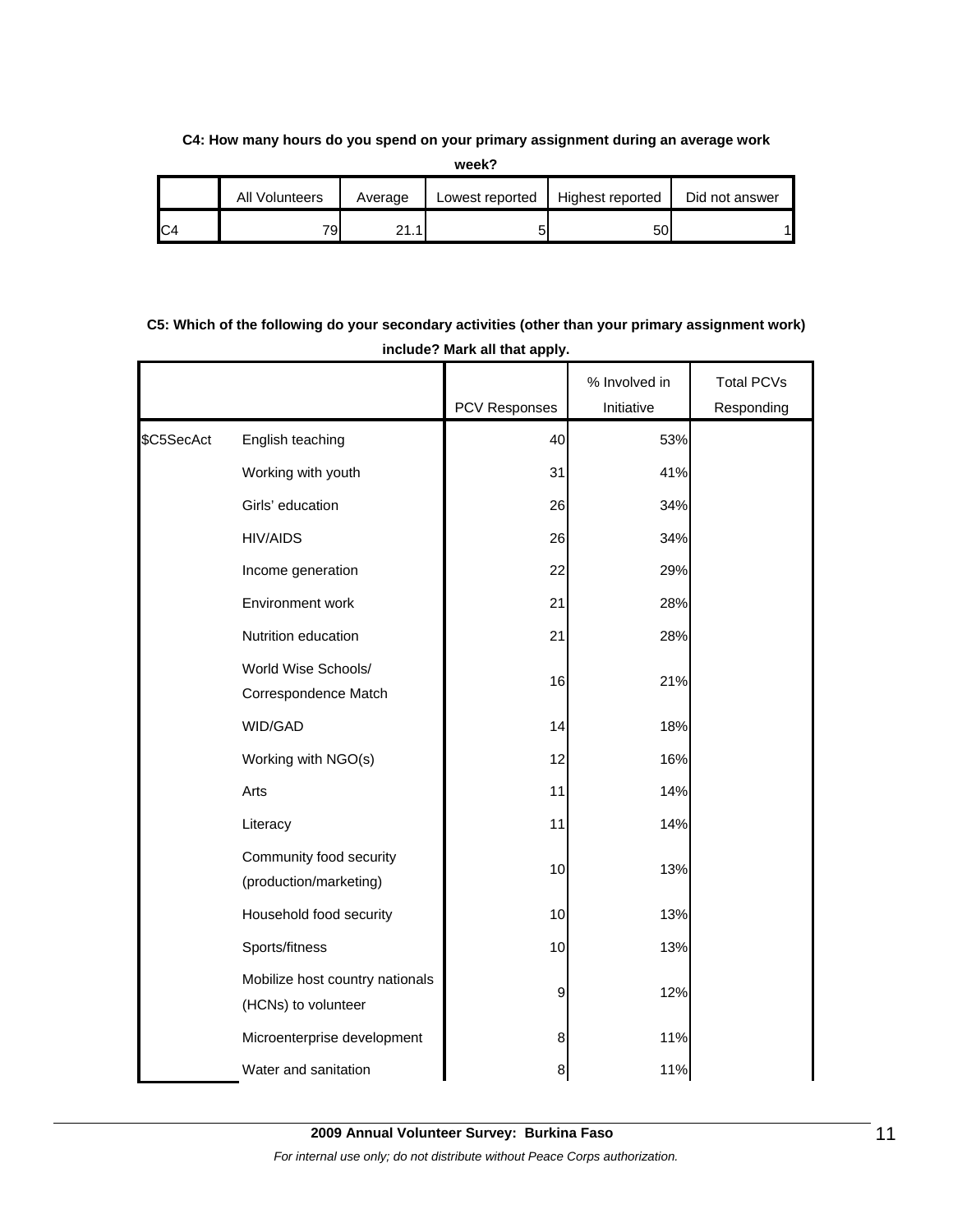| Information and<br>communications technology<br>(ICT)                                   | 6 | 8% |    |
|-----------------------------------------------------------------------------------------|---|----|----|
| Library development                                                                     | 6 | 8% |    |
| Working with special groups<br>(e.g., disabled, elderly, ethnic<br>minorities, orphans) | 6 | 8% |    |
| <b>Business advertising</b>                                                             | 5 | 7% |    |
| Natural resources management                                                            | 5 | 7% |    |
| Rural development                                                                       | 5 | 7% |    |
| Other: Please specify                                                                   | 4 | 5% |    |
| Biodiversity conservation                                                               | 3 | 4% |    |
| Child survival                                                                          | 3 | 4% |    |
| Urban development/municipal<br>development                                              | 3 | 4% |    |
| Total                                                                                   |   |    | 76 |

Percents may total to more than 100% since Volunteers were asked to "Mark all that apply."

|                                                                 |            | - -   |         |  |
|-----------------------------------------------------------------|------------|-------|---------|--|
|                                                                 | Column N % | Count | Row N % |  |
| Open-ended results. Not responsive to request.<br>C5.OTHER.TEXT |            |       |         |  |
|                                                                 |            |       |         |  |
|                                                                 |            |       |         |  |
|                                                                 |            |       |         |  |
|                                                                 |            |       |         |  |
|                                                                 |            |       |         |  |
|                                                                 |            |       |         |  |
| Total                                                           |            | 79    | 100%    |  |

### **C5: Which of the following do your secondary activities include? Other (specify)**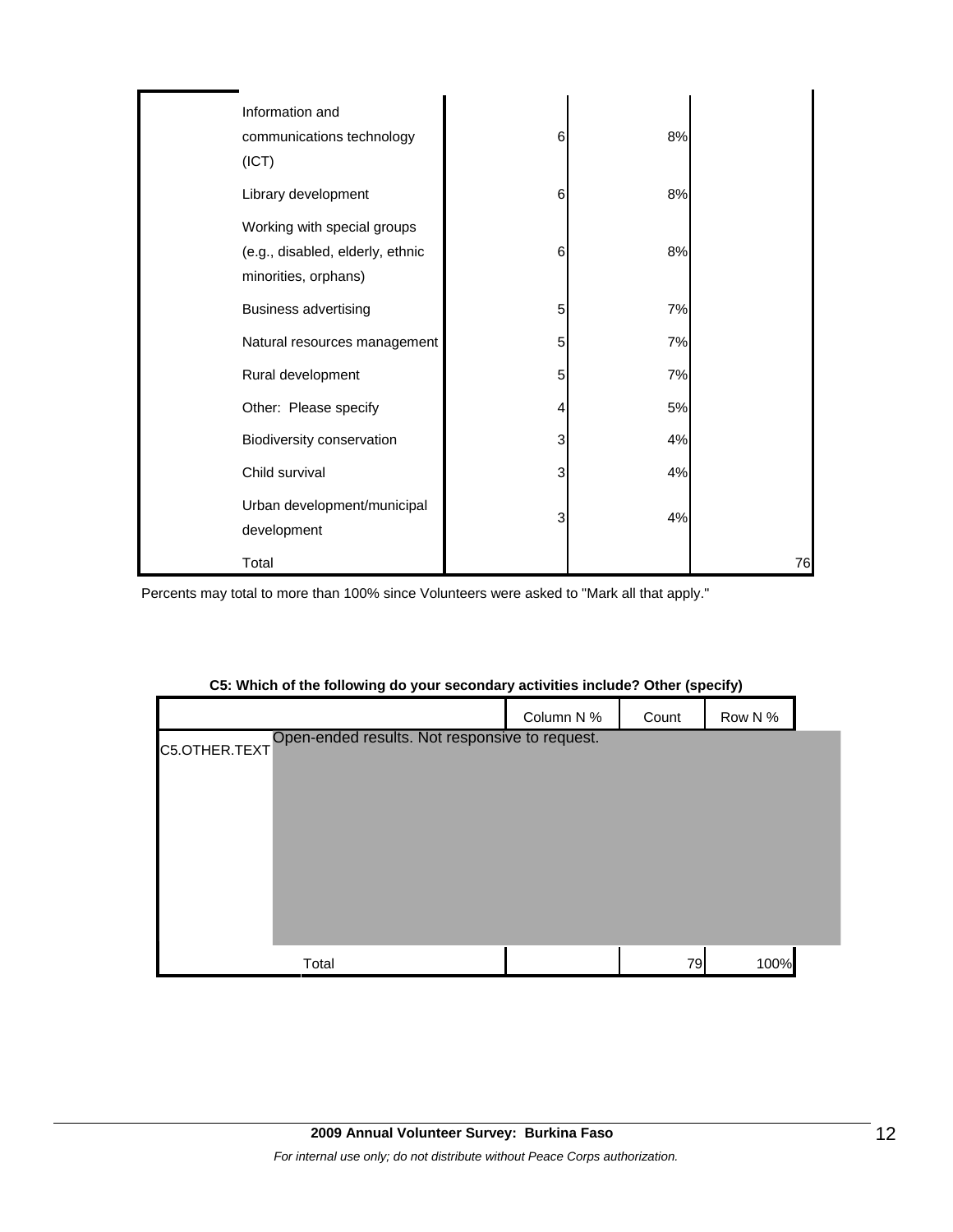#### **C5: No Secondary Activities**

|         |                                     | Percent | Number |
|---------|-------------------------------------|---------|--------|
| C5.NONE | No                                  | 99%     | 78     |
|         | Yes, I have no secondary activities | 1%      |        |
|         | Total                               | 100%    | 79     |

#### **C6: Hours Spent on Secondary Activities During Average Work Week**

|           | None | $1-10$ hrs | 11-20 hrs | 21-30 hrs | 31-40 hrs | More than 40 hrs | Total |
|-----------|------|------------|-----------|-----------|-----------|------------------|-------|
| C6Hrs6grp |      | 78%        | 17%       | 5%        |           |                  | 77    |

#### **C6. How many hours do you spend on secondary activities during an average work week?**

|                | All Volunteers | Average | Lowest reported | Highest reported | Did not answer |
|----------------|----------------|---------|-----------------|------------------|----------------|
| C <sub>6</sub> | 79.            | 8.9I    |                 | 30               | 2              |

**C7: How personally satisfying is your--?**

|                              | Not at all 1 |     |     |     | Exceptionally 5 | Total |
|------------------------------|--------------|-----|-----|-----|-----------------|-------|
| Primary assignment           | 3%           | 14% | 28% | 46% | 10%             | 79    |
| Secondary project/activities | 3%           | 4%  | 33% | 53% | 8%              | 78    |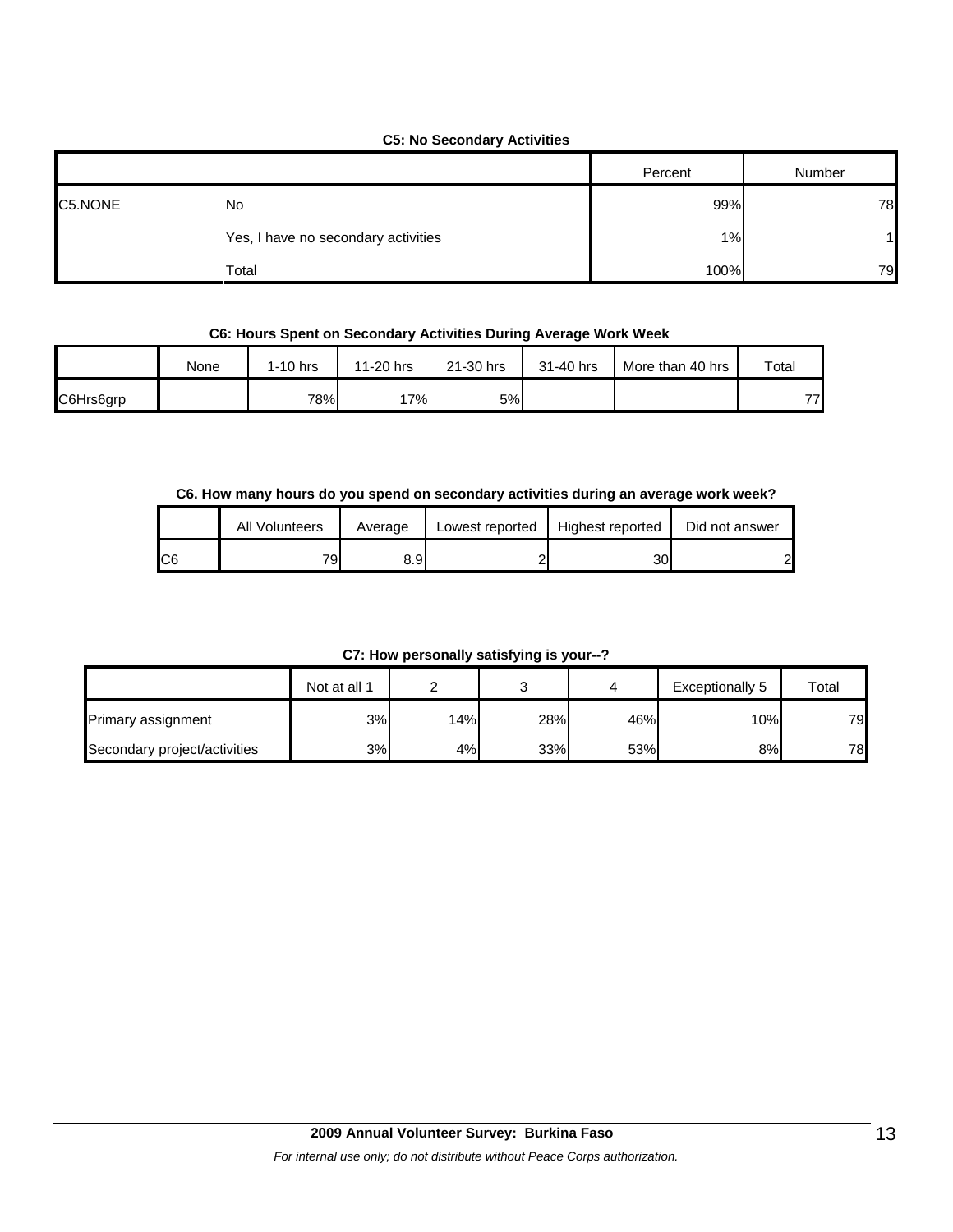# **D. Training for Peace Corps Assignment**

*This section reports Volunteers' assessments of the effectiveness of their Pre-Service Training and In-Service Training at post. In-Service Training (IST) includes: Reconnect; Technical IST; Mid-Service and Close of Service conferences; project management/leadership conferences; and other post-sponsored training sessions.* 

|                               | Not effective | Poor | Adequate | Effective | Very Effective | NA/No training | Total |
|-------------------------------|---------------|------|----------|-----------|----------------|----------------|-------|
| Manage cultural differences   |               |      | 28%      | 44%       | 28%            |                | 43    |
| Deal with adjustment issues   |               | 2%   | 35%      | 42%       | 21%            |                | 43    |
| Work with                     |               |      |          |           |                |                |       |
| counterparts/community        | 2%            | 26%  | 51%      | 19%       | 2%             |                | 43    |
| partners                      |               |      |          |           |                |                |       |
| Use language needed in        |               | 14%  | 28%      | 40%       | 19%            |                | 43    |
| work and social interactions  |               |      |          |           |                |                |       |
| Perform technical aspects of  | 5%            | 23%  | 37%      | 16%       | 19%            |                | 43    |
| your work                     |               |      |          |           |                |                |       |
| Work on your project goals    | 5%            | 26%  | 40%      | 21%       | 9%             |                | 43    |
| and objectives                |               |      |          |           |                |                |       |
| Conduct a participatory       |               |      |          |           |                |                |       |
| community needs               |               | 5%   | 35%      | 47%       | 14%            |                | 43    |
| assessment (e.g., PACA)       |               |      |          |           |                |                |       |
| Monitor your project goals    | 5%            | 12%  | 51%      | 26%       | 7%             |                | 43    |
| and outcomes                  |               |      |          |           |                |                |       |
| Maintain your physical health |               |      | 12%      | 19%       | 67%            | 2%             | 43    |
| Maintain your                 |               |      |          |           |                |                |       |
| mental/emotional health       |               |      | 23%      | 37%       | 40%            |                | 43    |
| Maintain your personal safety |               |      |          |           |                |                | 43    |
| and security                  |               |      | 14%      | 16%       | 70%            |                |       |

**D1: (PCVs at post 18 months or less) How effective was your Pre-Service Training (PST) in preparing you to--**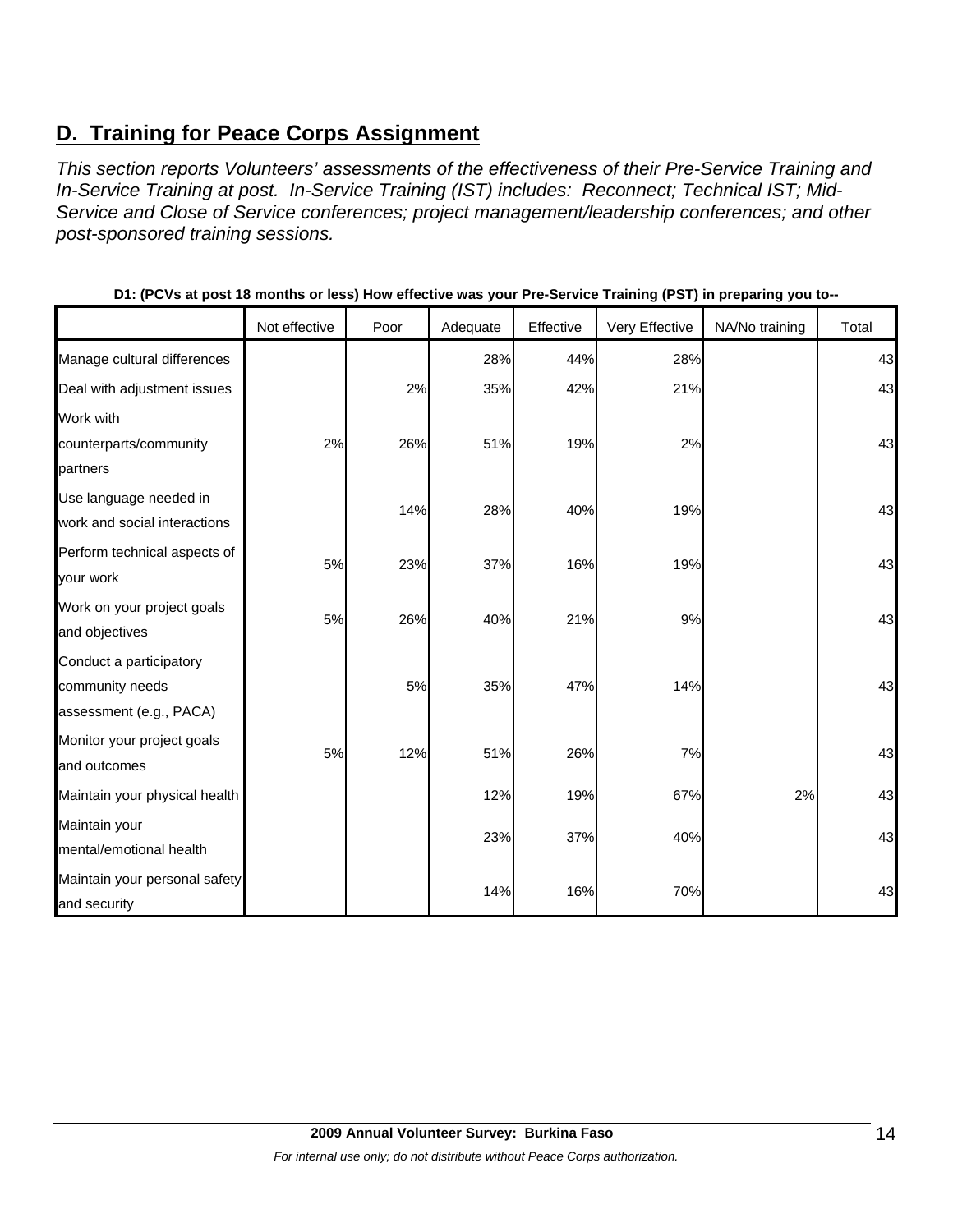|                                                                                          | Not effective | Poor  | Adequate | Effective | Very Effective | NA/No training | Total |
|------------------------------------------------------------------------------------------|---------------|-------|----------|-----------|----------------|----------------|-------|
| Manage cultural differences                                                              |               | 7%    | 33%      | 37%       | 11%            | 12%            | 75    |
| Deal with adjustment issues                                                              |               | 5%    | 35%      | 43%       | 8%             | 9%             | 75    |
| Build and strengthen working<br>relationships with<br>counterparts/community<br>partners |               | 14%   | 41%      | 36%       | 7%             | 3%             | 74    |
| Use language needed in<br>work and social interactions                                   | 3%            | 9%    | 40%      | 31%       | 8%             | 9%             | 75    |
| Perform technical aspects of<br>your work                                                |               | 13%   | 29%      | 40%       | 16%            | 1%             | 75    |
| Work on your project goals<br>and objectives                                             |               | 8%    | 25%      | 55%       | 9%             | 3%             | 75    |
| Conduct a participatory<br>community needs<br>assessment (e.g., PACA)                    | 1%            | 9%    | 27%      | 19%       | 11%            | 33%            | 75    |
| Monitor project goals and<br>outcomes                                                    |               | 12%   | 33%      | 40%       | 9%             | 5%             | 75    |
| Maintain your physical health                                                            |               | 1%    | 24%      | 35%       | 25%            | 15%            | 75    |
| Maintain your<br>mental/emotional health                                                 |               | 4%    | 29%      | 31%       | 21%            | 15%            | 75    |
| Maintain your personal safety<br>and security                                            |               | $1\%$ | 16%      | 45%       | 29%            | 8%             | 75    |

### **D5: How effective was your In-Service Training (IST) in preparing you to--**

### **D8: Did you have this skill before joining the Peace Corps?**

|                                               | No/ No answer | Yes             | Total |
|-----------------------------------------------|---------------|-----------------|-------|
| Skills specific to my assignment              | 42            | 37              | 79    |
| Assessing community needs                     | 64            | 15 <sub>1</sub> | 79    |
| Organizing/implementing community activities  | 40            | 39 <sub>l</sub> | 79    |
| Building capacity of local organizations      | 62            |                 | 79    |
| Monitoring, reporting, and evaluating my work | 16            | 63              | 79    |
| Designing and implementing training sessions  | 48            | 31              | 79    |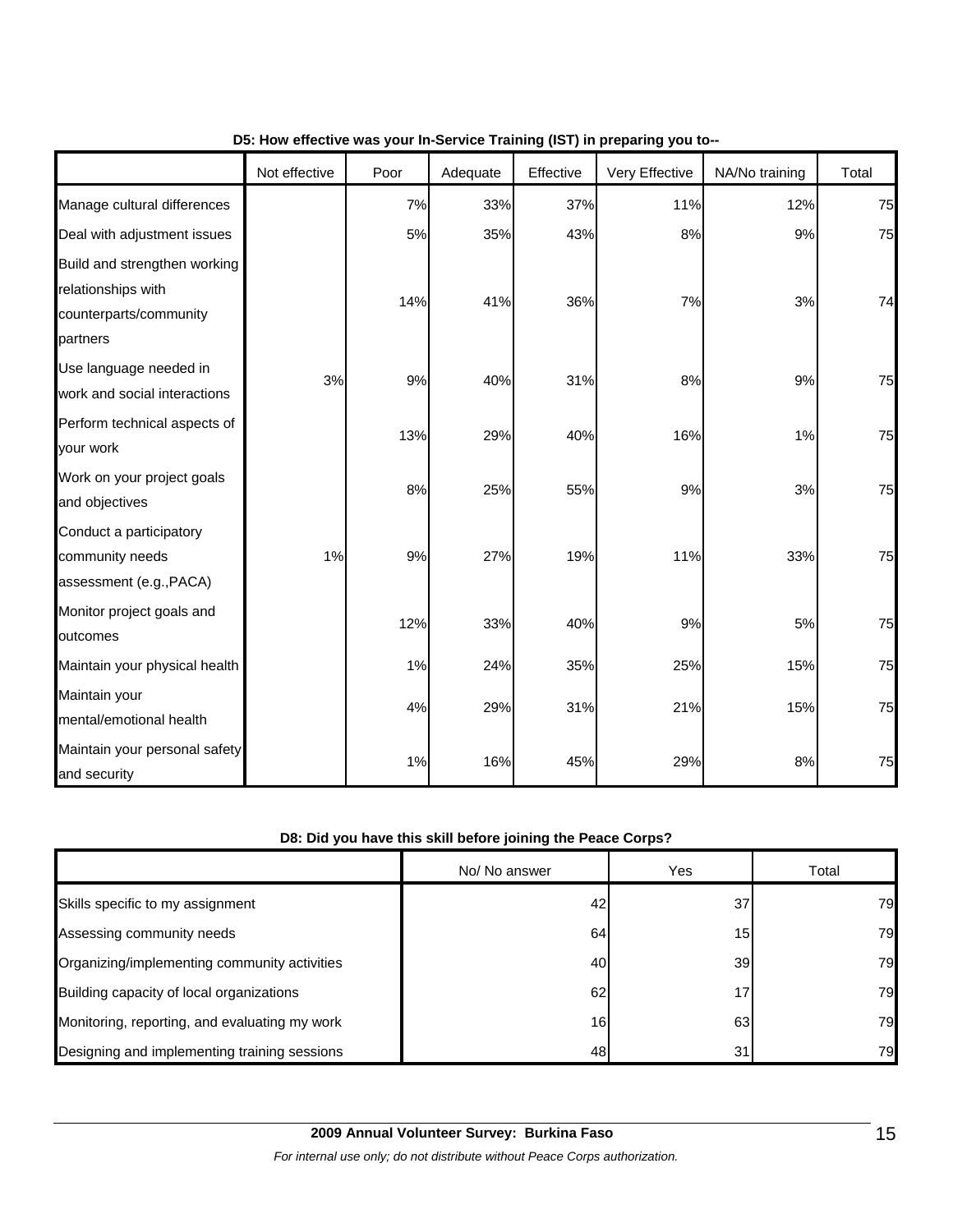|                                                  | No/ No answer | Yes | Total |
|--------------------------------------------------|---------------|-----|-------|
| Skills specific to my assignment                 | 6             | 73  | 79    |
| Assessing community needs                        | 10            | 69  | 79    |
| Organizing/implementing community<br>activities  |               | 72  | 79    |
| Building capacity of local organizations         | 13            | 66  | 79    |
| Monitoring, reporting, and evaluating my<br>work |               | 72  | 79    |
| Designing and implementing training<br>sessions  | 14            | 65  | 79    |

#### **D8: Is the skill needed for your Peace Corps work?**

| <u>Do. Have you had adequate Feace corps training to acquire the skill:</u> |               |     |       |  |  |  |  |  |
|-----------------------------------------------------------------------------|---------------|-----|-------|--|--|--|--|--|
|                                                                             | No/ No answer | Yes | Total |  |  |  |  |  |
| Skills specific to my assignment                                            | 18            | 51  | 69    |  |  |  |  |  |
| Assessing community needs                                                   | 8             | 66  | 74    |  |  |  |  |  |
| Organizing/implementing community<br>activities                             | 17            | 54  | 71    |  |  |  |  |  |
| Building capacity of local organizations                                    | 39            | 32  | 71    |  |  |  |  |  |
| Monitoring, reporting, and evaluating my<br>work                            | 12            | 53  | 65    |  |  |  |  |  |
| Designing and implementing training<br>sessions                             | 25            | 48  | 73    |  |  |  |  |  |

#### **D8: Have you had adequate Peace Corps training to acquire the skill?**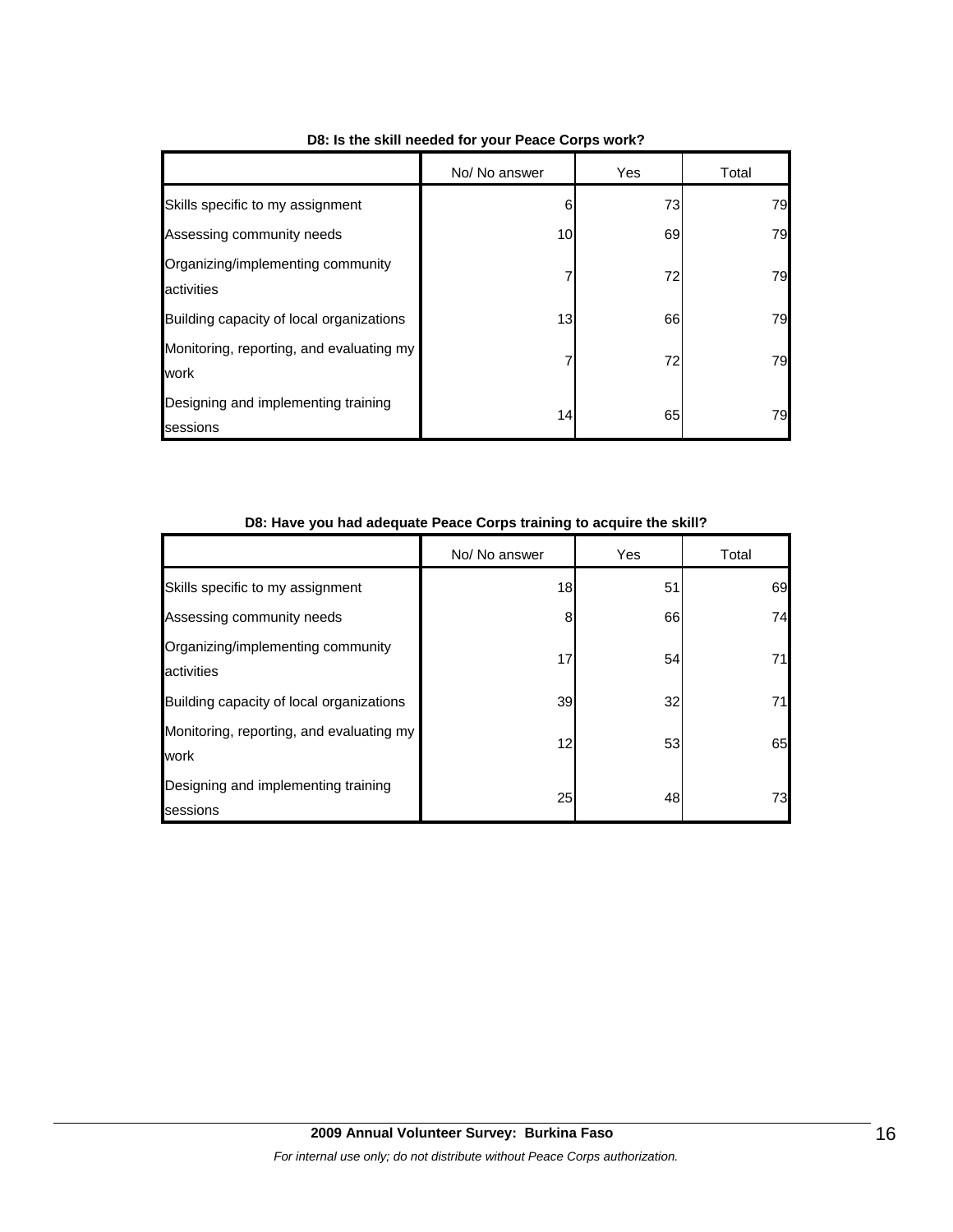# **E. Volunteer Assignment Goals and Impact**

*This section reports Volunteers' self-assessments of their impact on the individuals and organizations in the communities in which they serve. At the end of this section, Volunteers' third goal activities, participation in Coverdell World Wise School/Correspondence Match (CWWS/CM) and use of Peace Corps resources to support their work are reported in questions.* 

|                                                                                                                | Not at all 1 | $\overline{2}$ | 3   | 4   | <b>Exceptionally 5</b> | <b>NA</b> | Total |
|----------------------------------------------------------------------------------------------------------------|--------------|----------------|-----|-----|------------------------|-----------|-------|
| Meets the objectives of the<br>project plan                                                                    | 1%           | 6%             | 38% | 42% | 10%                    | 1%        | 78    |
| Builds local capacity for<br>sustainability                                                                    | 6%           | 19%            | 46% | 19% | 8%                     | 1%        | 78    |
| Involves local people in<br>planning and implementing<br>activities                                            | 5%           | 9%             | 31% | 37% | 14%                    | 4%        | 78    |
| Complements other local<br>development activities                                                              | 8%           | 17%            | 27% | 31% | 12%                    | 6%        | 78    |
| Transfers skills to host country<br>individuals and organizations                                              | 1%           | 10%            | 45% | 29% | 13%                    | 1%        | 77    |
| Mobilizes host country nationals<br>(HCNs) to volunteer                                                        | 16%          | 29%            | 34% | 17% |                        | 5%        | 77    |
| Helps promote a better<br>understanding of Americans on<br>the part of the peoples served<br>(goal 2)          | 3%           | 6%             | 19% | 40% | 31%                    | 1%        | 78    |
| Helps promote a better<br>understanding of other peoples<br>on the part of Americans (goal<br>$\left(3\right)$ | 6%           | 6%             | 24% | 37% | 24%                    | 1%        | 78    |

#### **E1: To what extent does your Volunteer work assignment address the following?**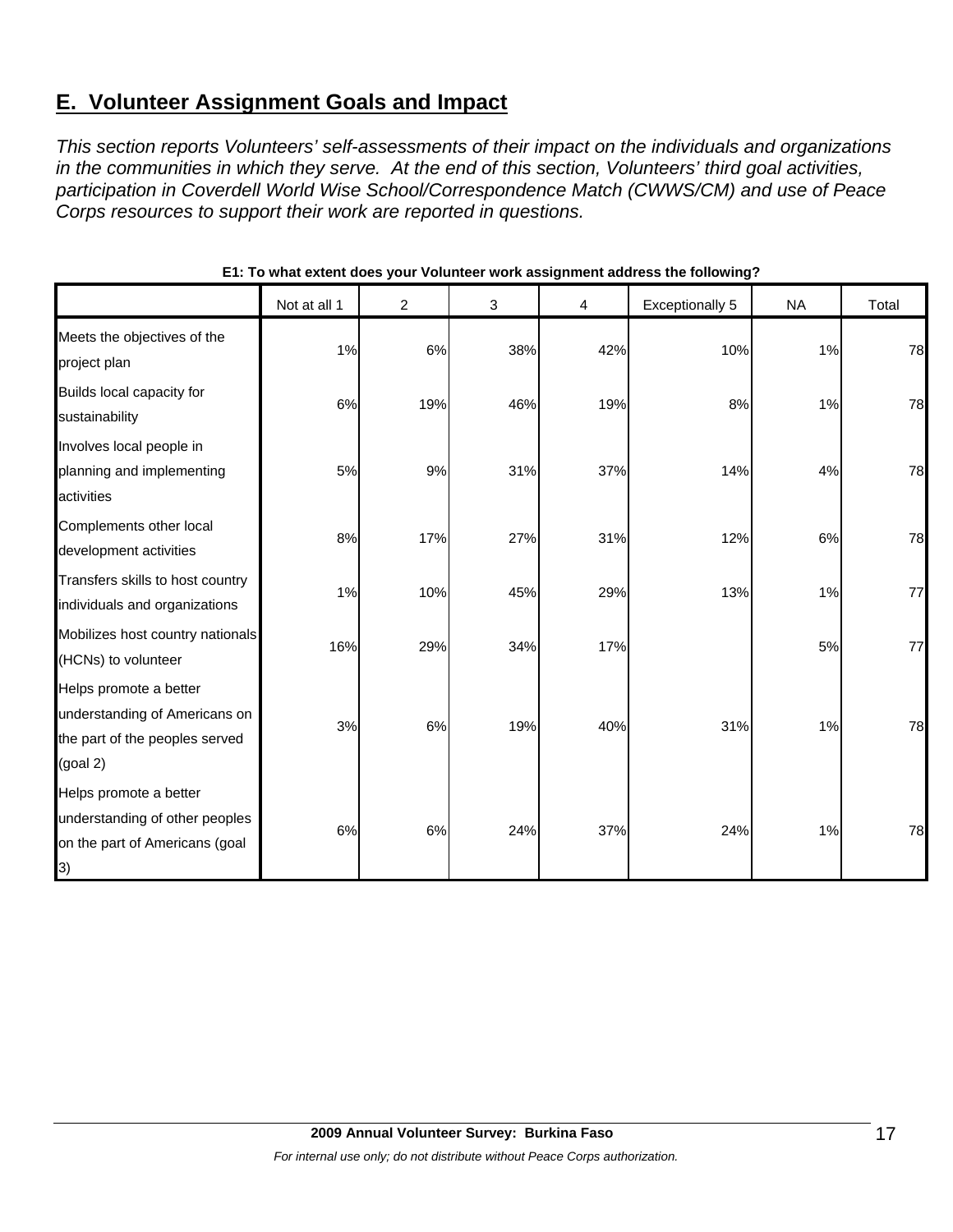|                                          | Not at all 1 | ົ  | ◠<br>J | 4   | Exceptionally 5 | <b>NA</b> | Total |
|------------------------------------------|--------------|----|--------|-----|-----------------|-----------|-------|
| Need the assistance that you<br>provided | 3%           | 8% | 25%    | 44% | 19%             |           | 36    |
| Want the assistance that you<br>provided | 8%           | 6% | 28%    | 33% | 25%             |           | 36    |

**E2: To what extent does your host community--?**

### **E3: How much impact does your assignment have on the capacities of your host counterparts/community partners?**

|                                                                  | None 1 | $\overline{2}$ | 3   | 4   | Exceptional 5 | <b>NA</b> | Total |
|------------------------------------------------------------------|--------|----------------|-----|-----|---------------|-----------|-------|
| Ability to access information<br>(e.g., library, Internet, etc.) | 31%    | 19%            | 23% | 18% | 4%            | 5%        | 78    |
| Leadership skills                                                | 8%     | 19%            | 51% | 16% | 3%            | 4%        | 77    |
| Planning and management                                          | 6%     | 27%            | 30% | 30% | 3%            | 4%        | 77    |
| Problem solving/critical thinking                                | 6%     | 26%            | 34% | 26% | 5%            | 3%        | 77    |
| Self-esteem                                                      | 8%     | 22%            | 28% | 33% | 5%            | 4%        | 76    |
| <b>Technical skills</b>                                          | 10%    | 23%            | 31% | 29% | 5%            | 1%        | 77    |
| Use of local resources                                           | 7%     | 14%            | 34% | 34% | 8%            | 3%        | 76    |
| Use of external resources (e.g.,<br>grants, international NGOs)  | 23%    | 27%            | 25% | 16% | 8%            | 1%        | 77    |
| Better understanding of<br>Americans                             | 1%     | 4%             | 13% | 40% | 40%           | 1%        | 77    |
| Other: Please specify below                                      | 6%     |                |     |     |               | 94%       | 31    |

#### **E3: How much impact does your assignment have on the capacities of your host**

**counterparts/community partners? Other (specify)** Column N %  $\parallel$  Count Row N % E3\_OTHER Total 79 100% Open-ended results. Not responsive to request.

## **2009 Annual Volunteer Survey: Burkina Faso**

*For internal use only; do not distribute without Peace Corps authorization.*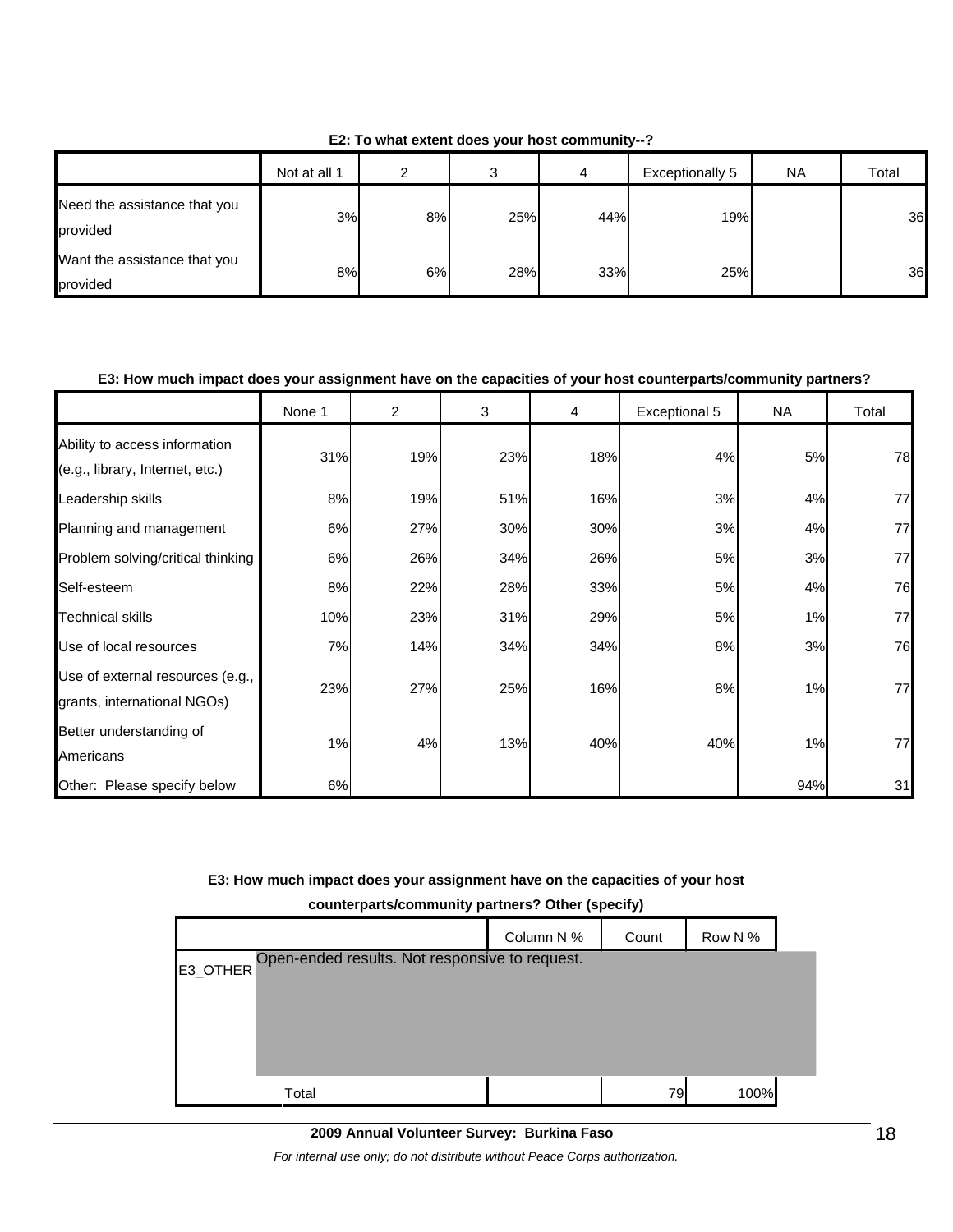|                                                                       |        |                |     |     | Exceptional |           |       |
|-----------------------------------------------------------------------|--------|----------------|-----|-----|-------------|-----------|-------|
|                                                                       | None 1 | $\overline{2}$ | 3   | 4   | 5           | <b>NA</b> | Total |
| Ability to access                                                     |        |                |     |     |             |           |       |
| information (e.g.,                                                    | 22%    | 15%            | 26% | 23% | 8%          | 6%        | 78    |
| library, Internet, etc.)                                              |        |                |     |     |             |           |       |
| Leadership skills                                                     | 6%     | 19%            | 35% | 31% | 9%          |           | 78    |
| Planning and<br>management                                            | 8%     | 26%            | 35% | 24% | 6%          | 1%        | 78    |
| Problem solving/critical<br>thinking                                  | 8%     | 18%            | 33% | 24% | 17%         |           | 78    |
| Self-esteem                                                           | 4%     | 6%             | 36% | 35% | 19%         |           | 78    |
| <b>Technical skills</b>                                               | 4%     | 21%            | 37% | 28% | 10%         |           | 78    |
| Use of local resources                                                | 6%     | 17%            | 33% | 35% | 8%          | 1%        | 78    |
| Use of external<br>resources (e.g.,<br>grants, international<br>NGOs) | 28%    | 27%            | 22% | 12% | 8%          | 4%        | 78    |
| Better understanding<br>of Americans                                  | 1%     | 4%             | 13% | 36% | 46%         |           | 78    |
| Other: Please specify<br>below                                        | 10%    | 3%             |     | 6%  |             | 81%       | 31    |

**E4: How much impact does your assignment have on the capacities of your host individuals with whom you work?**

**E4: How much impact does your assignment have on the capacities** 

**of your host individuals with whom you work? Other (specify)**

|          |       | Column N %                                     | Count | Row N % |  |
|----------|-------|------------------------------------------------|-------|---------|--|
| E4_OTHER |       | Open-ended results. Not responsive to request. |       |         |  |
|          |       |                                                |       |         |  |
|          | Total |                                                | 79    | 100%    |  |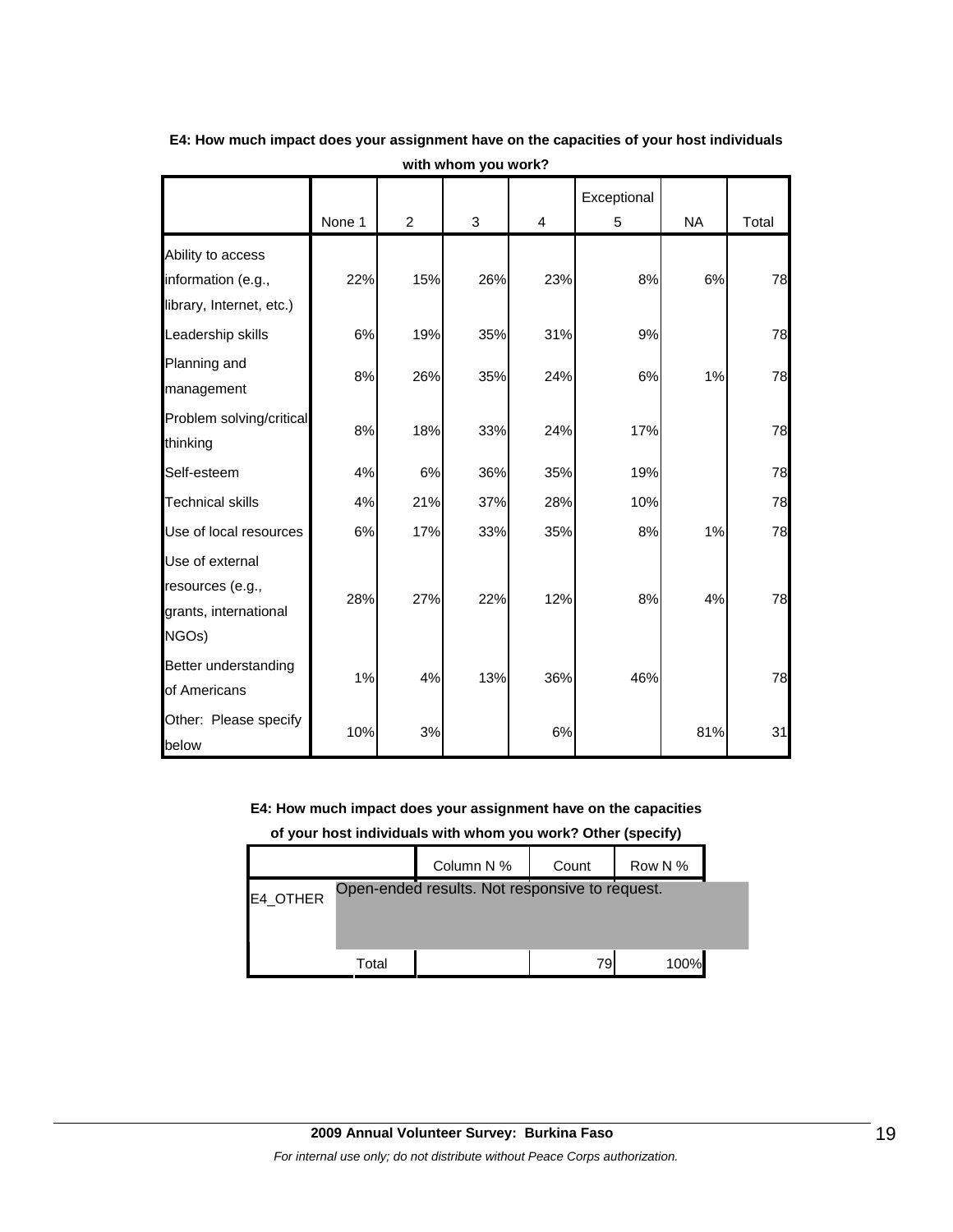|                                                              | None 1 | $\overline{2}$ | 3   | 4   | Exceptional 5 | NA. | Total |
|--------------------------------------------------------------|--------|----------------|-----|-----|---------------|-----|-------|
| Identifying and prioritizing<br>organizational needs         | 12%    | 23%            | 39% | 16% | 3%            | 8%  | 77    |
| Leadership                                                   | 14%    | 21%            | 40% | 18% |               | 6%  | 77    |
| Management                                                   | 11%    | 28%            | 37% | 17% | 1%            | 7%  | 76    |
| Monitoring and evaluation                                    | 16%    | 28%            | 36% | 13% | 1%            | 7%  | 76    |
| Planning and implementing<br>organizational activities       | 6%     | 14%            | 45% | 25% | 4%            | 5%  | 77    |
| Teamwork/participatory<br>decision-making                    | 8%     | 16%            | 51% | 15% | 4%            | 7%  | 75    |
| Use of local resources                                       | 8%     | 10%            | 49% | 23% | 4%            | 5%  | 77    |
| Ability to mobilize, manage, and<br>sustain local volunteers | 22%    | 32%            | 31% | 6%  | 3%            | 5%  | 77    |
| Other: Please specify below                                  | 11%    |                |     |     |               | 89% | 27    |

#### **E5: To what extent does your assignment enhance the capacities of organizations with whom you work?**

### **E5: To what extent does your assignment enhance the capacities of organizations with**

**whom you work? Other (specify)**

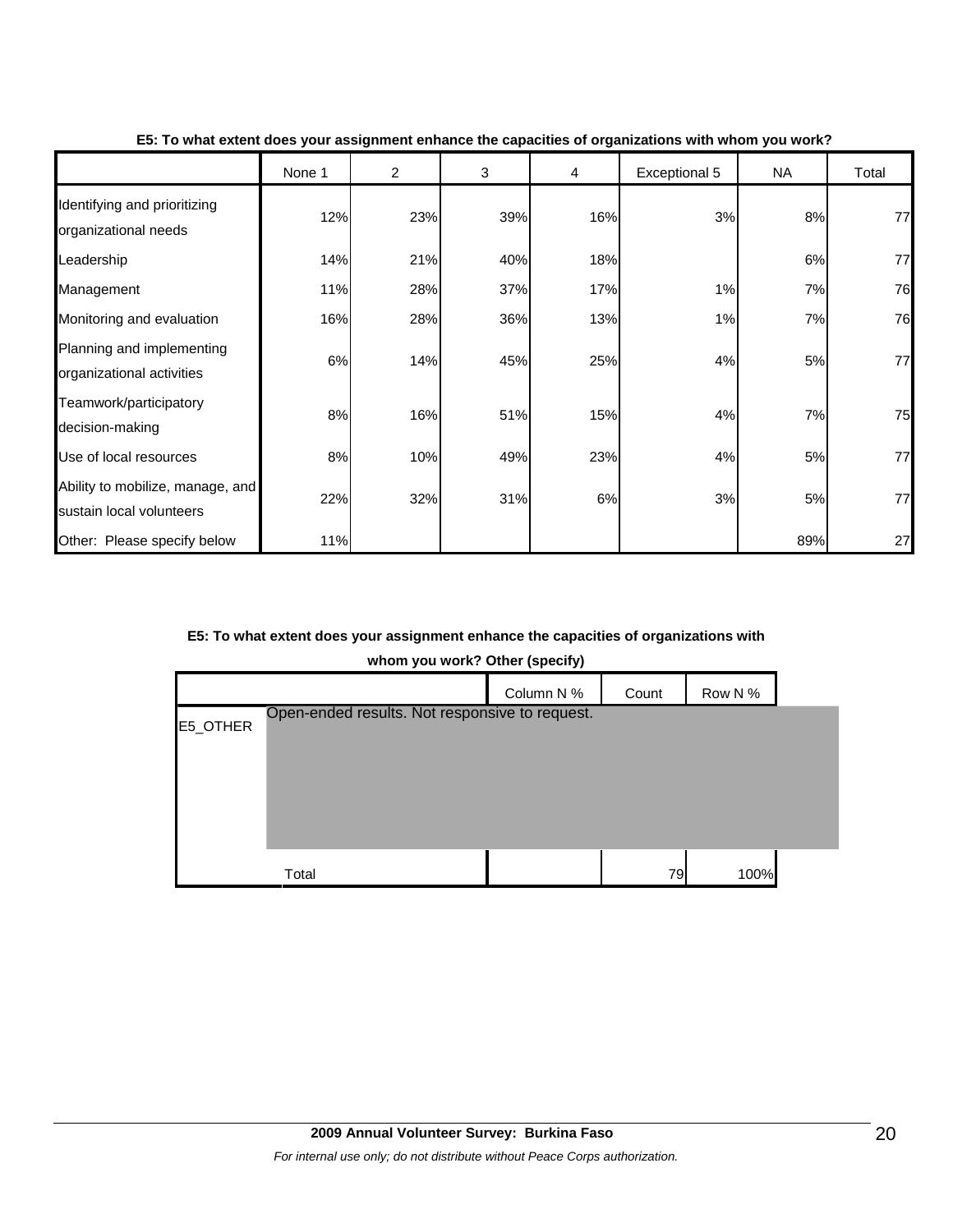|                                          | Not at all 1 | 2   | 3   | 4   | Exceptionally 5 | <b>NA</b> | Total |
|------------------------------------------|--------------|-----|-----|-----|-----------------|-----------|-------|
| Your<br>counterpart/community<br>partner | 8%           | 24% | 33% | 24% | 8%              | 3%        | 78    |
| Another<br>institution/organization      | 14%          | 14% | 47% | 17% | 4%              | 4%        | 78    |
| Members of your host<br>community        | 3%           | 12% | 38% | 36% | 10%             | $1\%$     | 78    |
| Other: Please specify<br>below           | 8%           |     |     | 4%  | 4%              | 84%       | 25    |

**E6: How effective have you been in transferring knowledge and skills to help the following persons or groups build their capacities?**

#### **E7: To what extent have HC individuals gained a better understanding of Americans? Includes "Too early to tell."**

|                 | Not at all | Minimally | Moderatelv | Considerably | Exceptionally | Too early to tell | Total |
|-----------------|------------|-----------|------------|--------------|---------------|-------------------|-------|
| $ -$<br>-<br>ш. | 0%l        | 3%        | 24%        | 54%          | 18%           | 1%                | 79    |

### **E7: To what extent have HC individuals gained a better understanding of Americans? Excludes**

**"Too early to tell."**

|                 | Not at all | Minimallv | Moderately | Considerablv | Exceptionally | $\tau$ otal |
|-----------------|------------|-----------|------------|--------------|---------------|-------------|
| IE <sub>7</sub> |            | 3%        | 24%        | 55%          | 18%           | 78          |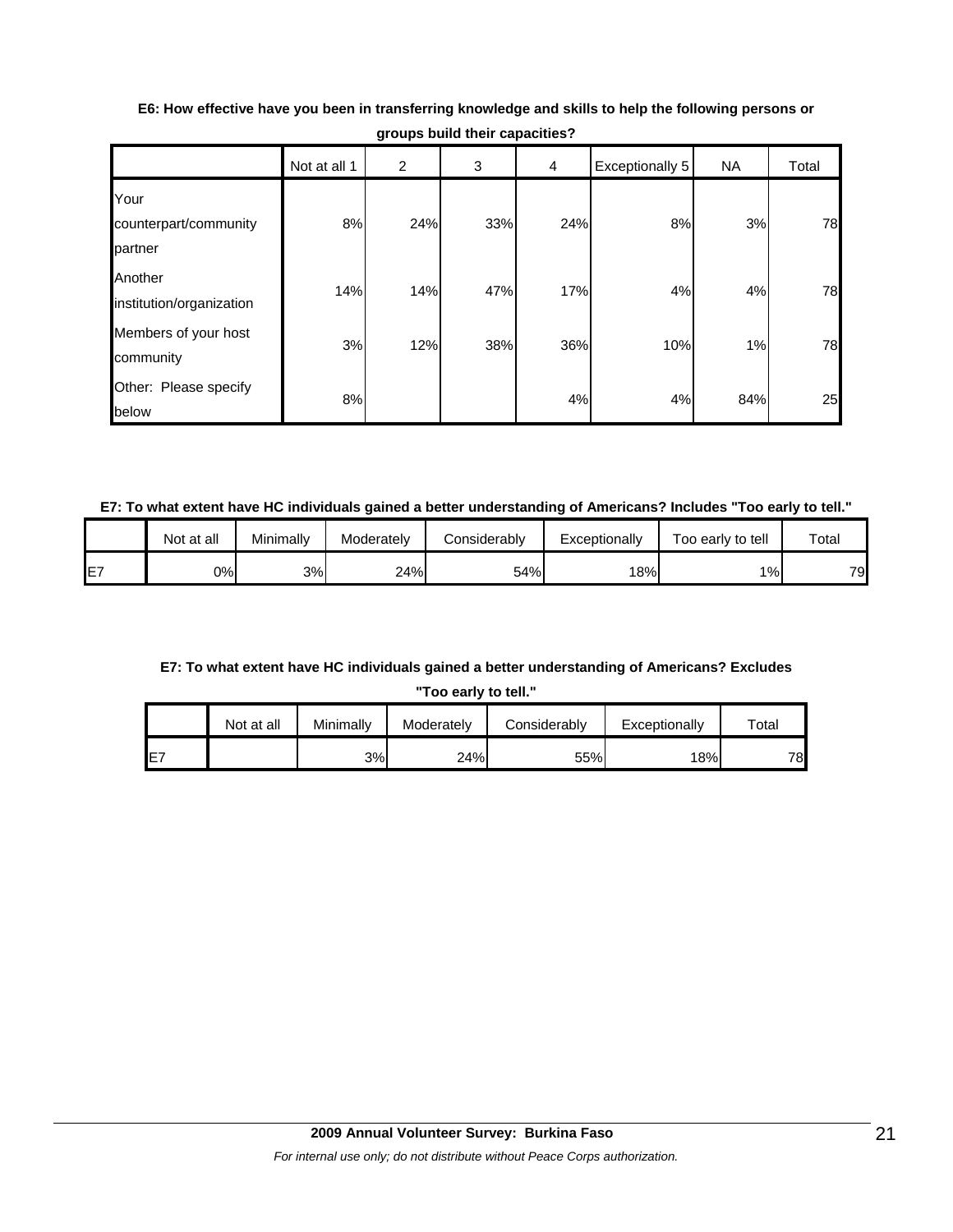|               |                                                              | <b>PCV Responses</b> | % Doing This | <b>Total PCVs</b><br>Responding |
|---------------|--------------------------------------------------------------|----------------------|--------------|---------------------------------|
| \$E9Goal3Acts | Electronic updates                                           | 73                   | 94%          |                                 |
|               | Hard copy/paper update                                       | 42                   | 54%          |                                 |
|               | <b>Hosting American visitors</b>                             | 40                   | 51%          |                                 |
|               | Personal website or blog                                     | 40                   | 51%          |                                 |
|               | Enrollment in the CWWS/CMS<br>program                        | 36                   | 46%          |                                 |
|               | Pen pal program/letter exchange                              | 17                   | 22%          |                                 |
|               | While on home leave, spoke at a<br>school or community group | 13                   | 17%          |                                 |
|               | Podcasted/created a slide show or<br>video posted online     | 3                    | 4%           |                                 |
|               | Other please specify                                         | 2                    | 3%           |                                 |
|               | Peace Corps Week activities                                  |                      |              |                                 |
|               | Total                                                        |                      |              | 78                              |

#### **E9. In which of the following third goal activities have you participated during your PC service?**

Percents may total to more than 100% since Volunteers were asked to "Mark all that apply."

#### **E9: When asked about third goal activities, Volunteer answered "No**

### **involvement in third goal activities."**

|                                                                                                                                                                                                                                                                                       | Have done third<br>goal activities | No third goal<br>activities | Total |
|---------------------------------------------------------------------------------------------------------------------------------------------------------------------------------------------------------------------------------------------------------------------------------------|------------------------------------|-----------------------------|-------|
| Peace Corps' third goal is to<br>"help promote a better<br>understanding of other peoples<br>on the part of Americans." In<br>which of the following third goal<br>activities, including your contact<br>with family and friends, have<br>you participated during your<br>Peace Corps | 100%                               |                             | 79    |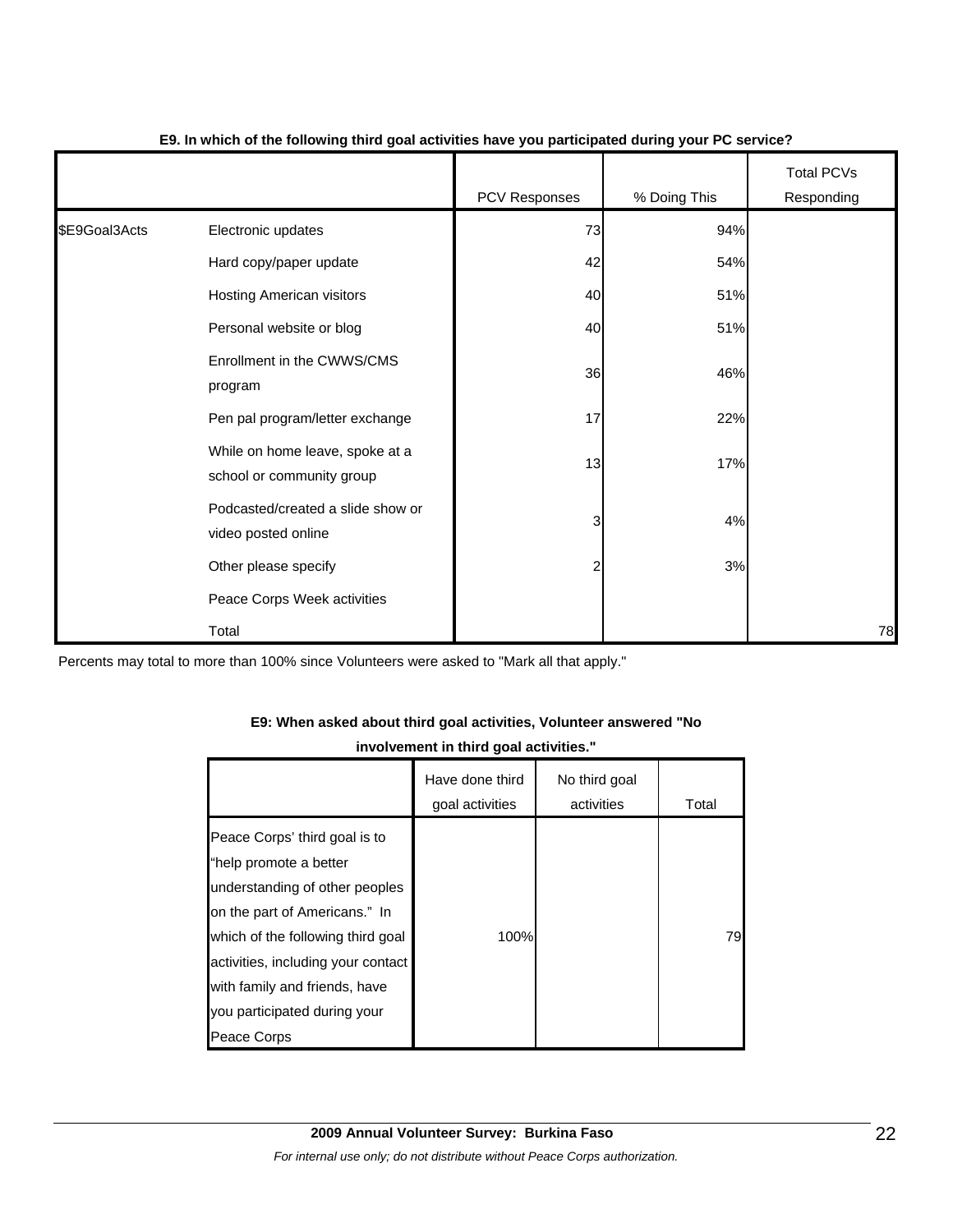|             | I have not participated in | have participated in<br>CWWS/CM & would | I have participated in<br>CWWS/CM and would |       |
|-------------|----------------------------|-----------------------------------------|---------------------------------------------|-------|
|             | CWWS/CM.                   | recommend it                            | NOT recommend it                            | Total |
| <b>IE10</b> | 52%                        | 43%                                     | 5%                                          | 75    |

**E10: Would you recommend participation in the CWWS CMS to other Volunteers?**

**E11: To what extent have Americans gained a better understanding of HCNs? Includes "Too early to tell."**

|     | Not at all | Minimally | Moderately | Considerablv | Exceptionally | Too early to tell | Total |
|-----|------------|-----------|------------|--------------|---------------|-------------------|-------|
| E11 | $1\%$      | 4%        | 18%        | 45%          | 31%           | 1%                | 78    |

### **E11: To what extent have Americans gained a better understanding of HCNs? Excludes "Too early**

| ш<br>٠<br>۹<br>× |
|------------------|
|------------------|

|     | Not at all | Minimally | Moderately | Considerably | Exceptionally | $\tau$ otal |
|-----|------------|-----------|------------|--------------|---------------|-------------|
| E11 | 1%         | 4%        | 18%        | 45%          | 31%           | 77          |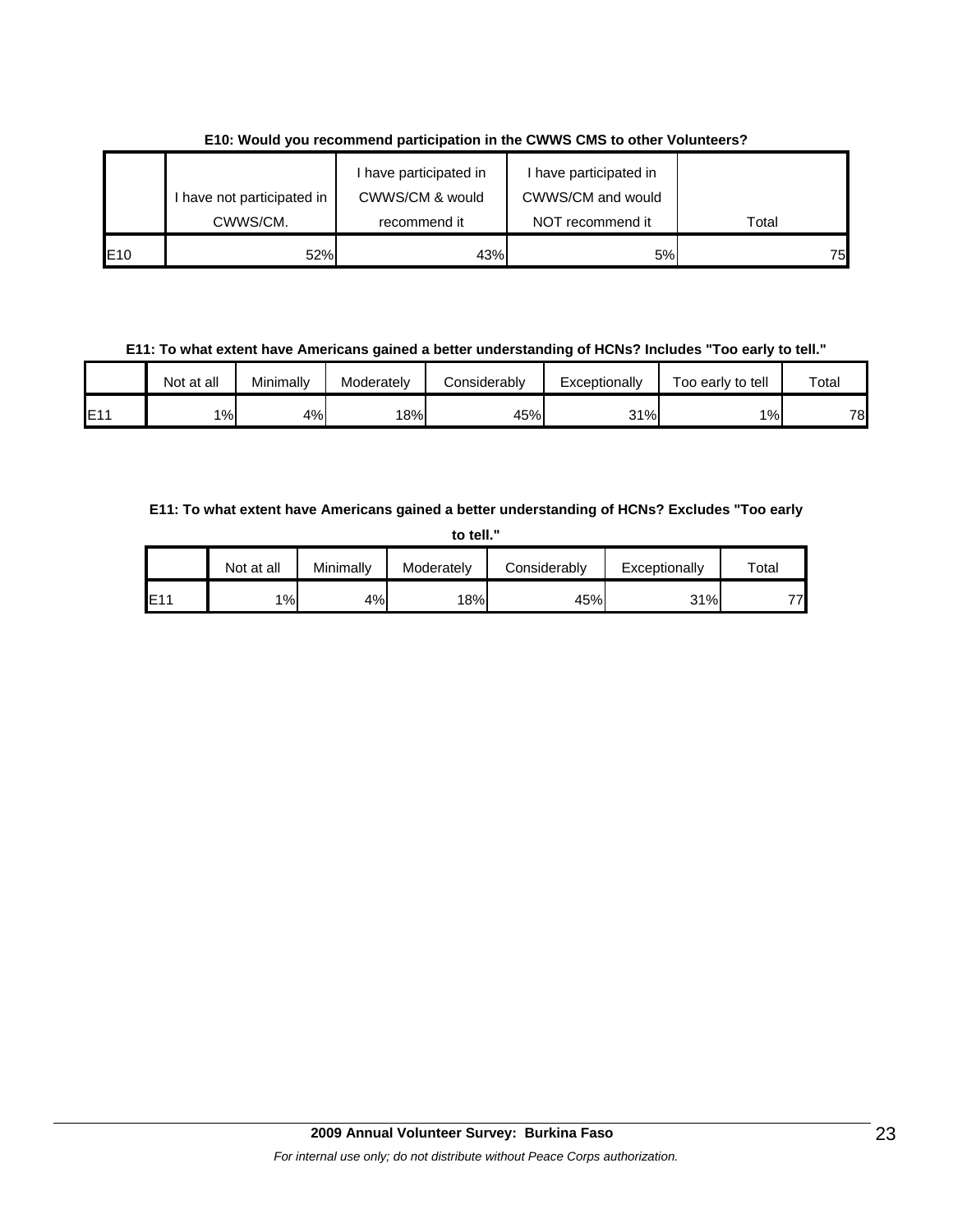|                                                                                | Yes |
|--------------------------------------------------------------------------------|-----|
| Coverdell World Wise Schools staff (Useful)                                    | 17  |
| Contact with other Peace Corps staff in Washington, D.C. (Useful)              | 6   |
| Information at staging (Useful)                                                | 38  |
| Information from your post sent to you before departure (Useful)               | 44  |
| Internet (Useful)                                                              | 70  |
| Invitation kits (Useful)                                                       | 40  |
| Material in staging packet (Useful)                                            | 40  |
| Peace Corps staff at post (e.g., World Wise School contact) (Useful)           | 15  |
| Recruiting (Useful)                                                            | 20  |
| Resources available from Coverdell World Wise Schools (Useful)                 | 8   |
| Resources available on Peace Corps website (e.g., third goal section) (Useful) | 25  |
| Training on third goal (Useful)                                                | 10  |
| Other: Please specify below (Useful)                                           |     |

### **E12: Which of the following resources have been useful to you in your third goal activities?**

#### **E12: Which of the following resources would/will be helpful to you in your third goal activities?**

|                                                                                          | Yes            |
|------------------------------------------------------------------------------------------|----------------|
| Coverdell World Wise Schools staff (Would be helpful)                                    | 21             |
| Contact with other Peace Corps staff in Washington, D.C. (Would be helpful)              | 21             |
| Information at staging (Would be helpful)                                                | 11             |
| Information from your post sent to you before departure (Would be helpful)               | 14             |
| Internet (Would be helpful)                                                              | 12             |
| Invitation kits (Would be helpful)                                                       | $\overline{7}$ |
| Material in staging packet (Would be helpful)                                            | 9              |
| Peace Corps staff at post (e.g., World Wise School contact) (Would be helpful)           | 11             |
| Recruiting (Would be helpful)                                                            | 6              |
| Resources available from Coverdell World Wise Schools (Would be helpful)                 | 15             |
| Resources available on Peace Corps website (e.g., third goal section) (Would be helpful) | 19             |
| Training on third goal (Would be helpful)                                                | 23             |
| Other: Please specify below (Would/will be helpful)                                      |                |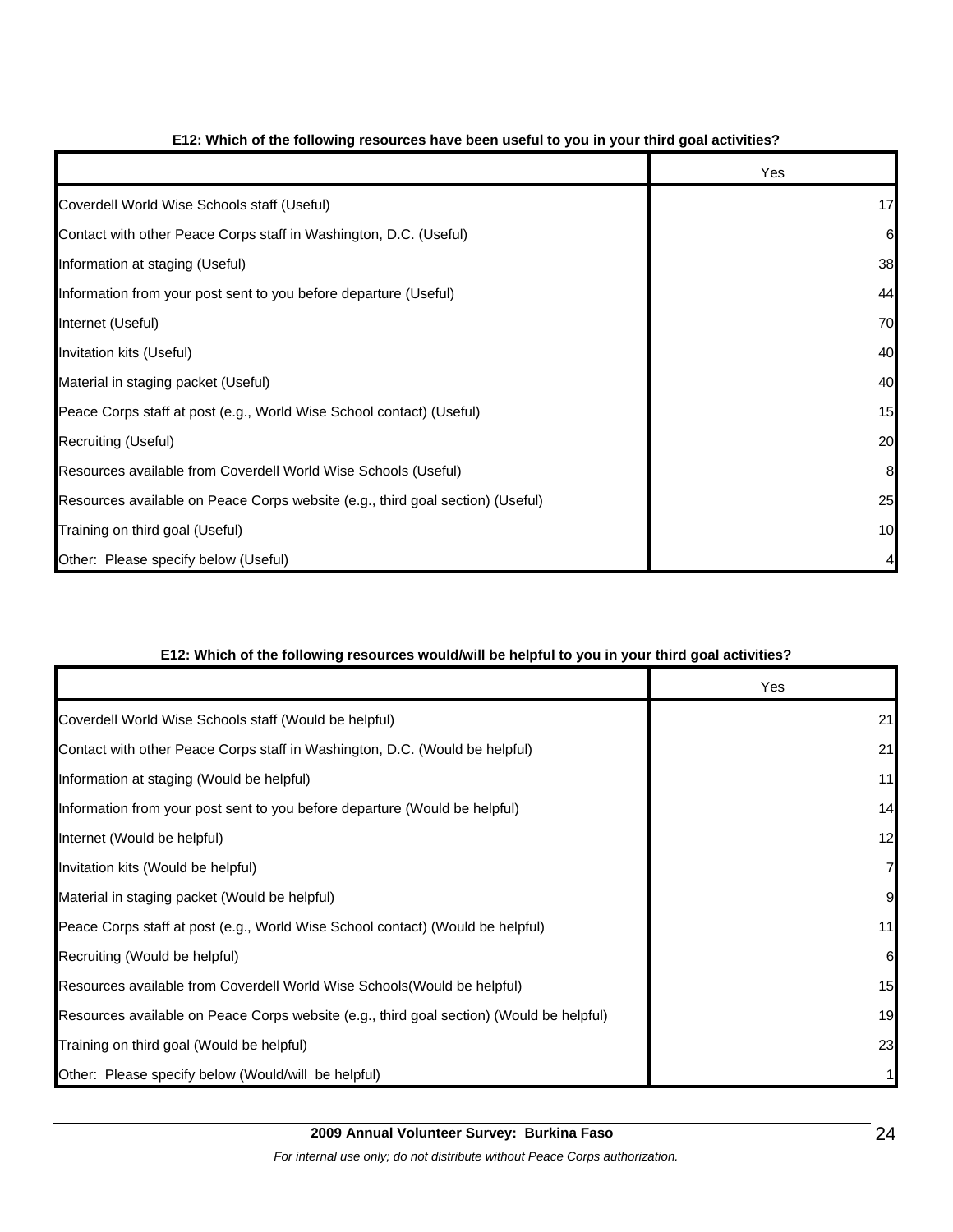|           |                                                | Column N % | Count | Row N % |
|-----------|------------------------------------------------|------------|-------|---------|
| E12_OTHER | Open-ended results. Not responsive to request. |            |       |         |
|           |                                                |            |       |         |
|           |                                                |            |       |         |
|           |                                                |            |       |         |
|           |                                                |            |       |         |
|           |                                                |            |       |         |
|           |                                                |            |       |         |
|           |                                                |            |       |         |
|           |                                                |            |       |         |
|           |                                                |            |       |         |
|           |                                                |            |       |         |
|           |                                                |            |       |         |
|           |                                                |            |       |         |
|           |                                                |            |       |         |
|           | Total                                          |            | 79    | 100%    |

#### **E12: Other useful/helpful resources? Other (specify)**

#### **E13: Do you know about the Peace Corps Partnership Program (PCPP)?**

|                 | No  | Yes, but I haven't used it. | Yes, I have used it. | Total |
|-----------------|-----|-----------------------------|----------------------|-------|
| E <sub>13</sub> | 6%I | 81%                         | 13%                  | 78    |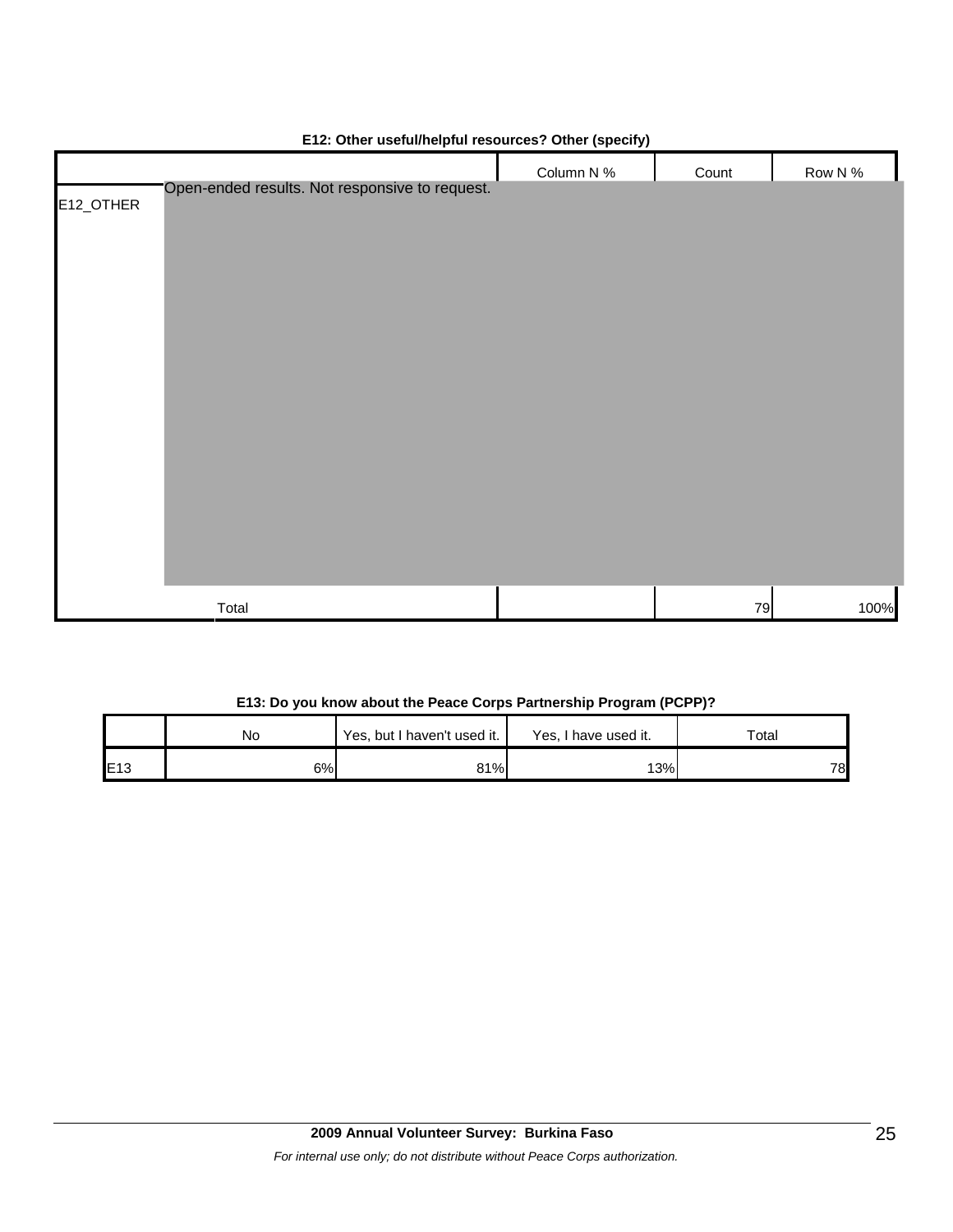# **F. Peace Corps Support**

*This section reports Volunteers' assessments of in-country Peace Corps.* 





**F1 (PCVs at post 9+ months): How prepared for your arrival were the host people with whom you work?**

F1: When you arrived at your community, how prepared for your arrival were the host people with whom you work?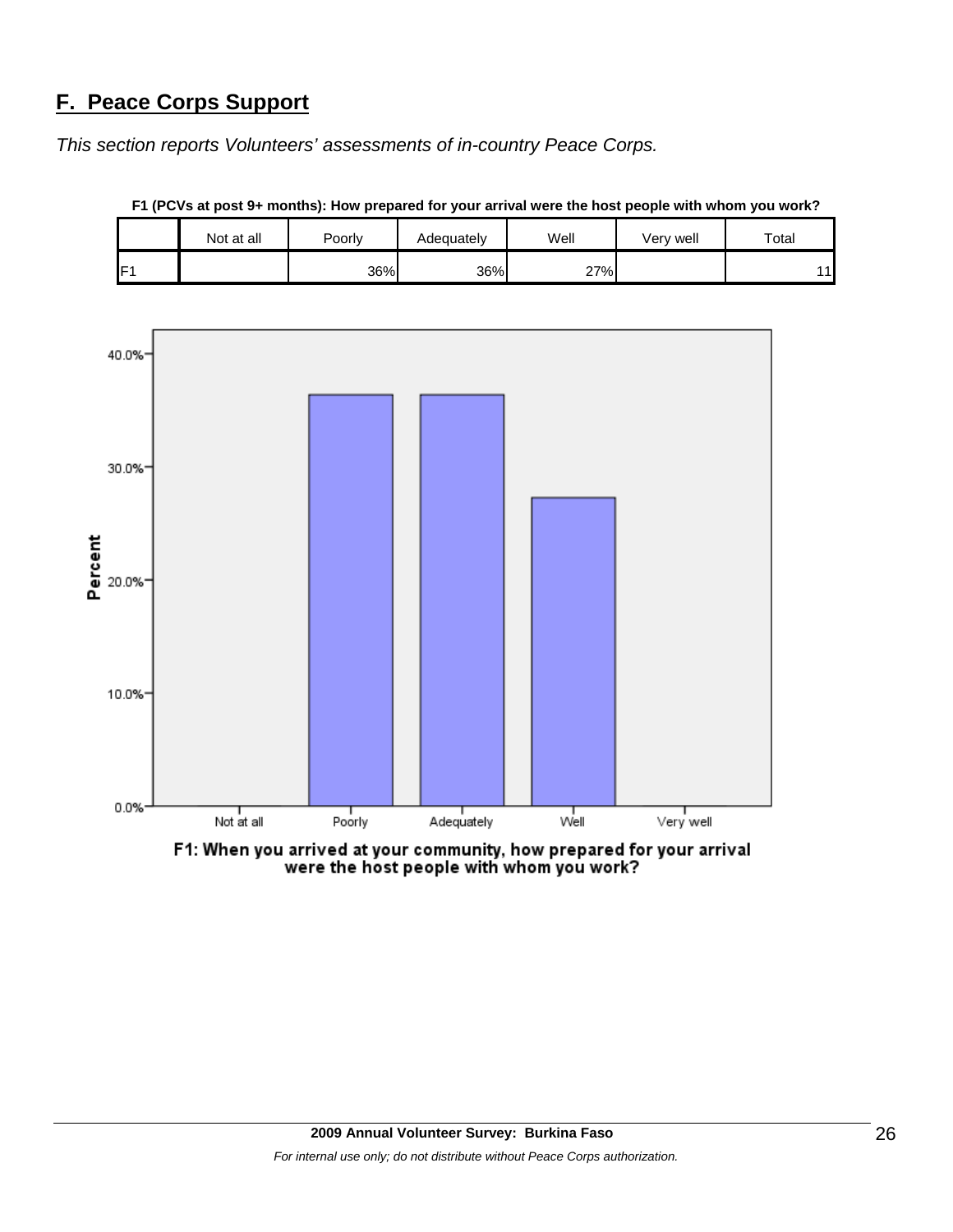|     | Not at all | Minimally | Adequatelv | Considerably | Exceptionally | <b>Not Used</b> | $\tau$ <sub>otal</sub> |
|-----|------------|-----------|------------|--------------|---------------|-----------------|------------------------|
| IF2 |            | 4%        | 19%        | 20%          | 54%           | 3%              | 79                     |

**F2: How satisfied are you with the health care you received from your PCMO(s)?**

**F3: How satisfied are you with the following support provided by in-country PC staff?**

|                             | Not at all 1 | $\overline{2}$ | 3   | $\overline{4}$ | Completely 5 | NA. | Total |
|-----------------------------|--------------|----------------|-----|----------------|--------------|-----|-------|
| Administrative/logistical   | 1%           | 9%             | 28% | 38%            | 24%          |     | 79    |
| Cross-cultural              |              | 6%             | 20% | 42%            | 32%          |     | 79    |
| Emotional                   | 5%           | 10%            | 28% | 29%            | 22%          | 6%  | 79    |
| Feedback on my work reports | 8%           | 20%            | 34% | 23%            | 13%          | 3%  | 79    |
| Job assignment              | 5%           | 11%            | 35% | 29%            | 19%          |     | 79    |
| Language learning           | 5%           | 14%            | 25% | 35%            | 20%          |     | 79    |
| Medical                     |              | 8%             | 13% | 33%            | 46%          | 1%  | 79    |
| Safety and security         |              | 3%             | 13% | 30%            | 54%          |     | 79    |
| Site selection/preparation  | 5%           | 11%            | 29% | 33%            | 22%          |     | 79    |
| <b>Technical skills</b>     | 8%           | 13%            | 37% | 33%            | 10%          |     | 79    |

# **F4: How satisfied are you with the Peace Corps allocation of time and resources to mental**

**health/adjustment issues?**

|     | Not at all satisfied |     |        |     | Completely  |       |
|-----|----------------------|-----|--------|-----|-------------|-------|
|     |                      |     | ◠<br>ັ |     | satisfied 5 | Total |
| IF4 | 1%                   | 14% | 23%    | 39% | 23%         | 79    |

**F5: What level of PC support have you received to help cope with stress from issues such as HIV/AIDS, food insecurity, etc. in your community? (Including PCVs w/no need for support)**

|                 | No support | Minimal support | Adequate support | Considerable<br>support | Exceptional<br>support | NA/I have no<br>need for support | Total |
|-----------------|------------|-----------------|------------------|-------------------------|------------------------|----------------------------------|-------|
| IF <sub>5</sub> | $1\%$      | 18%l            | 22%              | 16%                     | 4%                     | 39%                              | 79    |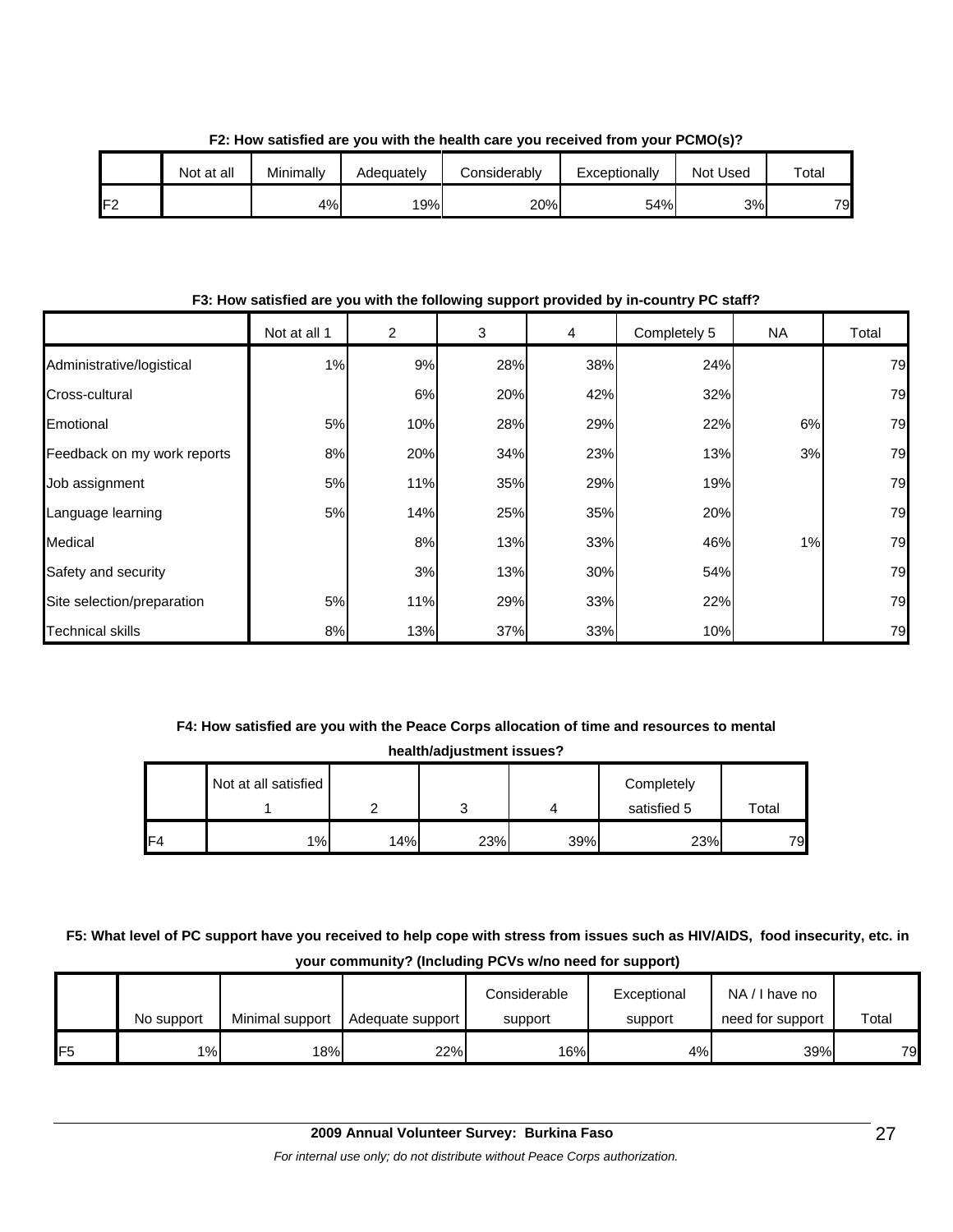# **F5: What level of PC support have you received to help cope with stress from issues such as HIV/AIDS, food insecurity, etc. in your community? (Excluding PCVs w/no need for support)**

|     |            |                 |                  | Considerable | Exceptional |       |
|-----|------------|-----------------|------------------|--------------|-------------|-------|
|     | No support | Minimal support | Adequate support | support      | support     | Total |
| IF5 | 2%         | 29%             | 35%              | 27%          | 6%          | 48    |

### **F6: How would you rate your interaction with the Country Director in terms of the following?**

|                                    | Not adequate | Adequate | Total |
|------------------------------------|--------------|----------|-------|
| Responsiveness to my issues        | 9%           | 91%      | 79    |
| Informative content                | 10%          | 90%      | 78    |
| My comfort level discussing issues | 29%          | 71%      | 76    |
| Adequacy of visits                 | 24%          | 76%      | 75    |

### **F6b: How would you rate your interaction with the PTO/SRPTC in terms of the following?**

|                                    | Not adequate | Adequate | Total |
|------------------------------------|--------------|----------|-------|
| Responsiveness to my issues        | 12%          | 88%      | 66    |
| Informative content                | 15%          | 85%      | 68    |
| My comfort level discussing issues | 22%          | 78%      | 65    |
| Adequacy of visits                 | 22%          | 78%      | 60    |

#### **F6c: How would you rate your interaction with the APCD/Program Manager in terms of the following?**

|                                    | Not adequate | Adequate | Total |
|------------------------------------|--------------|----------|-------|
| Responsiveness to my issues        | 19%          | 81%      | 78    |
| Informative content                | 15%          | 85%      | 78    |
| My comfort level discussing issues | 17%          | 83%      | 75    |
| Adequacy of visits                 | 12%          | 88%      | 74    |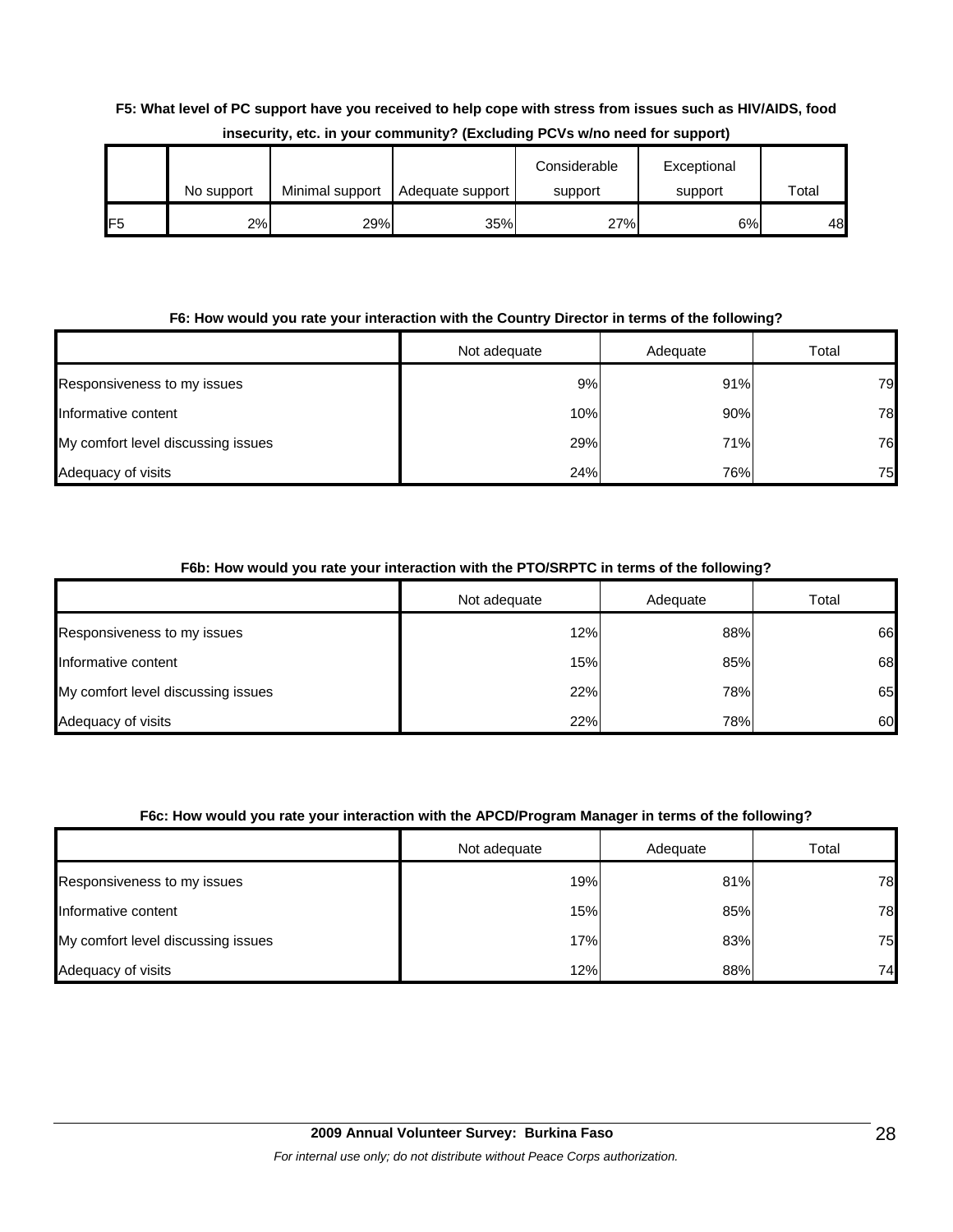|                                    | Not adequate | Adequate | Total |
|------------------------------------|--------------|----------|-------|
| Responsiveness to my issues        | 6%           | 94%      | 78    |
| Informative content                | 4%           | 96%      | 78    |
| My comfort level discussing issues | 7%           | 93%      | 76    |
| Adequacy of visits                 | 8%           | 92%      | 74    |

#### **F6d: How would you rate your interaction with the PCMO in terms of the following?**

### **F6e: How would you rate your interaction with the Safety and Security Coordinator in terms of the**

**following?**

|                                    | Not adequate | Adequate | Total |
|------------------------------------|--------------|----------|-------|
| Responsiveness to my issues        | $1\%$        | 99%      | 78    |
| Informative content                | 3%           | 97%      | 78    |
| My comfort level discussing issues | 8%           | 92%      | 76    |
| Adequacy of visits                 | 10%          | 90%      | 71    |

#### **F6f: How would you rate your interaction with the Training Manager in terms of the following?**

|                                    | Not adequate | Adequate | Total |
|------------------------------------|--------------|----------|-------|
| Responsiveness to my issues        | 18%          | 82%      | 76    |
| Informative content                | 17%          | 83%      | 76    |
| My comfort level discussing issues | 28%          | 72%      | 74    |
| Adequacy of visits                 | 22%          | 78%      | 68    |

#### **F6g: How would you rate your interaction with administrative staff in terms of the following?**

|                                    | Not adequate | Adequate | Total |
|------------------------------------|--------------|----------|-------|
| Responsiveness to my issues        | 10%          | 90%      | 78    |
| Informative content                | 12%          | 88%      | 77    |
| My comfort level discussing issues | 12%          | 88%      | 74    |
| Adequacy of visits                 | 16%          | 84%      | 69    |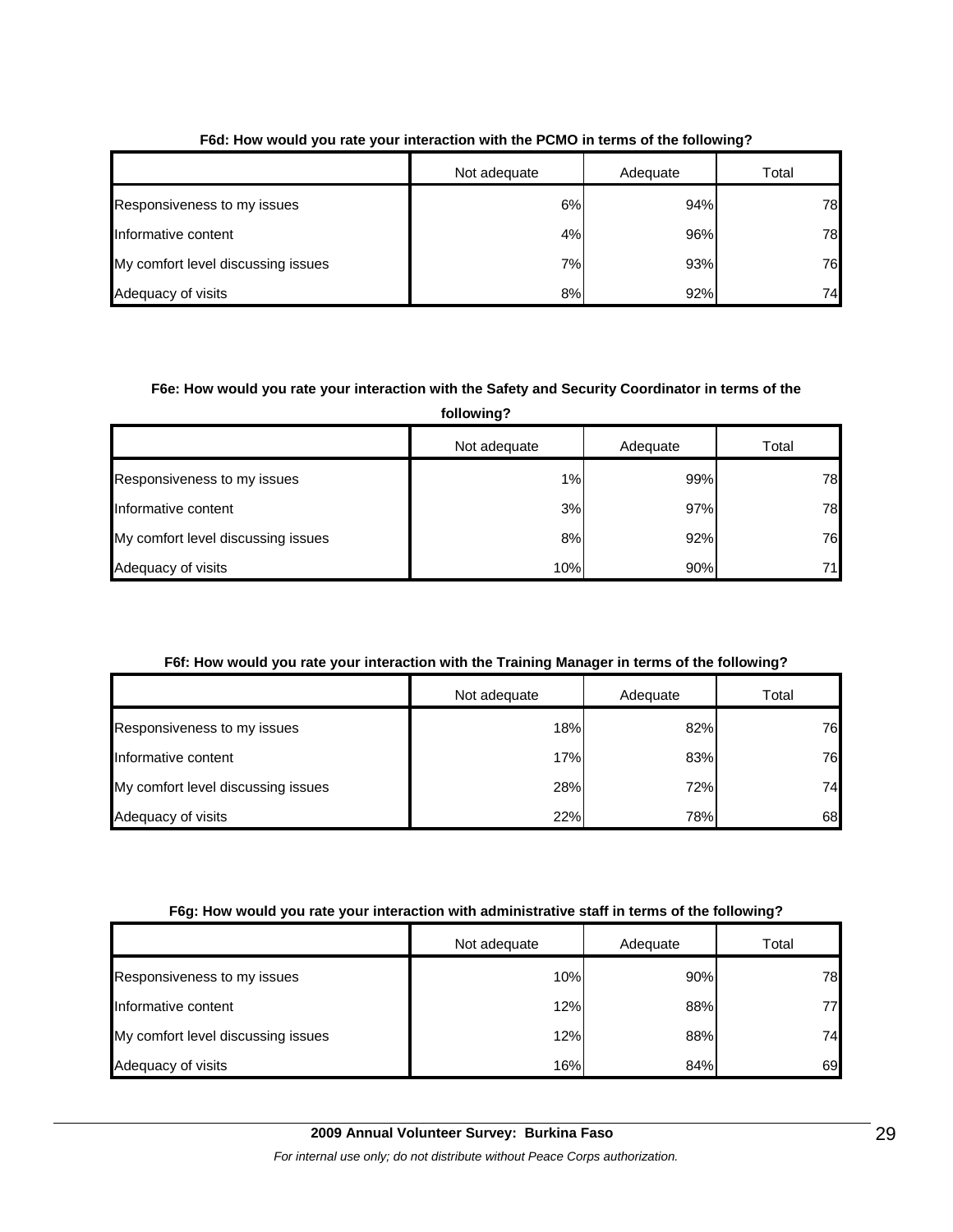|                                    | Not adequate | Adequate | Total |
|------------------------------------|--------------|----------|-------|
| Responsiveness to my issues        | 20%          | 80%      | 51    |
| Informative content                | 12%          | 88%      | 8     |
| My comfort level discussing issues | 12%          | 88%      | 8     |
| Adequacy of visits                 | 20%          | 80%      | 5     |

#### **F6h: How would you rate your interaction with other post staff (please specify) in terms of the following?**

#### **F7: To what extent is your CD aware of Volunteer issues and concerns through interactions with**

**Volunteers?**

|                 | Not at all | Minimally | Adequately | Considerably | Completely | Total |
|-----------------|------------|-----------|------------|--------------|------------|-------|
| IF <sub>7</sub> | 3%         | 11%       | 35%        | 43%          | 8%I        | 79    |

|                | , ,                                |      |                 |
|----------------|------------------------------------|------|-----------------|
| Most effective | Text messaging                     | 58%  | 46              |
|                | Cellphone (voice)                  | 18%  | 14              |
|                | In-person visits                   | 15%  | 12              |
|                | Email/ Internet                    | 6%   | $5\overline{a}$ |
|                | Telephone not at residence or work | 1%   | $\mathbf{1}$    |
|                | Telephone at residence or work     | 1%   | $\mathbf{1}$    |
|                | Other. Please specify              |      |                 |
|                | Letters                            |      |                 |
|                | CB radio                           |      |                 |
|                | Total                              | 100% | 79              |

#### **F8: What is the most effective way you use to communicate with PC staff?**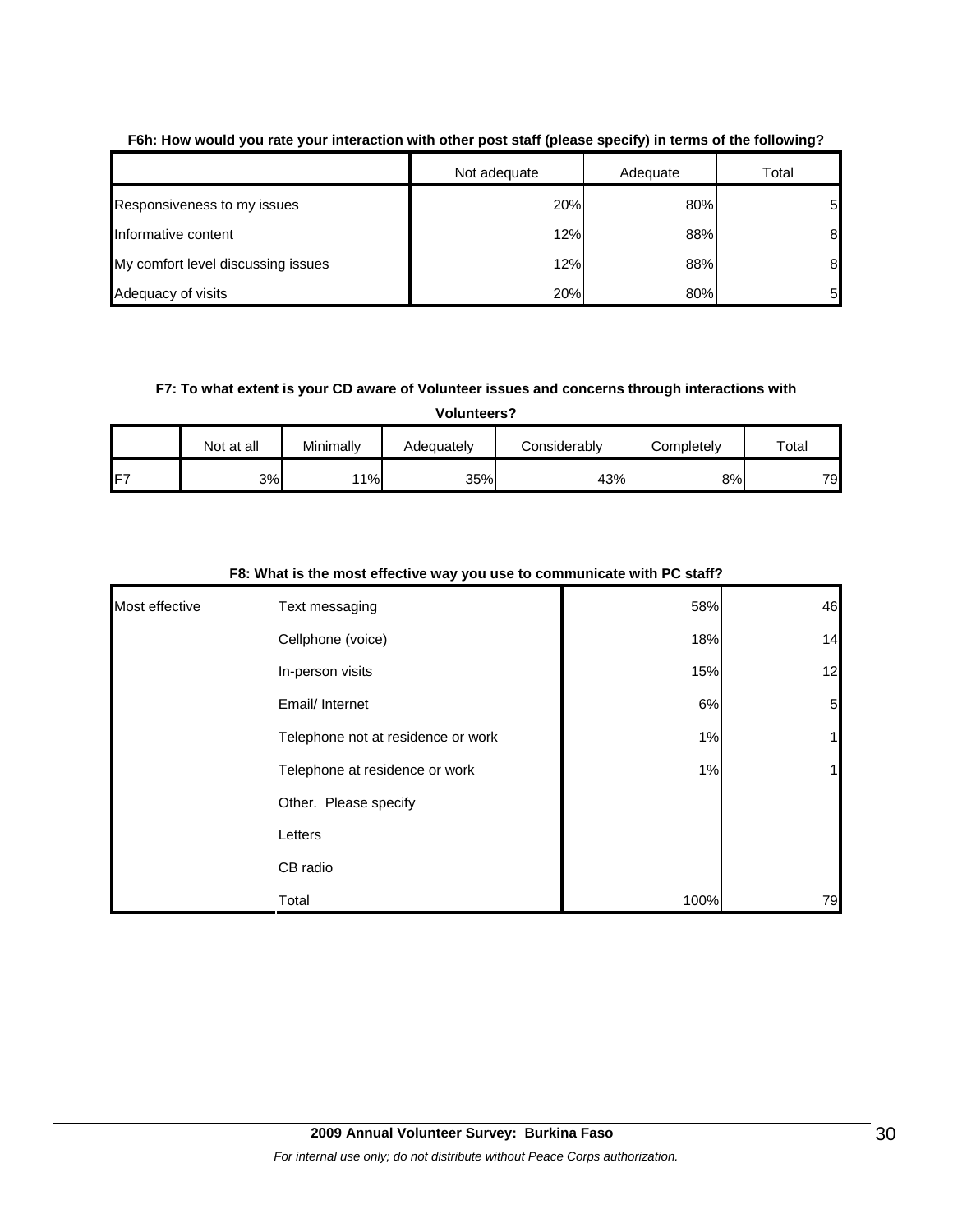|                       | . .                                |      |    |
|-----------------------|------------------------------------|------|----|
| Second most effective | Cellphone (voice)                  | 38%  | 30 |
|                       | Text messaging                     | 23%  | 18 |
|                       | Email/ Internet                    | 22%  | 17 |
|                       | In-person visits                   | 14%  | 11 |
|                       | Telephone at residence or work     | 4%   | 3  |
|                       | Other. Please specify              |      |    |
|                       | Telephone not at residence or work |      |    |
|                       | Letters                            |      |    |
|                       | CB radio                           |      |    |
|                       | Total                              | 100% | 79 |

#### **F8: What is the second most effective way you use to communicate with PC staff?**

### **F8: What is the third most effective way you use to communicate with PC staff?**

| (C11_THREE) Third most effective | Email/ Internet                    | 47%  | 37             |
|----------------------------------|------------------------------------|------|----------------|
|                                  | Cellphone (voice)                  | 20%  | 16             |
|                                  | In-person visits                   | 15%  | 12             |
|                                  | Text messaging                     | 13%  | 10             |
|                                  | Other. Please specify              | 3%   | $\overline{c}$ |
|                                  | Telephone at residence or work     | 1%   |                |
|                                  | Letters                            | 1%   |                |
|                                  | Telephone not at residence or work |      |                |
|                                  | CB radio                           |      |                |
|                                  | Total                              | 100% | 79             |

#### **F9: How do you rate the effectiveness of your communication resources for contacting in-country PC staff?**

|     | Very poor | Poor | Adequate | Good<br>Excellent |     | Total |  |
|-----|-----------|------|----------|-------------------|-----|-------|--|
| IF9 |           | 5%l  | 37%      | 39%               | 19% | 79    |  |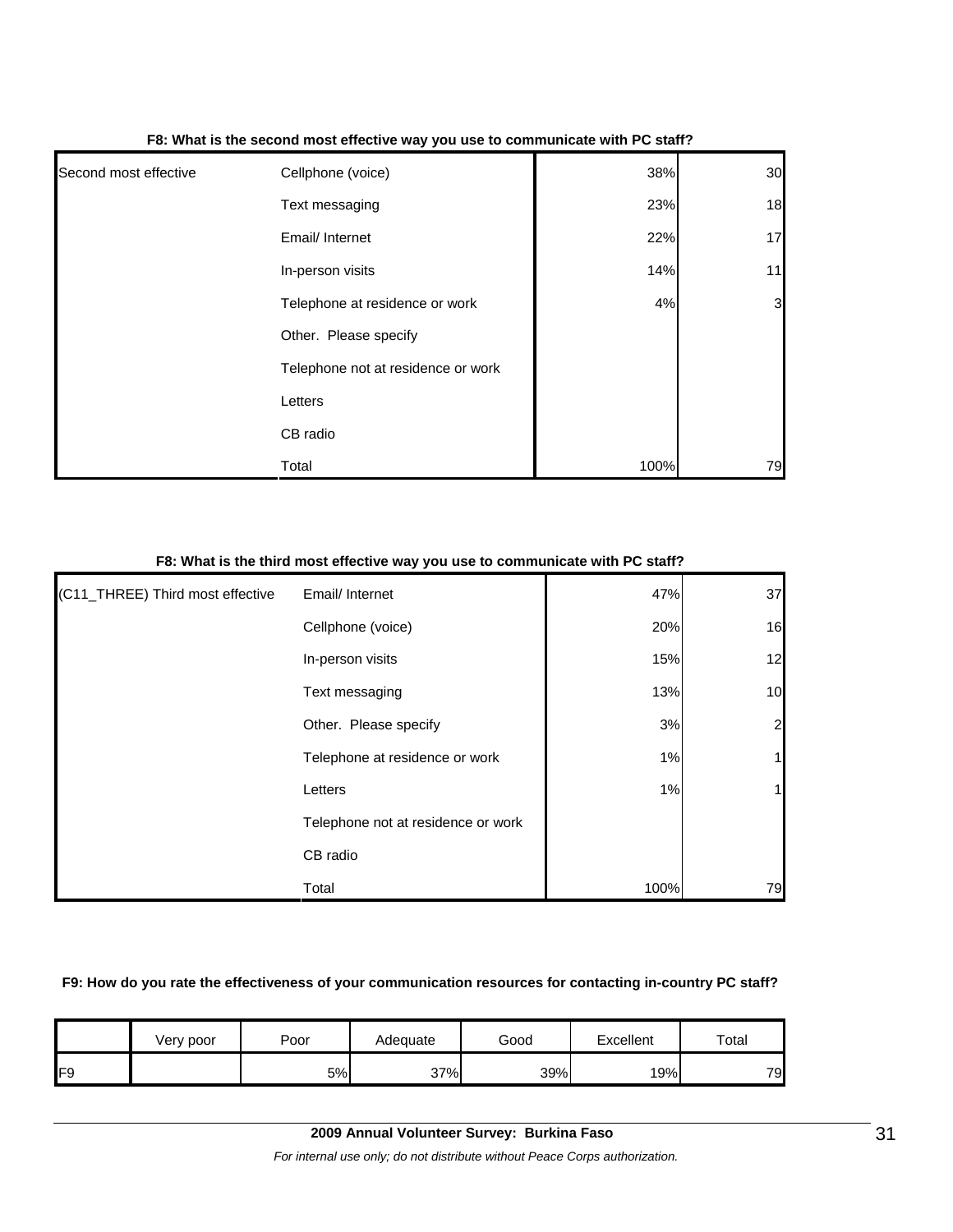# **G. Your Safety and Security**

*This section reports on how safe and informed about their safety Volunteers feel. Their experiences with reported and unreported crimes are summarized.* 

|                                                  |                 |            | Adequately |                     |           |       |
|--------------------------------------------------|-----------------|------------|------------|---------------------|-----------|-------|
|                                                  | Not at All Safe | Often Safe | Safe       | <b>Usually Safe</b> | Very Safe | Total |
| Where you live                                   |                 | 4%         | 10%        | 19%                 | 67%       | 79    |
| Where you work                                   |                 |            | 6%         | 14%                 | 80%       | 79    |
| When you travel in-country                       |                 | 3%         | 39%        | 39%                 | 19%       | 79    |
| City where main Peace Corps<br>office is located |                 | 9%         | 39%        | 37%                 | 15%       | 79    |

#### **G1: How safe do you feel...?**

| G2: Please indicate the number of times you experienced the following types of discrimination/harassment. |  |
|-----------------------------------------------------------------------------------------------------------|--|

|                    | Never  | Once | 2-5 times | 6-10 times | 11-25 times | 26+ times | Total |
|--------------------|--------|------|-----------|------------|-------------|-----------|-------|
| Age                | 88.5%  | 3.3% | 3.3%      | 4.9%       |             |           | 61    |
| Anti-American      | 77.0%  | 8.2% | 13.1%     | 1.6%       |             |           | 61    |
| <b>Disability</b>  | 100.0% |      |           |            |             |           | 60    |
| Gender             | 65.6%  | 4.9% | 11.5%     | 4.9%       |             | 13.1%     | 61    |
| Racial/color       | 58.1%  | 9.7% | 6.5%      | 1.6%       | 6.5%        | 17.7%     | 62    |
| Religious          | 95.0%  | 3.3% | 1.7%      |            |             |           | 60    |
| Sexual (verbal)    | 73.3%  | 6.7% | 13.3%     | 1.7%       | 1.7%        | 3.3%      | 60    |
| Sexual (physical)  | 90.0%  | 6.7% | 3.3%      |            |             |           | 60    |
| Sexual orientation | 100.0% |      |           |            |             |           | 60    |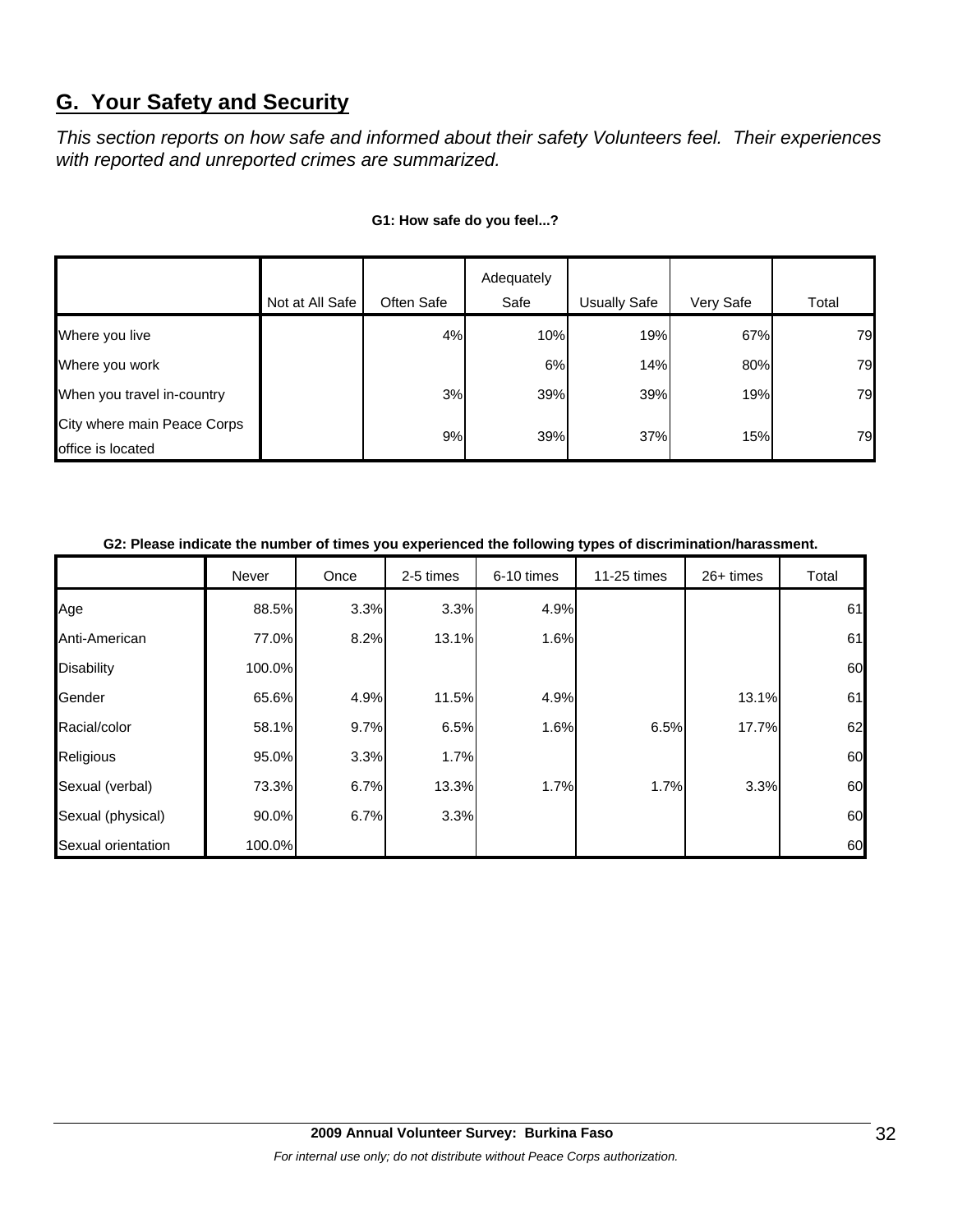|                    | Never  | Once  | 2-5 times | 6-10 times | 11-25 times | 26+ times | Total        |
|--------------------|--------|-------|-----------|------------|-------------|-----------|--------------|
| Age                | 87.5%  | 12.5% |           |            |             |           | 8            |
| Anti-American      | 100.0% |       |           |            |             |           | 16           |
| <b>Disability</b>  | 100.0% |       |           |            |             |           | $\mathbf{1}$ |
| Gender             | 95.5%  |       | 4.5%      |            |             |           | 22           |
| Racial/color       | 100.0% |       |           |            |             |           | 27           |
| Religious          | 100.0% |       |           |            |             |           | 3            |
| Sexual (verbal)    | 77.8%  | 16.7% | 5.6%      |            |             |           | 18           |
| Sexual (physical)  | 71.4%  | 28.6% |           |            |             |           | $\mathbf{Z}$ |
| Sexual orientation | 100.0% |       |           |            |             |           | 1            |

#### **G2: Please indicate the number of times you reported discrimination/harassment events to PC.**

#### **G3: Please indicate the number of times you experienced the following types of crimes.**

|                    | Never  | Once  | 2-5 times | 6-10 times | 11-25 times | 26+ times | Total |
|--------------------|--------|-------|-----------|------------|-------------|-----------|-------|
| Burglary           | 87.9%  | 9.1%  | 3.0%      |            |             |           | 66    |
| <b>Theft</b>       | 70.8%  | 15.4% | 13.8%     |            |             |           | 65    |
| Robbery            | 96.8%  | 3.2%  |           |            |             |           | 62    |
| Physical assault   | 91.9%  | 6.5%  | 1.6%      |            |             |           | 62    |
| Aggravated assault | 98.4%  | 1.6%  |           |            |             |           | 62    |
| Sexual assault     | 95.2%  | 3.2%  | 1.6%      |            |             |           | 62    |
| Rape               | 100.0% |       |           |            |             |           | 62    |

#### **G3: Please indicate the number of times you reported the following crimes to Peace Corps.**

|                    | Never  | Once  | 2-5 times | 6-10 times | 11-25 times | 26+ times | Total          |
|--------------------|--------|-------|-----------|------------|-------------|-----------|----------------|
| <b>Burglary</b>    | 12.5%  | 75.0% | 12.5%     |            |             |           | 8              |
| Theft              | 52.9%  | 41.2% | 5.9%      |            |             |           | 17             |
| Robbery            | 66.7%  | 33.3% |           |            |             |           | 3              |
| Physical assault   | 83.3%  | 16.7% |           |            |             |           | 6              |
| Aggravated assault | 33.3%  | 66.7% |           |            |             |           | 3              |
| Sexual assault     | 75.0%  | 25.0% |           |            |             |           | $\overline{4}$ |
| Rape               | 100.0% |       |           |            |             |           | 1              |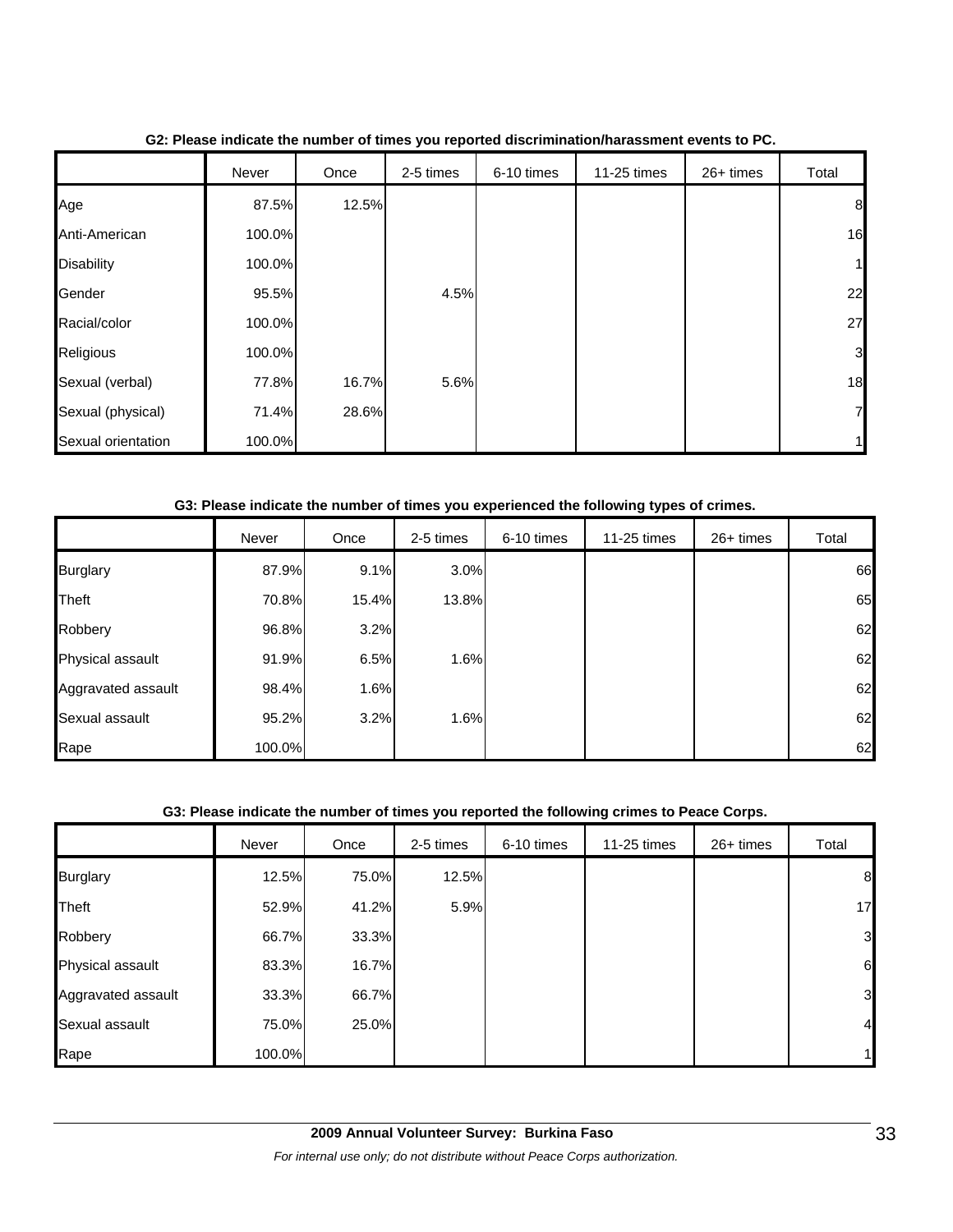|            |                                                             | -             | $\mathbf{v}$      | . .                             |
|------------|-------------------------------------------------------------|---------------|-------------------|---------------------------------|
|            |                                                             | PCV Responses | % Reason Not Rptd | <b>Total PCVs</b><br>Responding |
| \$NoRpBurg | It might hurt my relationship with the<br>community         |               | 67%               |                                 |
|            | I did not think the PC could help                           |               | 33%               |                                 |
|            | I felt it was too minor or common to<br>report              |               | 33%               |                                 |
|            | I believed it could result in changing<br>sites             |               |                   |                                 |
|            | Concerns of a possible breach in<br>confidentiality         |               |                   |                                 |
|            | Reporting might result in disciplinary<br>action against me |               |                   |                                 |
|            | Other                                                       |               |                   |                                 |
|            | Total                                                       |               |                   | 3                               |

#### **G4a: If you did not report your experience with burglary, please your reason(s) for not reporting.**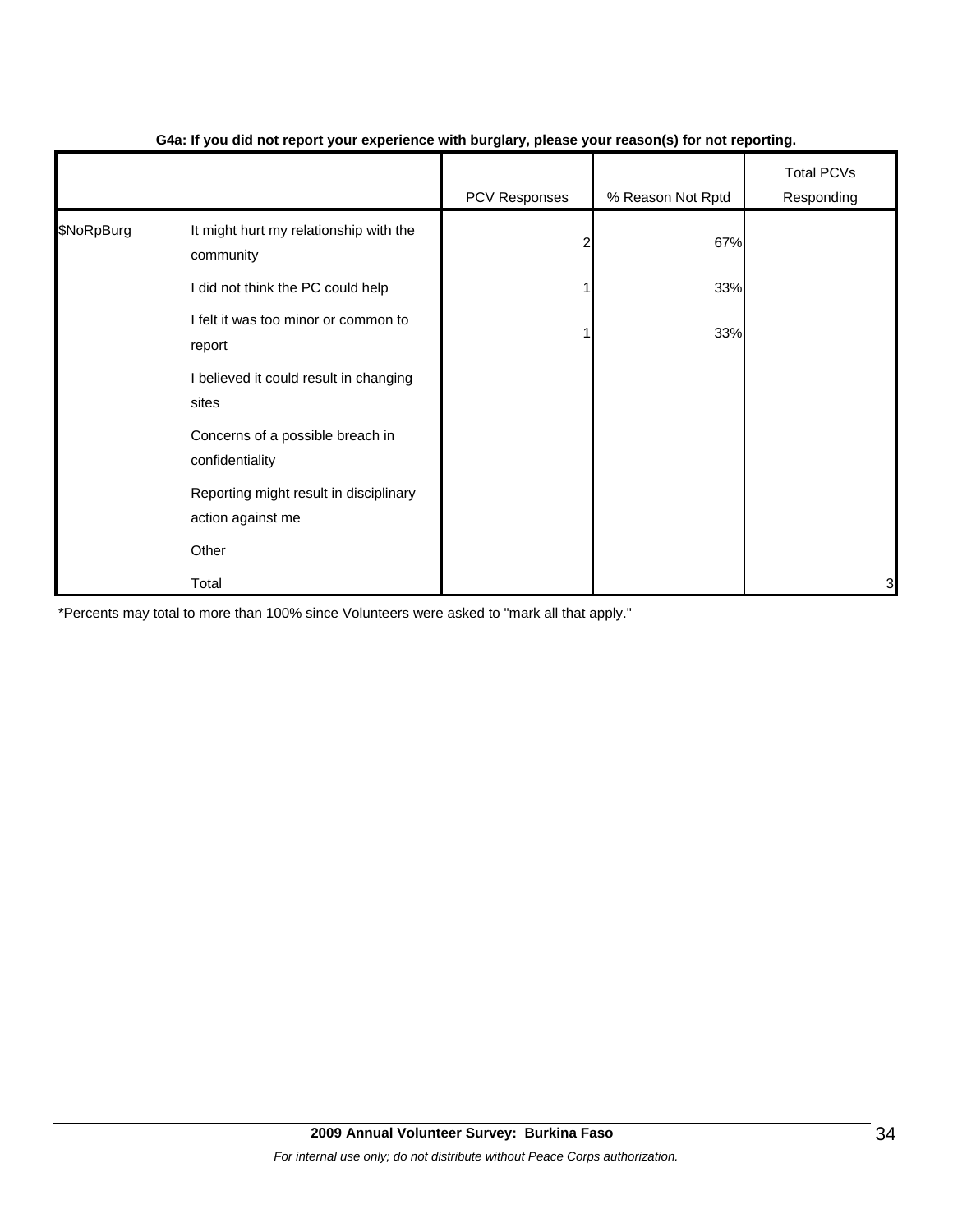|             |                                                             | $\cdot$ .     | $\cdot$ $\cdot$   |                                 |
|-------------|-------------------------------------------------------------|---------------|-------------------|---------------------------------|
|             |                                                             | PCV Responses | % Reason Not Rptd | <b>Total PCVs</b><br>Responding |
| \$NoRpTheft | I did not think the PC could help                           | 8             | 80%               |                                 |
|             | I felt it was too minor or common to<br>report              | 8             | 80%               |                                 |
|             | It might hurt my relationship with the<br>community         | 2             | 20%               |                                 |
|             | Other                                                       | 2             | 20%               |                                 |
|             | I believed it could result in changing<br>sites             |               |                   |                                 |
|             | Concerns of a possible breach in<br>confidentiality         |               |                   |                                 |
|             | Reporting might result in disciplinary<br>action against me |               |                   |                                 |
|             | Total                                                       |               |                   | 10                              |

#### **G4b: If you did not report your experience with theft, please your reason(s) for not reporting.**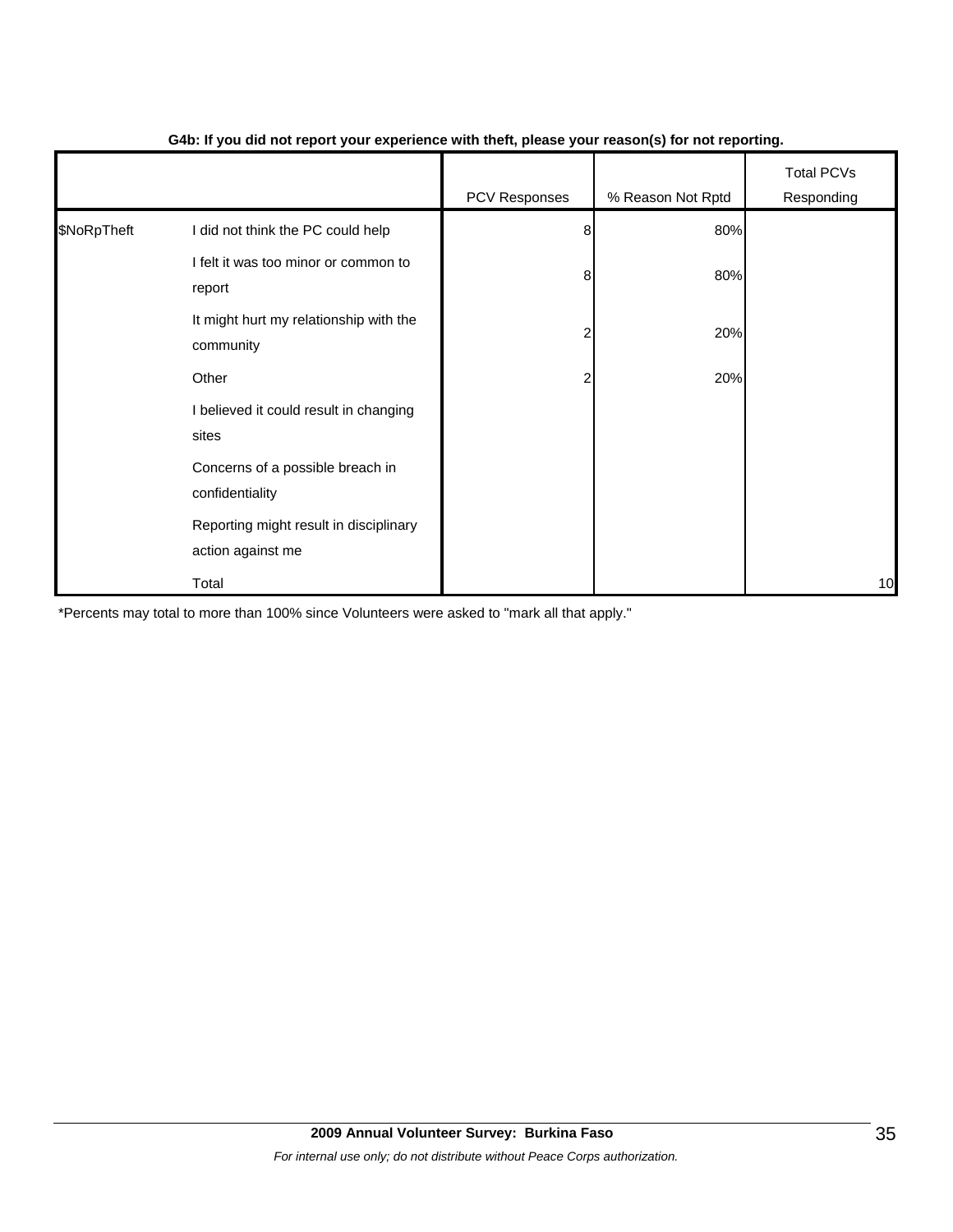|            |                                                             | PCV Responses | % Reason Not Rptd | <b>Total PCVs</b><br>Responding |
|------------|-------------------------------------------------------------|---------------|-------------------|---------------------------------|
| \$NoRpRobb | I felt it was too minor or common to<br>report              |               | 100%              |                                 |
|            | I did not think the PC could help                           |               |                   |                                 |
|            | I believed it could result in changing<br>sites             |               |                   |                                 |
|            | Concerns of a possible breach in<br>confidentiality         |               |                   |                                 |
|            | Reporting might result in disciplinary<br>action against me |               |                   |                                 |
|            | It might hurt my relationship with the<br>community         |               |                   |                                 |
|            | Other                                                       |               |                   |                                 |
|            | Total                                                       |               |                   | 1                               |

#### **G4c: If you did not report your experience with robbery, please your reason(s) for not reporting.**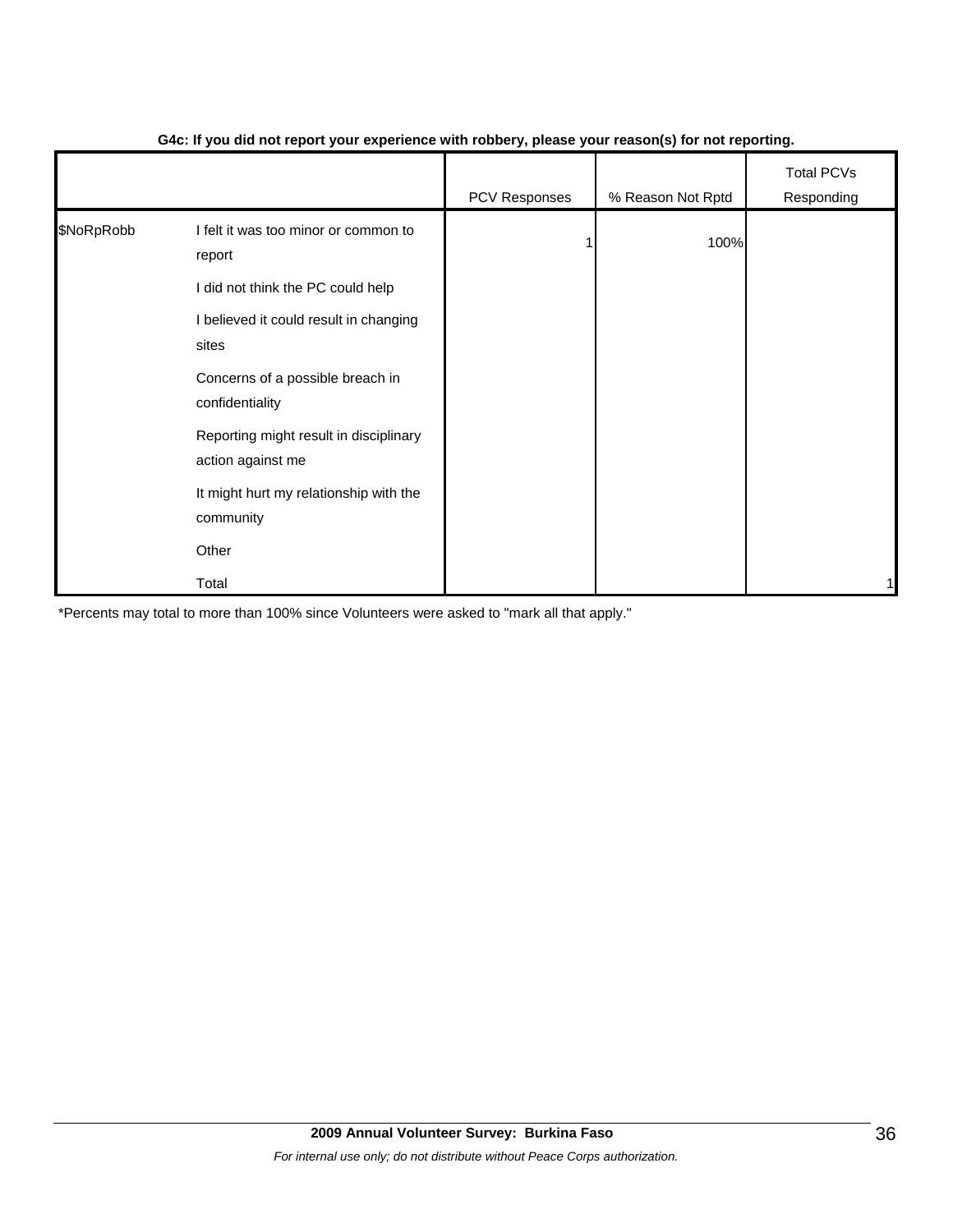|            |                                                             | . .           | $\mathbf{v}$      |                                 |
|------------|-------------------------------------------------------------|---------------|-------------------|---------------------------------|
|            |                                                             | PCV Responses | % Reason Not Rptd | <b>Total PCVs</b><br>Responding |
| \$NoRpPhAs | I did not think the PC could help                           |               | 67%               |                                 |
|            | Other                                                       |               | 67%               |                                 |
|            | I felt it was too minor or common to<br>report              |               | 33%               |                                 |
|            | I believed it could result in changing<br>sites             |               |                   |                                 |
|            | Concerns of a possible breach in<br>confidentiality         |               |                   |                                 |
|            | Reporting might result in disciplinary<br>action against me |               |                   |                                 |
|            | It might hurt my relationship with the<br>community         |               |                   |                                 |
|            | Total                                                       |               |                   | 3                               |

#### **G4d: If you did not report your experience with physical assault, please your reason(s) for not reporting.**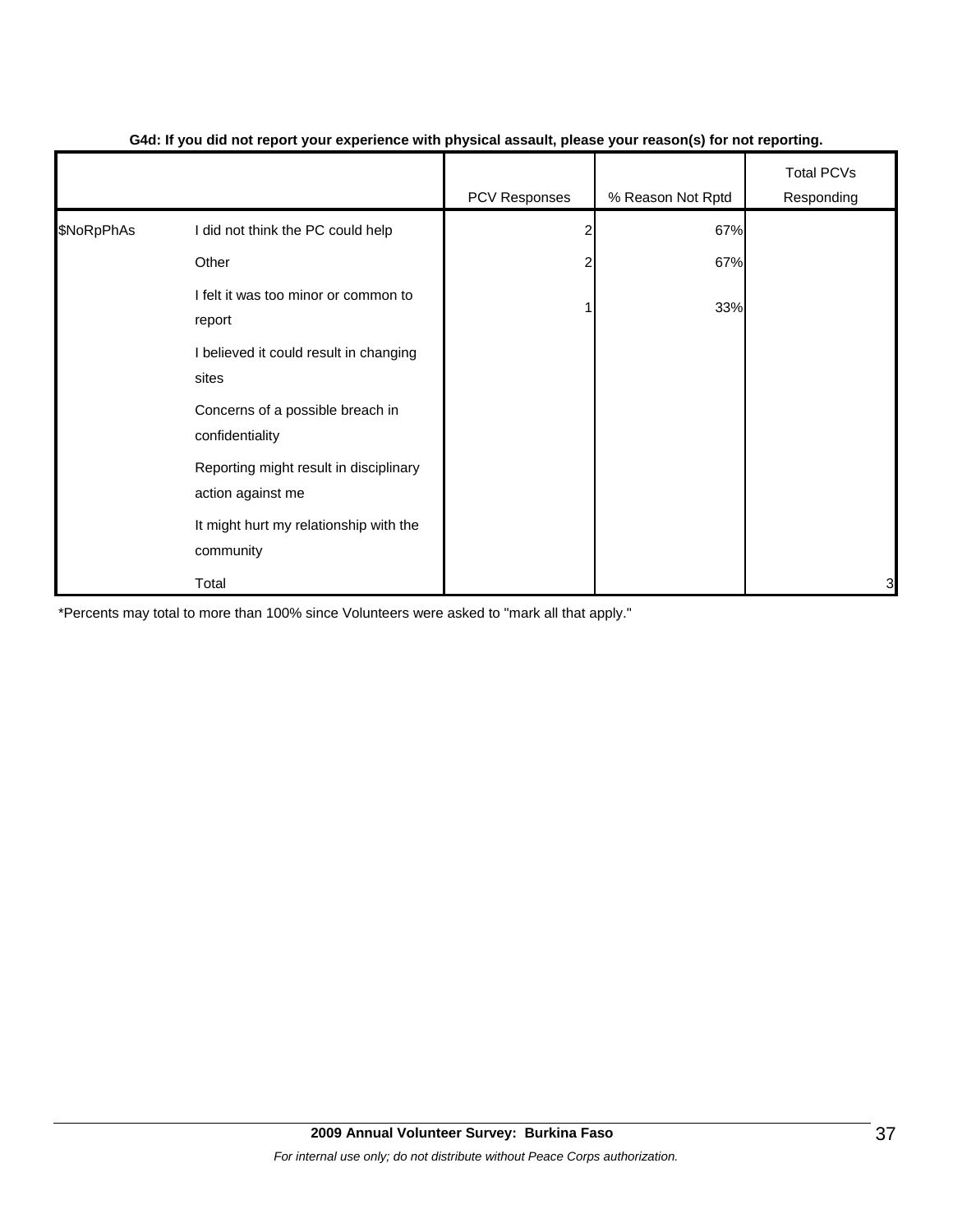|            |                                                             | ັ<br>. .      | $\mathbf{v}$      |                                 |
|------------|-------------------------------------------------------------|---------------|-------------------|---------------------------------|
|            |                                                             | PCV Responses | % Reason Not Rptd | <b>Total PCVs</b><br>Responding |
| \$NoRpAgAs | I did not think the PC could help                           |               |                   |                                 |
|            | I believed it could result in changing<br>sites             |               |                   |                                 |
|            | I felt it was too minor or common to<br>report              |               |                   |                                 |
|            | Concerns of a possible breach in<br>confidentiality         |               |                   |                                 |
|            | Reporting might result in disciplinary<br>action against me |               |                   |                                 |
|            | It might hurt my relationship with the<br>community         |               |                   |                                 |
|            | Other                                                       |               |                   |                                 |
|            | Total                                                       |               |                   |                                 |

#### **G4: If you did not report your experience with aggravated assault, please your reason(s) for not reporting.**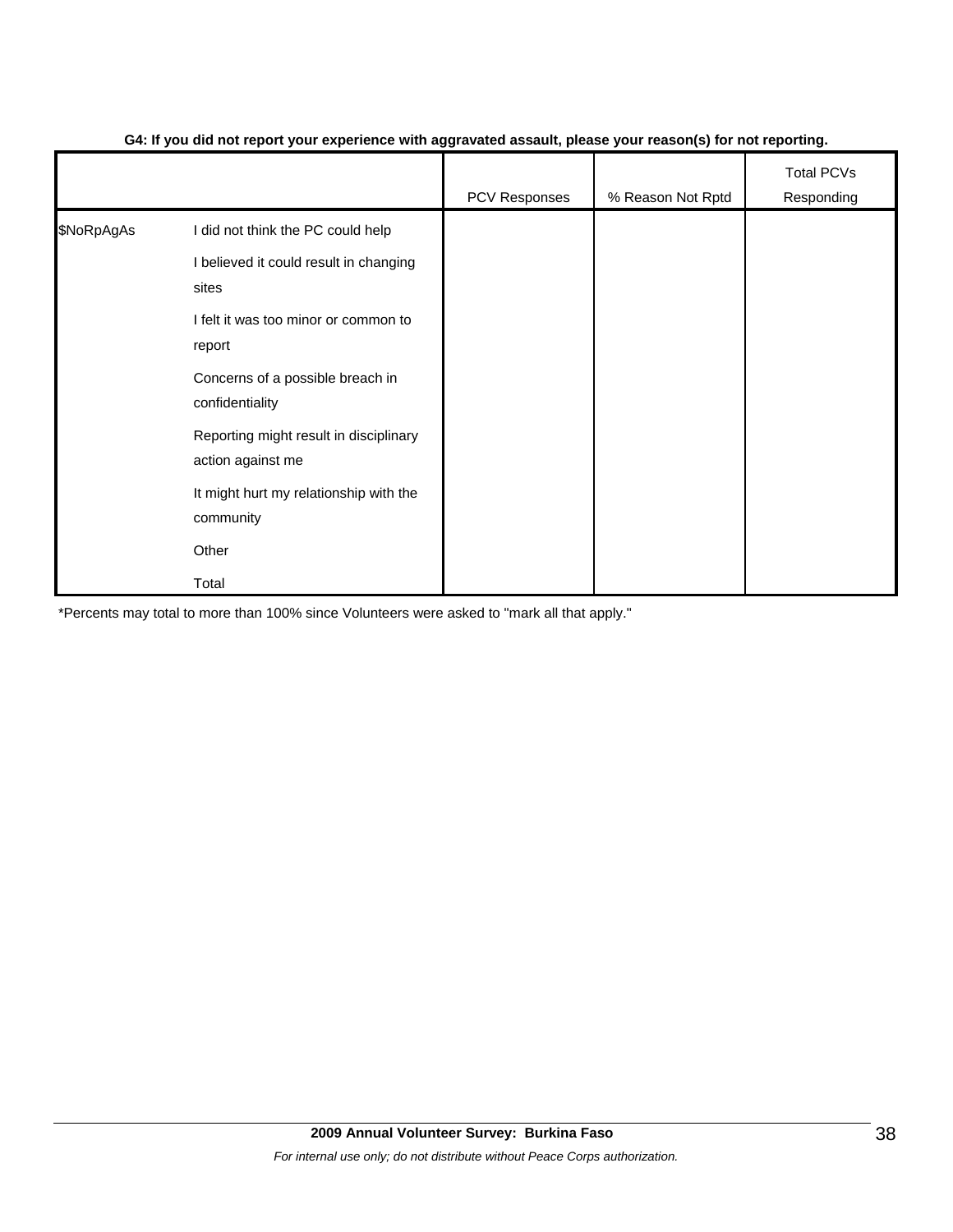|            |                                                             |               | $\mathbf{v}$      |                                 |
|------------|-------------------------------------------------------------|---------------|-------------------|---------------------------------|
|            |                                                             | PCV Responses | % Reason Not Rptd | <b>Total PCVs</b><br>Responding |
| \$NoRpSxAs | I felt it was too minor or common to<br>report              | 2             | 50%               |                                 |
|            | I did not think the PC could help                           |               | 25%               |                                 |
|            | Reporting might result in disciplinary<br>action against me |               | 25%               |                                 |
|            | I believed it could result in changing<br>sites             |               |                   |                                 |
|            | Concerns of a possible breach in<br>confidentiality         |               |                   |                                 |
|            | It might hurt my relationship with the<br>community         |               |                   |                                 |
|            | Other                                                       |               |                   |                                 |
|            | Total                                                       |               |                   | 4                               |

#### **G4e: If you did not report your experience with sexual assault, please your reason(s) for not reporting.**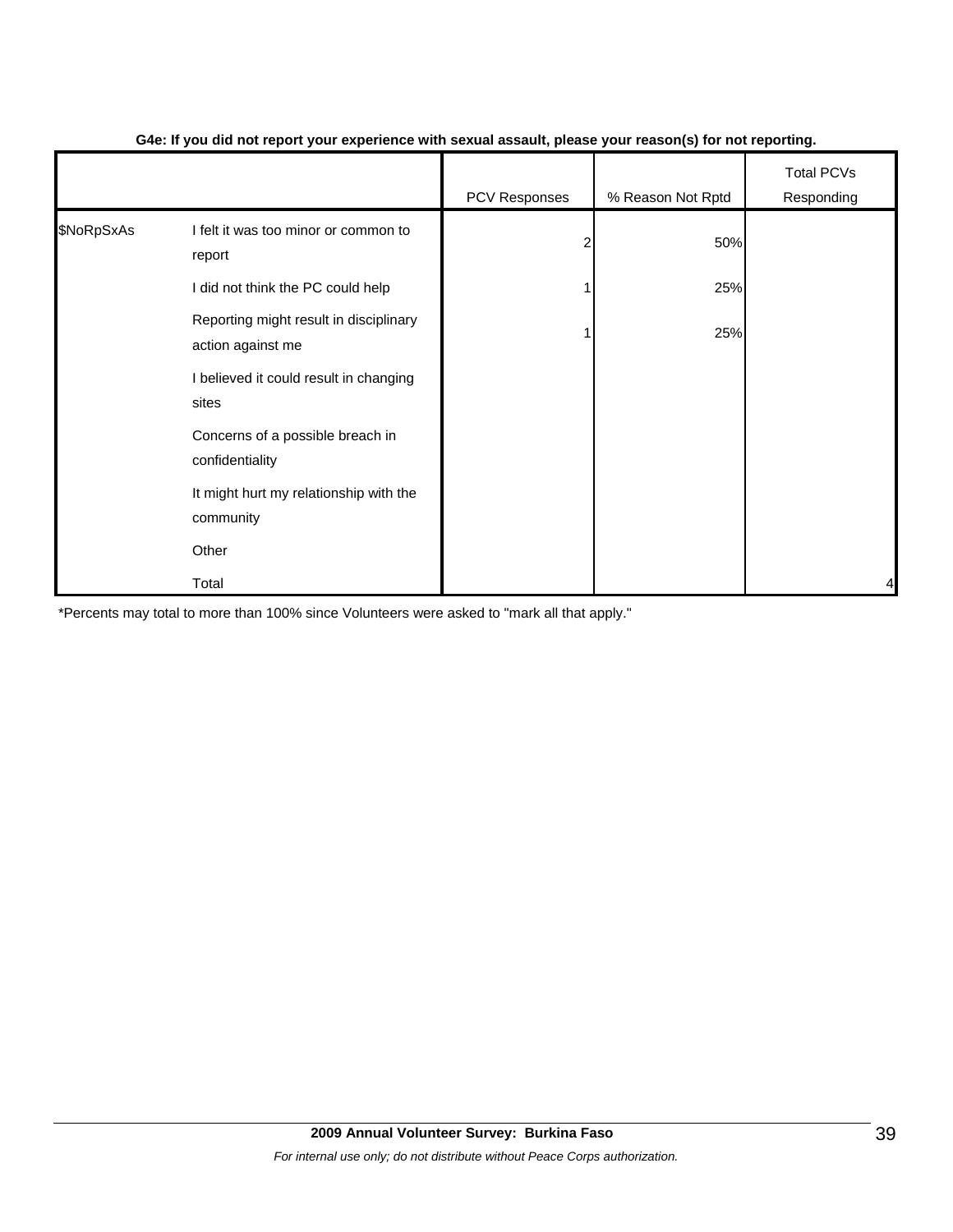|            |                                                             | .             | $\mathbf{v}$      |                                 |
|------------|-------------------------------------------------------------|---------------|-------------------|---------------------------------|
|            |                                                             | PCV Responses | % Reason Not Rptd | <b>Total PCVs</b><br>Responding |
| \$NoRpRape | I did not think the PC could help                           |               |                   |                                 |
|            | I believed it could result in changing<br>sites             |               |                   |                                 |
|            | I felt it was too minor or common to<br>report              |               |                   |                                 |
|            | Concerns of a possible breach in<br>confidentiality         |               |                   |                                 |
|            | Reporting might result in disciplinary<br>action against me |               |                   |                                 |
|            | It might hurt my relationship with the<br>community         |               |                   |                                 |
|            | Other                                                       |               |                   |                                 |
|            | Total                                                       |               |                   |                                 |

#### **G4f: If you did not report your experience with rape, please your reason(s) for not reporting.**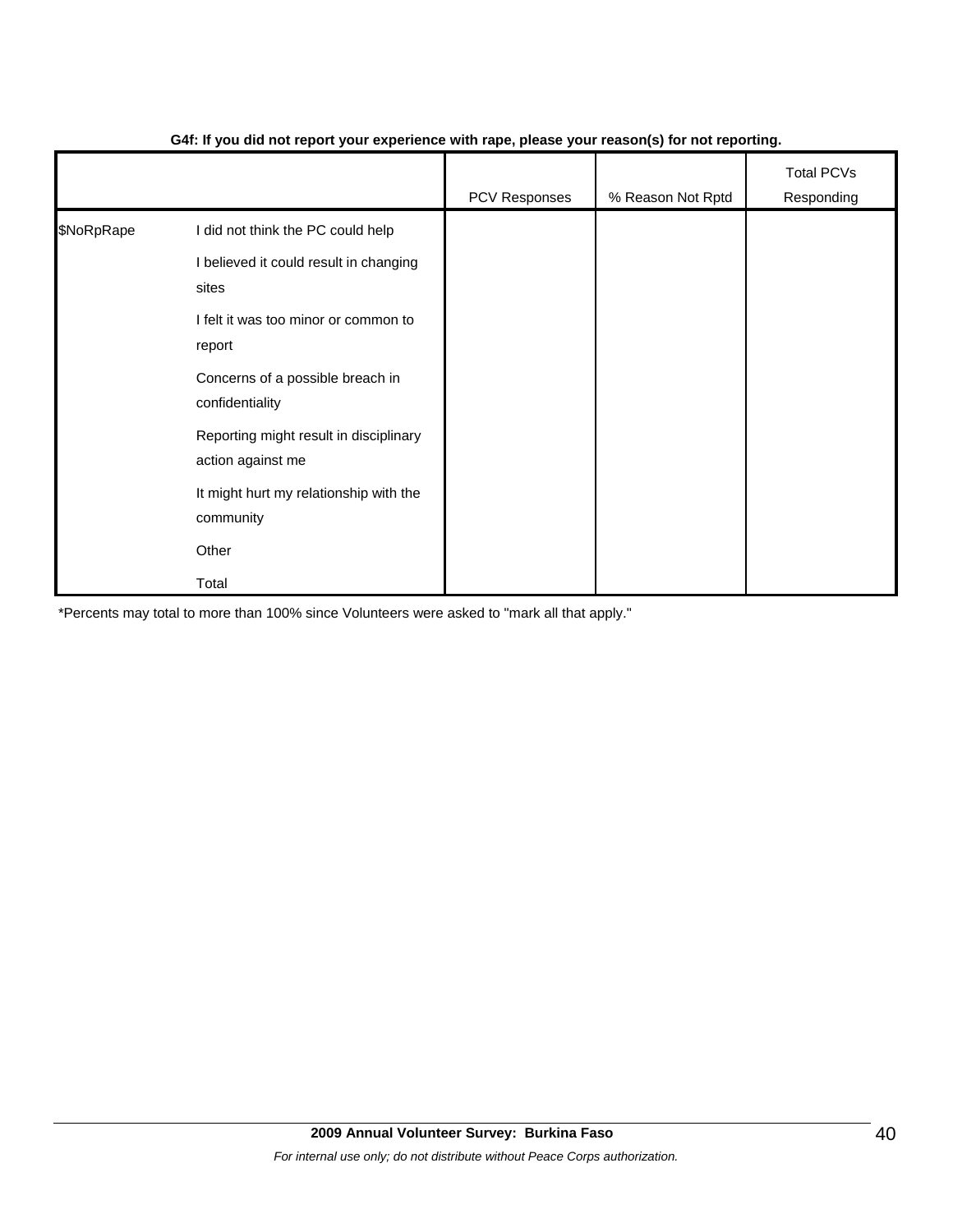# **H. Volunteers Working in HIV/AIDS**

*This section reports Volunteers' involvement in HIV/AIDS and their perceived effectiveness of their HIV/AIDS related activities.* 

|     |                  | HIV/AIDS work is | Involved in<br>HIV/AIDS efforts, |                    |       |
|-----|------------------|------------------|----------------------------------|--------------------|-------|
|     | HIV/AIDS work is | part of my       | not                              | Not involved in    |       |
|     | my primary       | secondary        | primary/secondary                | any HIV/AIDS       |       |
|     | assignment.      | activities.      | work                             | related activities | Total |
| IH1 | 20%              | 42%              | 30%                              | 8%                 | 79    |

#### **H1: Which of the following best describes your involvement in HIV/AIDS activities?**

#### **H2: How well has PC training prepared you to undertake your HIV/AIDS activities?**

|                | Not at all | Poorly | Adequately | Well | Very well | <b>NA</b> | $\tau$ otal |
|----------------|------------|--------|------------|------|-----------|-----------|-------------|
| H <sub>2</sub> |            | 8%     | 45%        | 34%  | 12%       |           | 73          |

# **H3: In working with HC individuals or groups, how would you rate the effectiveness of your specific HIV/AIDS activities? (Including the "Don't Know" responses)**

|     |                  | Sometimes |                 | Almost always |            |       |
|-----|------------------|-----------|-----------------|---------------|------------|-------|
|     | Seldom effective | effective | Often effective | effective     | Don't know | Total |
| IH3 | 4%               | 29%       | 45%             | 14%           | 8%         | 73    |

# **H3: In working with HC individuals or groups, how would you rate the effectiveness of your specific HIV/AIDS activities? (Excluding the "Don't Know" responses)**

|    | Seldom effective | Sometimes<br>effective | Often effective | Almost always<br>effective | $\tau$ otal |
|----|------------------|------------------------|-----------------|----------------------------|-------------|
| H3 | 4%               | 31%                    | 49%             | 15%                        | 67          |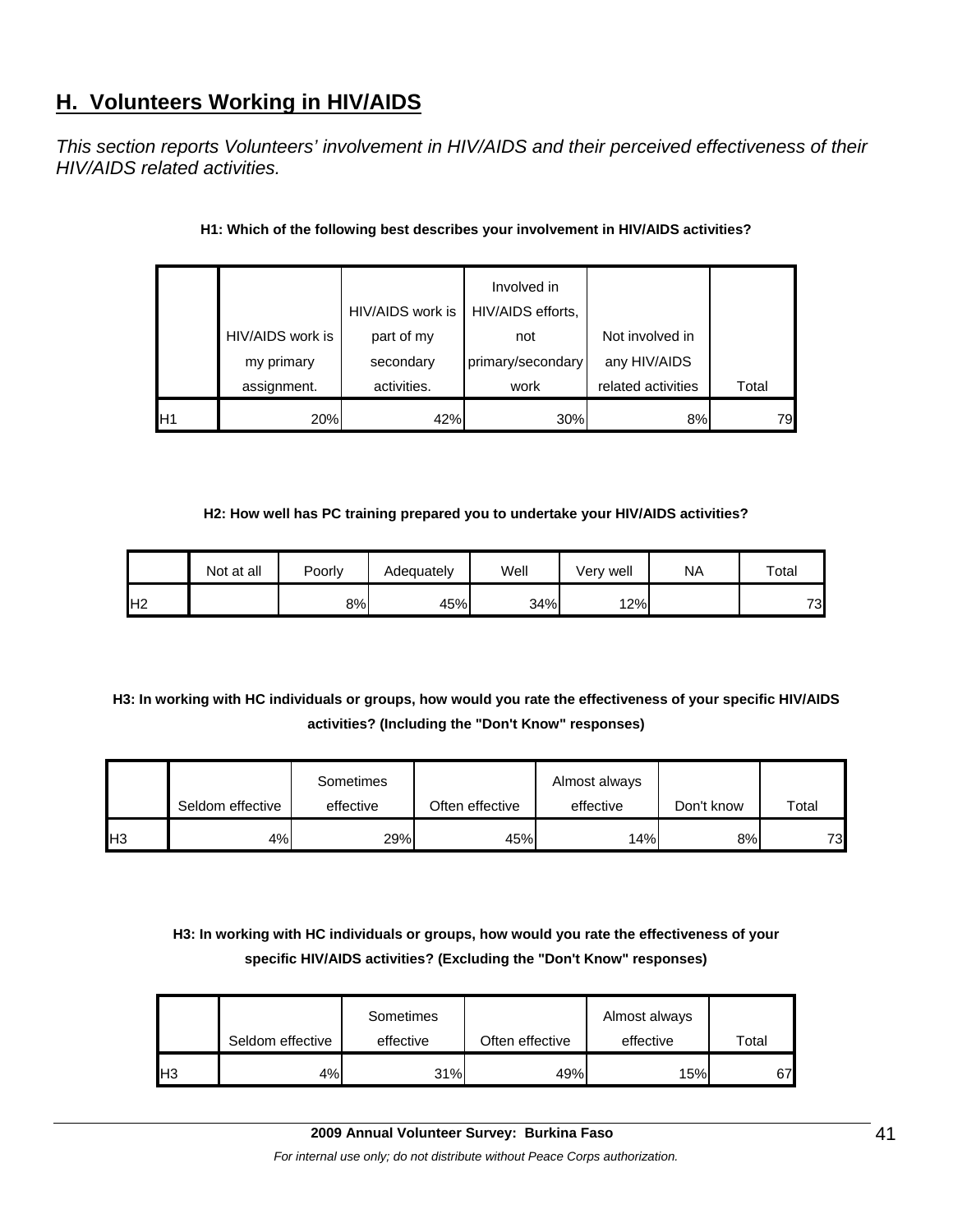# **I. Your Life in the Peace Corps**

*This section reports on Volunteers' descriptions of and adjustments to their living conditions, including stress factors and how Volunteers cope with stress.* 

| 11 | individual or family | only<br>67%                         | during PST).<br>1% | my community.<br>32% | Total<br>78 |
|----|----------------------|-------------------------------------|--------------------|----------------------|-------------|
|    | host country         | individual or family                | community (not     | PST and later in     |             |
|    | Never lived with a   | Yes, I lived with a<br>host country | Yes, in my         | Yes, both during     |             |

## **I1: Have you lived with a host country individual or family?**

#### **I2: How often do you interact with HCNs in community/family social events?**

|     |       | Several times a |        | Several times a |         | Less than once a |       |
|-----|-------|-----------------|--------|-----------------|---------|------------------|-------|
|     | Dailv | week            | Weeklv | month           | Monthly | month            | Total |
| ll2 | 32%   | 27%             | 19%    | 12%             | 9%      | 1%               | 78    |

# **I3: How well can you communicate in the language used by most people in your community?**

|    | Not at all | Poorly | Adequately | Well | Verv well | $\mathop{\mathsf{Total}}$ |
|----|------------|--------|------------|------|-----------|---------------------------|
| טו |            | 40%    | 38%        | 16%  | 6%        | 77.                       |

#### **I4: Do you have the following at your worksite?**

|               |       | Sometimes or |       |
|---------------|-------|--------------|-------|
|               | Never | more often   | Total |
| Electricity   | 71%   | 29%          | 77I   |
| Running water | 83%   | 17%          |       |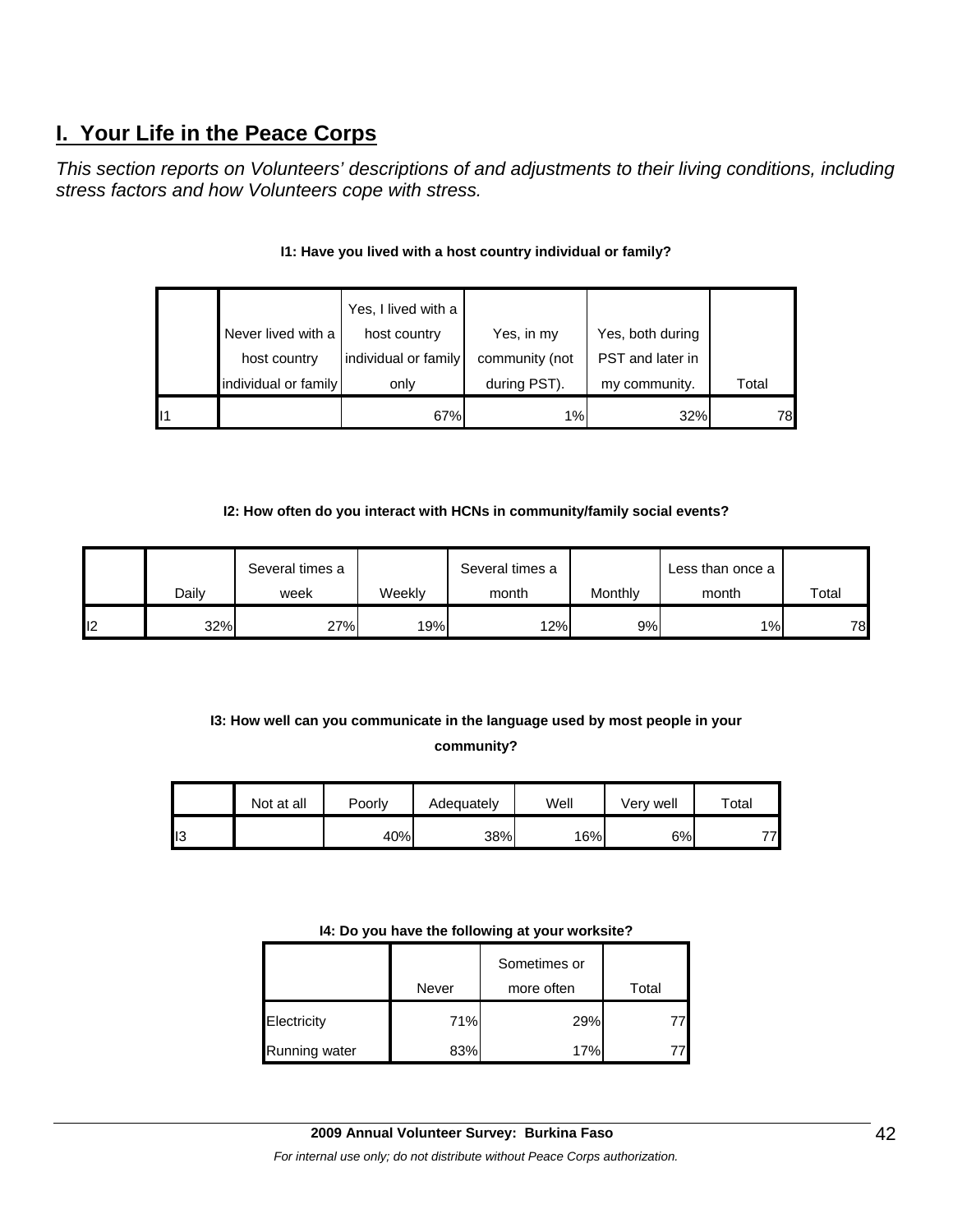#### **I4: Do you have the following at your residence?**

|               | Never | Sometimes or more often | $\tau$ otal |
|---------------|-------|-------------------------|-------------|
| Electricity   | 71%   | 29%                     | 73          |
| Running water | 85%   | 15%                     | 73          |

# **I5: How well do your PC experiences match the expectations you had before you became a Volunteer?**

|                | Not at all | Minimally | Moderately | Considerably | Exceptionally | $\tau$ otal |
|----------------|------------|-----------|------------|--------------|---------------|-------------|
| $\mathsf{II}5$ | 3%         | 10%       | 34%        | 42%          | 12%           | ララ          |

#### **I7: To what extent do the following create stress and/or emotional health issues for you?**

|                                                                                                        | Not at all  |     |     |     | Exceptionally |           |       |
|--------------------------------------------------------------------------------------------------------|-------------|-----|-----|-----|---------------|-----------|-------|
|                                                                                                        | stressful 1 | 2   | 3   | 4   | stressful 5   | <b>NA</b> | Total |
| <b>Cultural issues</b>                                                                                 | 3%          | 36% | 27% | 29% | 5%            |           | 77    |
| Dealing with violence in<br>country (e.g., civil unrest,<br>domestic violence, corporal<br>punishment) | 42%         | 33% | 13% | 3%  |               | 9%        | 76    |
| Health/medical problems                                                                                | 19%         | 35% | 30% | 10% |               | 5%        | 77    |
| Issues including family,<br>friends, loved ones in U.S.                                                | 18%         | 32% | 26% | 17% | 5%            | 1%        | 77    |
| Isolation/Ioneliness                                                                                   | 21%         | 21% | 30% | 16% | 10%           | 3%        | 77    |
| Local language                                                                                         | 8%          | 27% | 31% | 25% | 9%            |           | 77    |
| Primary assignment                                                                                     | 4%          | 34% | 34% | 20% | 8%            |           | 76    |
| Romantic relationships in-<br>country                                                                  | 38%         | 21% | 5%  | 5%  | 3%            | 29%       | 77    |
| Interactions with other<br><b>Volunteers</b>                                                           | 44%         | 44% | 5%  | 4%  | 3%            |           | 77    |
| Interactions with PC Staff                                                                             | 32%         | 38% | 23% | 6%  |               |           | 77    |
| Safety and security                                                                                    | 45%         | 37% | 13% | 4%  | 1%            |           | 76    |
| Other: Please specify below                                                                            |             | 10% | 10% |     | 20%           | 60%       | 10    |

**2009 Annual Volunteer Survey: Burkina Faso** 

*For internal use only; do not distribute without Peace Corps authorization.*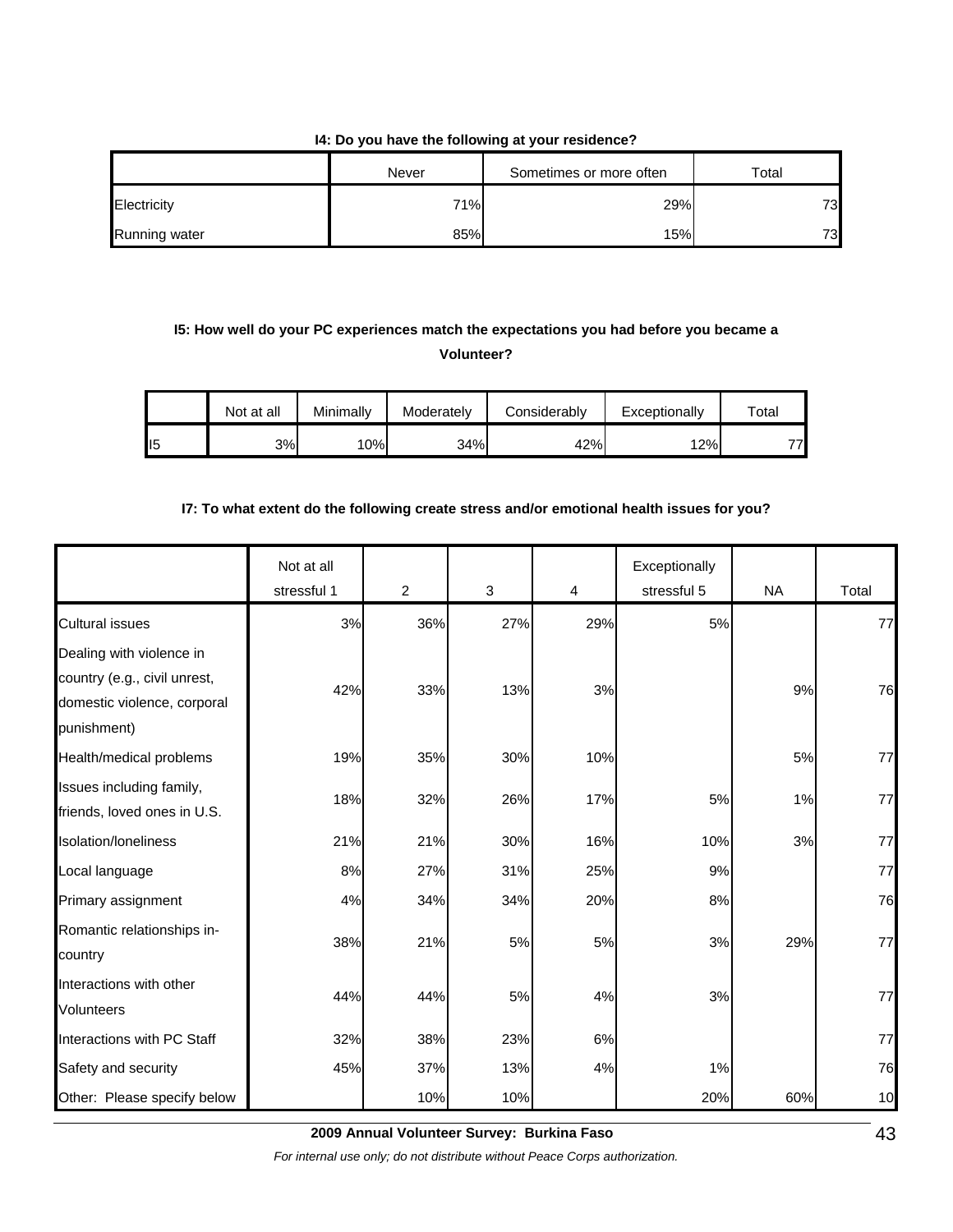|                |                                               |               | % Using This          | <b>Total PCVs</b> |
|----------------|-----------------------------------------------|---------------|-----------------------|-------------------|
|                |                                               | PCV Responses | <b>Stress Reducer</b> | Responding        |
| \$I8LessStress | Leave the community for a time                | 68            | 88%                   |                   |
|                | Talk with PCVs outside my<br>community        | 67            | 87%                   |                   |
|                | Talk with friends and family in<br>US         | 66            | 86%                   |                   |
|                | Pursue personal hobbies                       | 61            | 79%                   |                   |
|                | Do sports                                     | 51            | 66%                   |                   |
|                | Talk with co-workers or friends<br>(not PCVs) | 44            | 57%                   |                   |
|                | Get involved in other projects                | 39            | 51%                   |                   |
|                | Talk with PCVs in my<br>community             | 35            | 45%                   |                   |
|                | Pray                                          | 25            | 32%                   |                   |
|                | Talk with PC in-country staff                 | 19            | 25%                   |                   |
|                | Meditate                                      | 17            | 22%                   |                   |
|                | Talk with my host family                      | 13            | 17%                   |                   |
|                | Do other activity (specify)                   | 5             | $6\%$                 |                   |
|                | Talk with Office of Special<br>Services staff |               |                       |                   |
|                | Total                                         |               |                       | 77                |

#### **I8: Please mark all of the typical ways in which you cope with stress.**

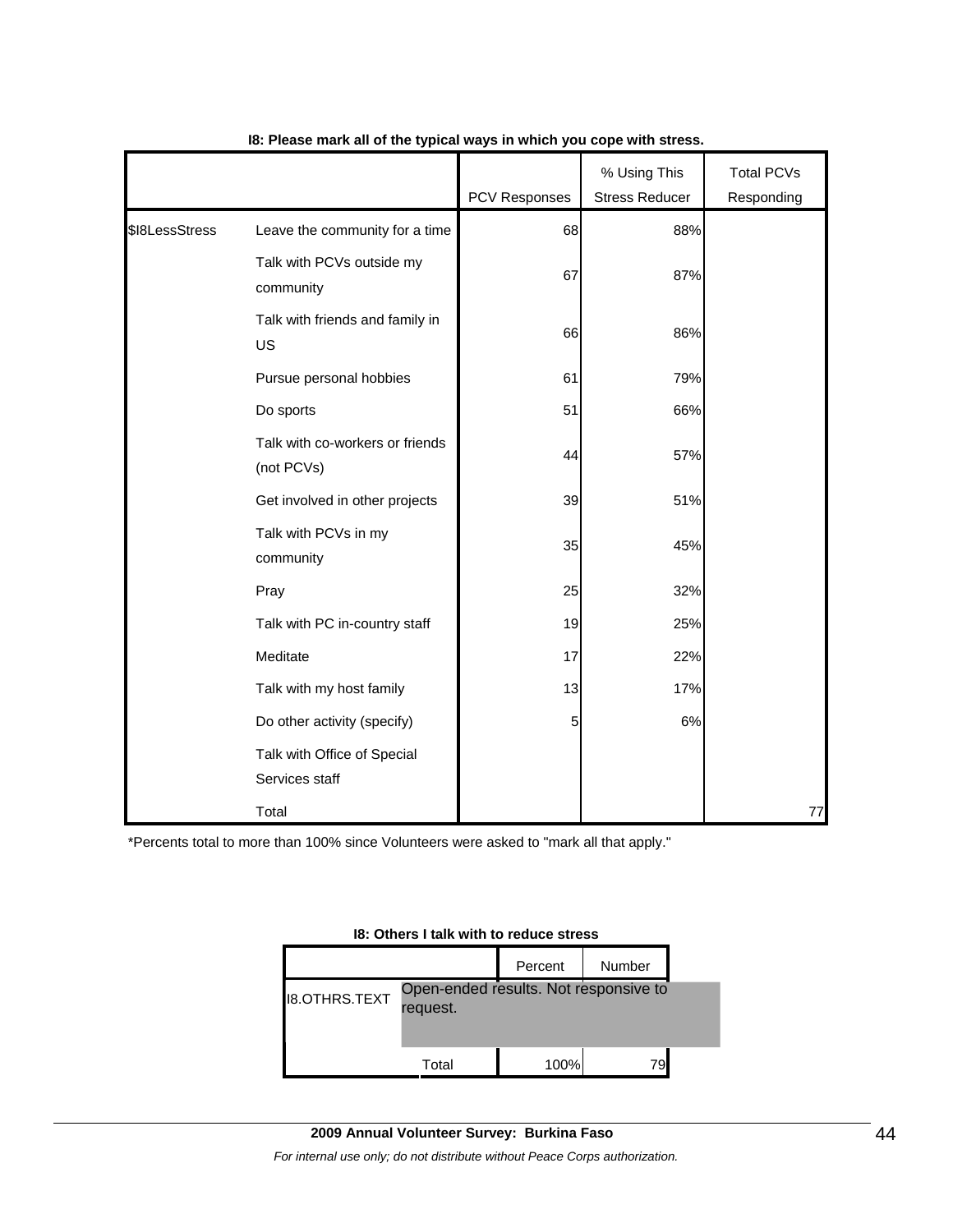### **I8: Other activities to reduce stress**

|                         |                                                | Percent | Number |  |
|-------------------------|------------------------------------------------|---------|--------|--|
| <b>I8.OTHRACT.TEXT2</b> | Open-ended results. Not responsive to request. |         |        |  |
|                         |                                                |         |        |  |
|                         |                                                |         |        |  |
|                         |                                                |         |        |  |
|                         |                                                |         |        |  |
|                         |                                                |         |        |  |
|                         | Total                                          | 100%    | 79     |  |

#### **I8: When asked about ways of coping with stress, Volunteers who answered "No stress"**

|                    | No     | Yes, I have no stress | $\tau$ otal |
|--------------------|--------|-----------------------|-------------|
| <b>I8.NOSTRESS</b> | $00\%$ |                       | 79          |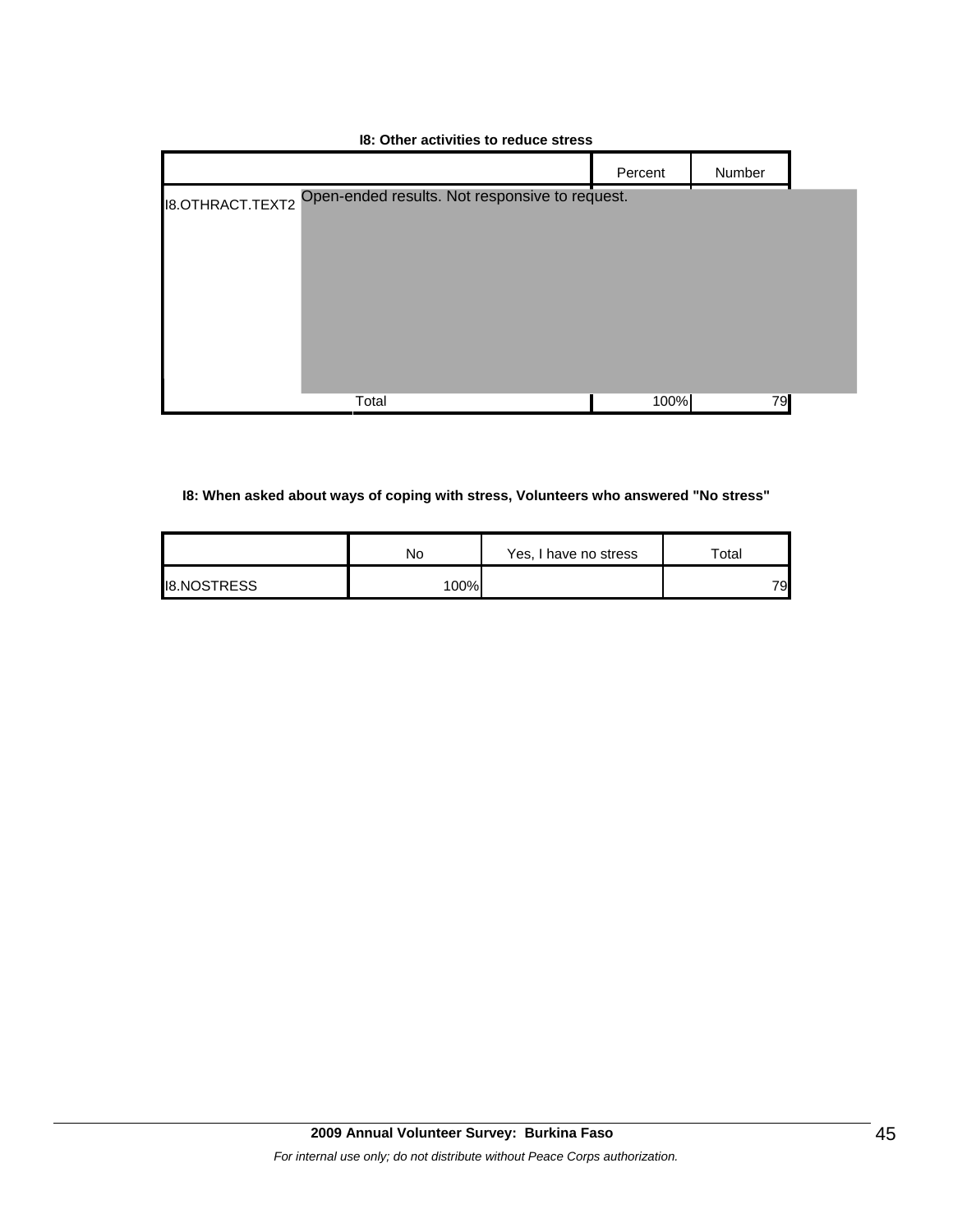# **J. Overall Assessment of Peace Corps Service**

*This section reports Volunteers' level of satisfaction with their Peace Corps service and their expectations about completing their service.* 

|     | Not at all | Minimallv | Moderately | Considerably | Exceptionally | $\tau$ otal |
|-----|------------|-----------|------------|--------------|---------------|-------------|
| J1A |            | 3%        | 26%        | 49%          | 22%           | 76          |

**J1a: How personally rewarding do you find your overall Peace Corps service?**



J1a: How personally rewarding do you find your overall Peace Corps<br>service?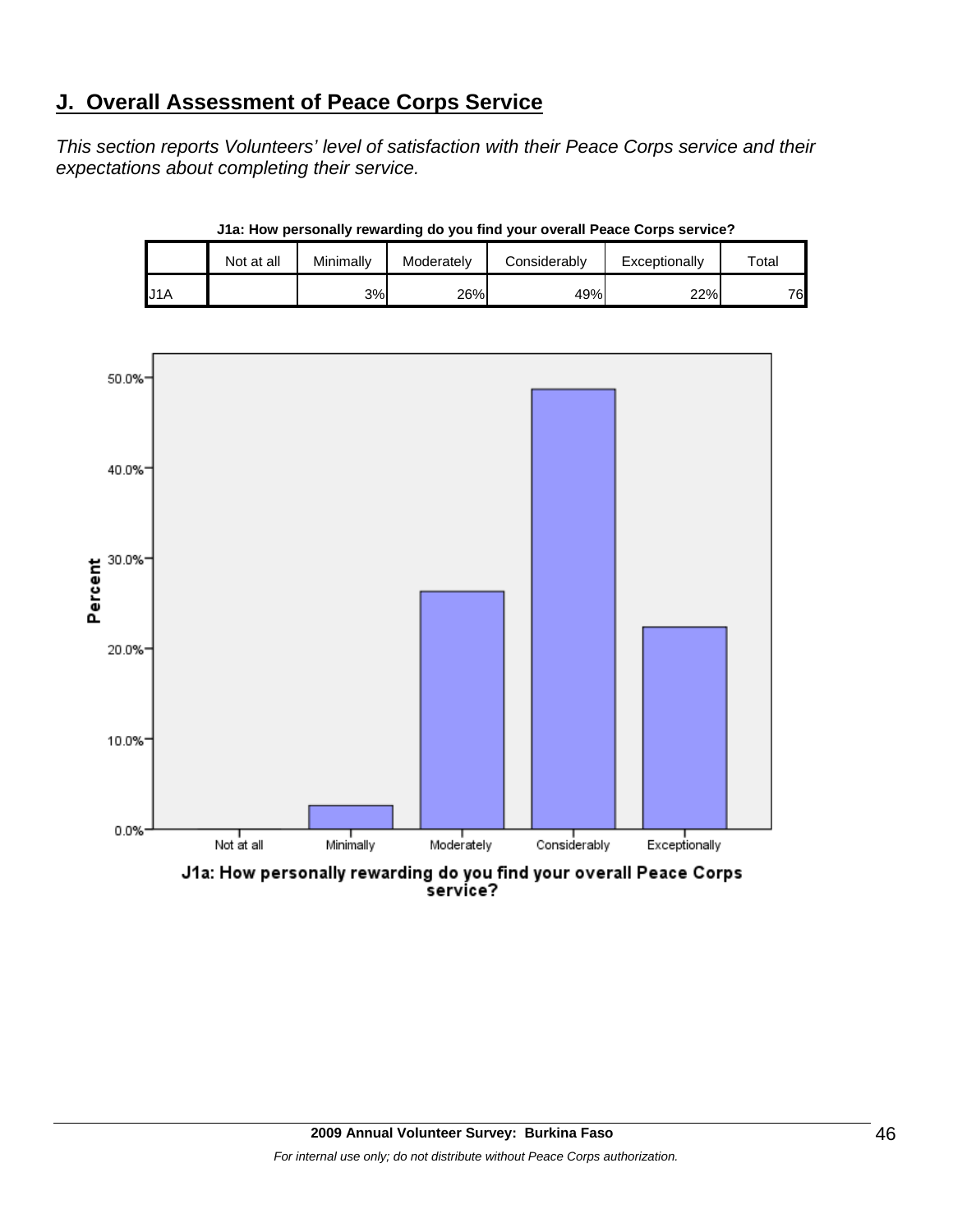|     | Not at all | Minimallv | Moderately | Considerably | Exceptionally | $\tau$ otal |
|-----|------------|-----------|------------|--------------|---------------|-------------|
| J1B | 3%         | 7%        | 31%        | 43%          | $7\%$         | 75.         |

**J1b: How personally rewarding do you find your community involvement?**



J1b: How personally rewarding do you find your community involvement?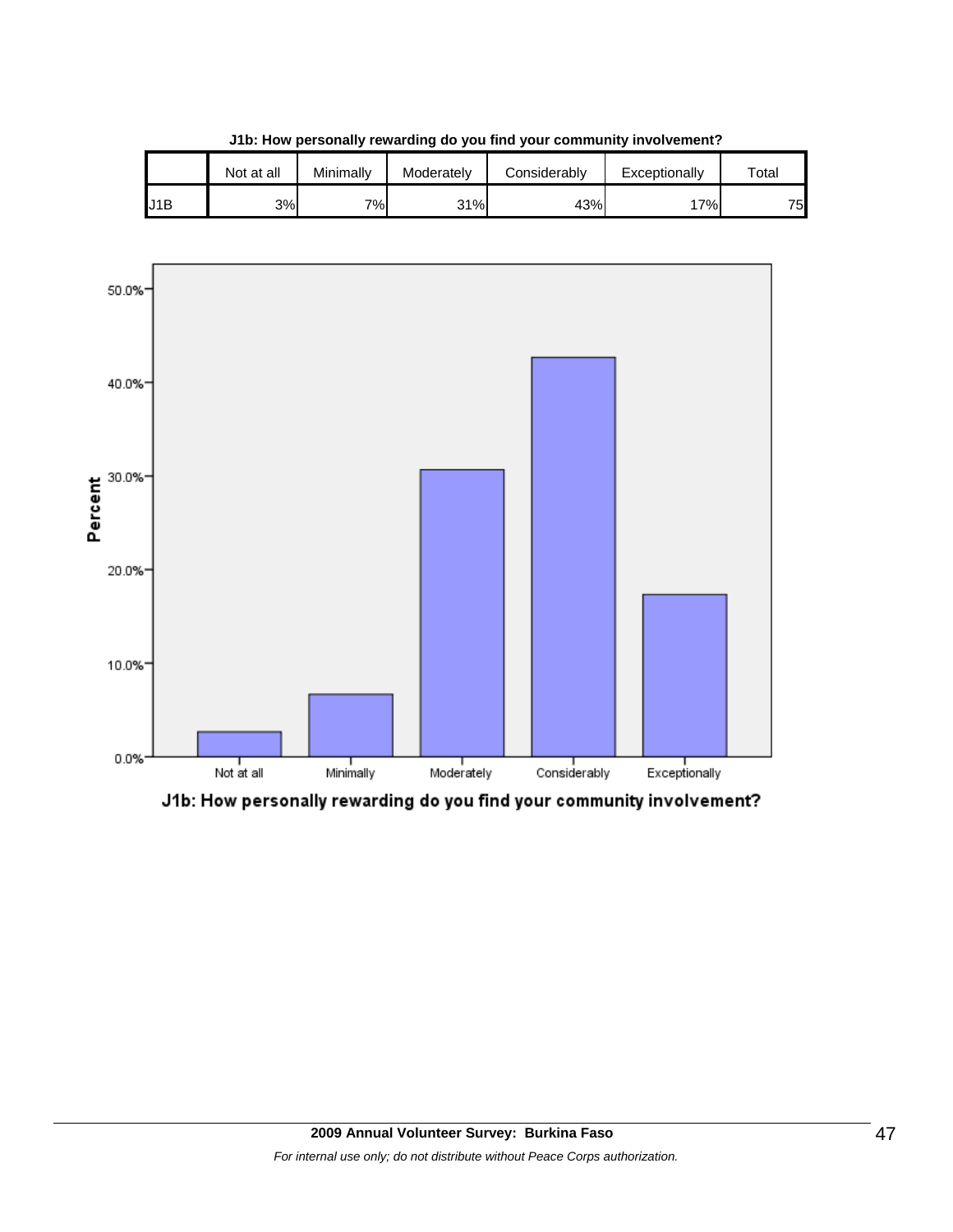

**J1c: How personally rewarding do you find your experience with other Volunteers?**



J1c: How personally rewarding do you find your experience with other<br>Volunteers?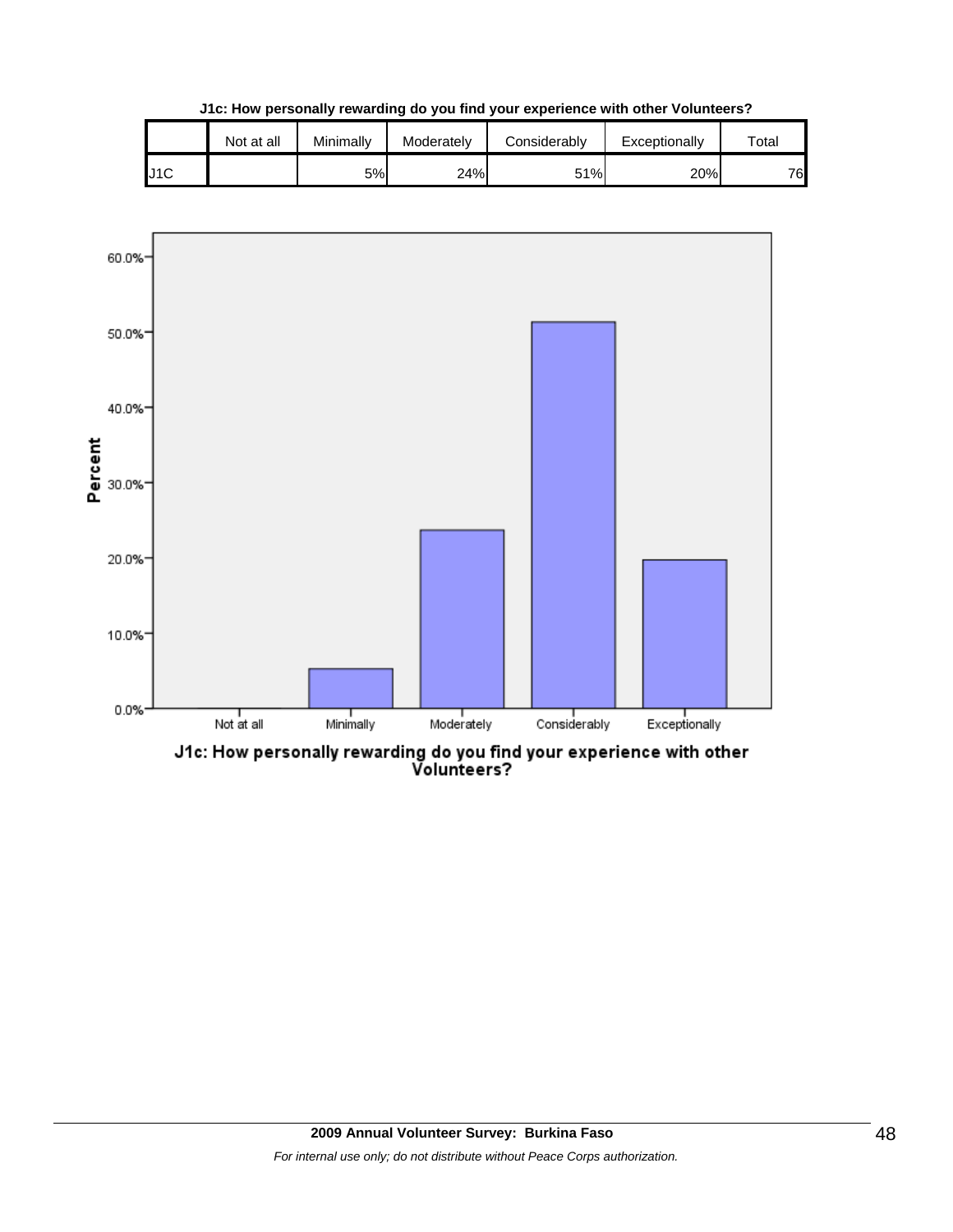

**J1d: How personally rewarding do you find your work with counterparts/community partners?**

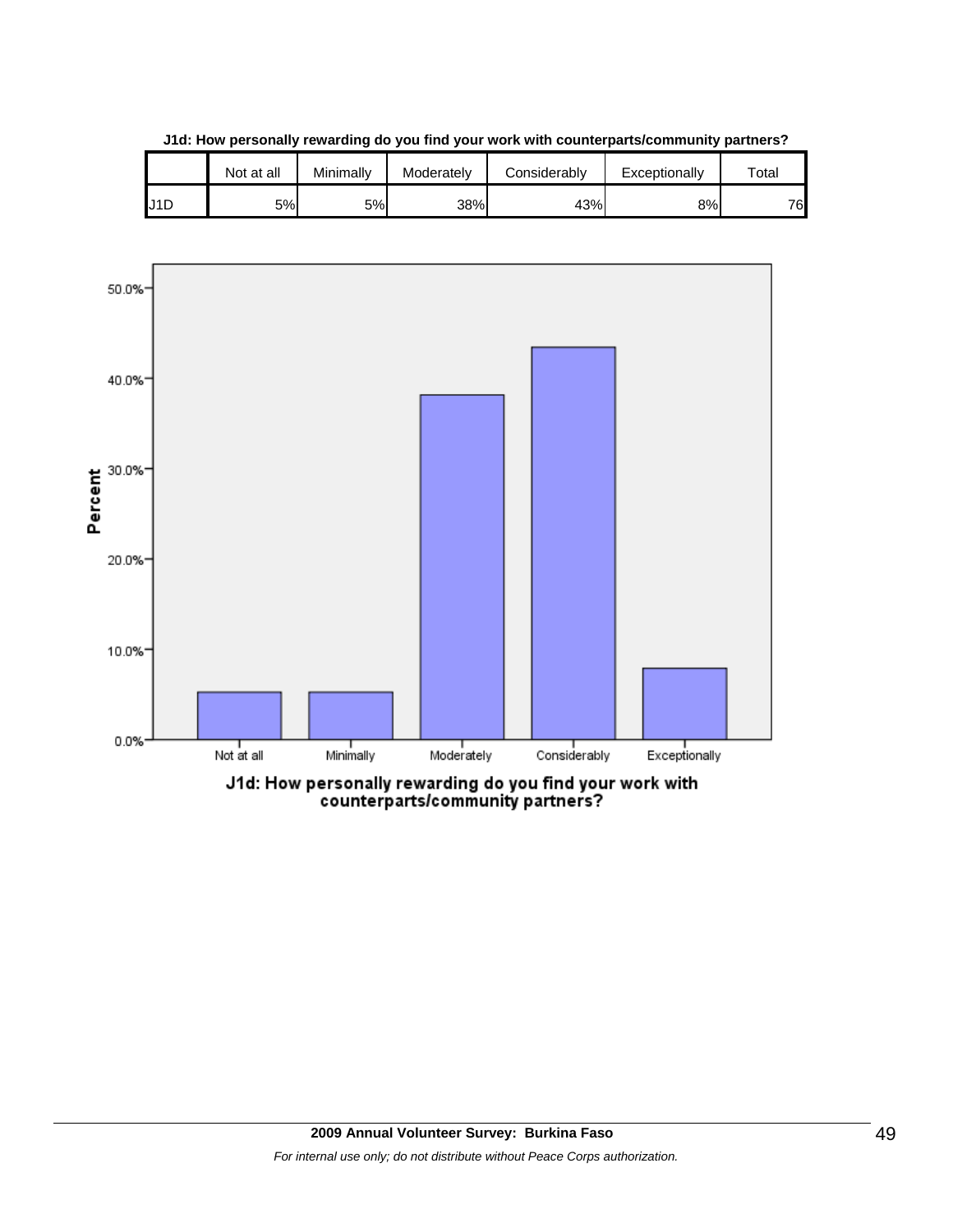

**J1e: How personally rewarding do you find your experience with other HCNs?**

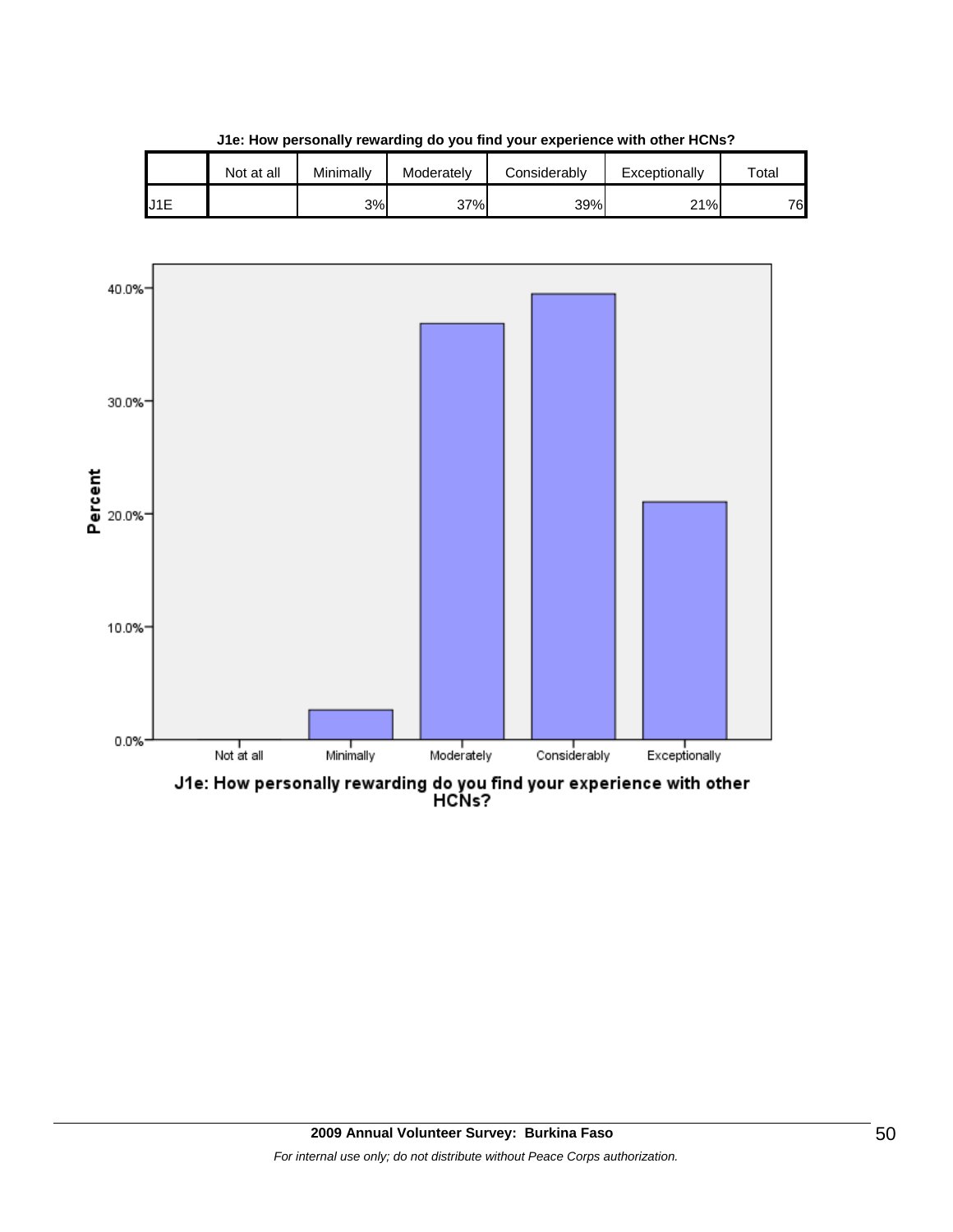|                  | Not at all | Minimally | Moderately | Considerably | Exceptionally | $\tau$ otal |
|------------------|------------|-----------|------------|--------------|---------------|-------------|
| J <sub>2</sub> A | 3%         | 16%       | 36%        | 37%          | 7%            | 67          |

**J2a (PCVs at post 9 months+ months): Please rate how well you think you achieved Goal 1.**



J2a (PCVs at post 9 months+ months): Rate how well you think you<br>achieved Goal 1.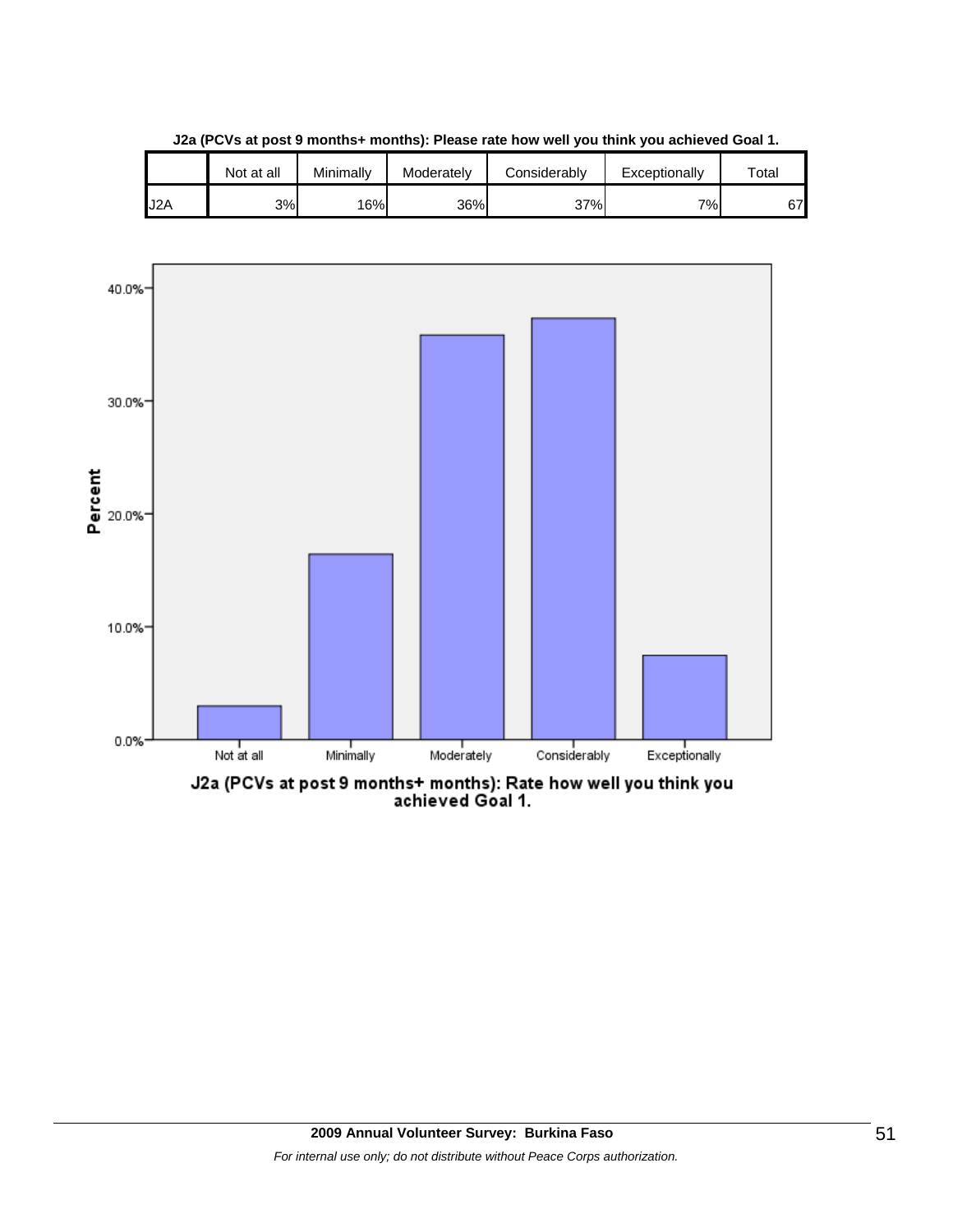

**J2b: (PCVs at post 9 months+ months): Please rate how well you think you achieved Goal 2.**

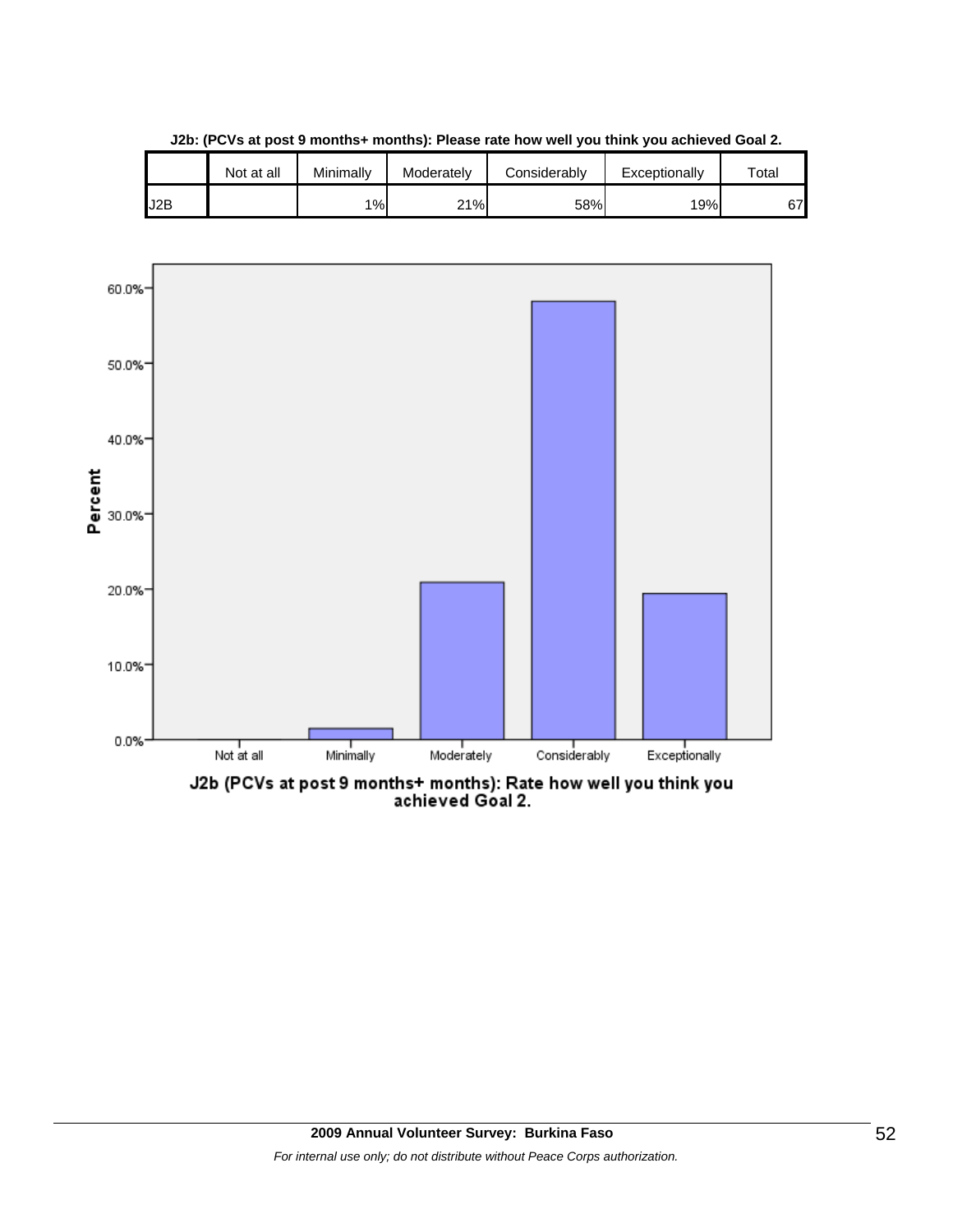

**J2c (PCVs at post 9 months+ months): Please rate how well you think you achieved Goal 3.**



J2c (PCVs at post 9 months+ months): Please rate how well you think you<br>achieved Goal 3.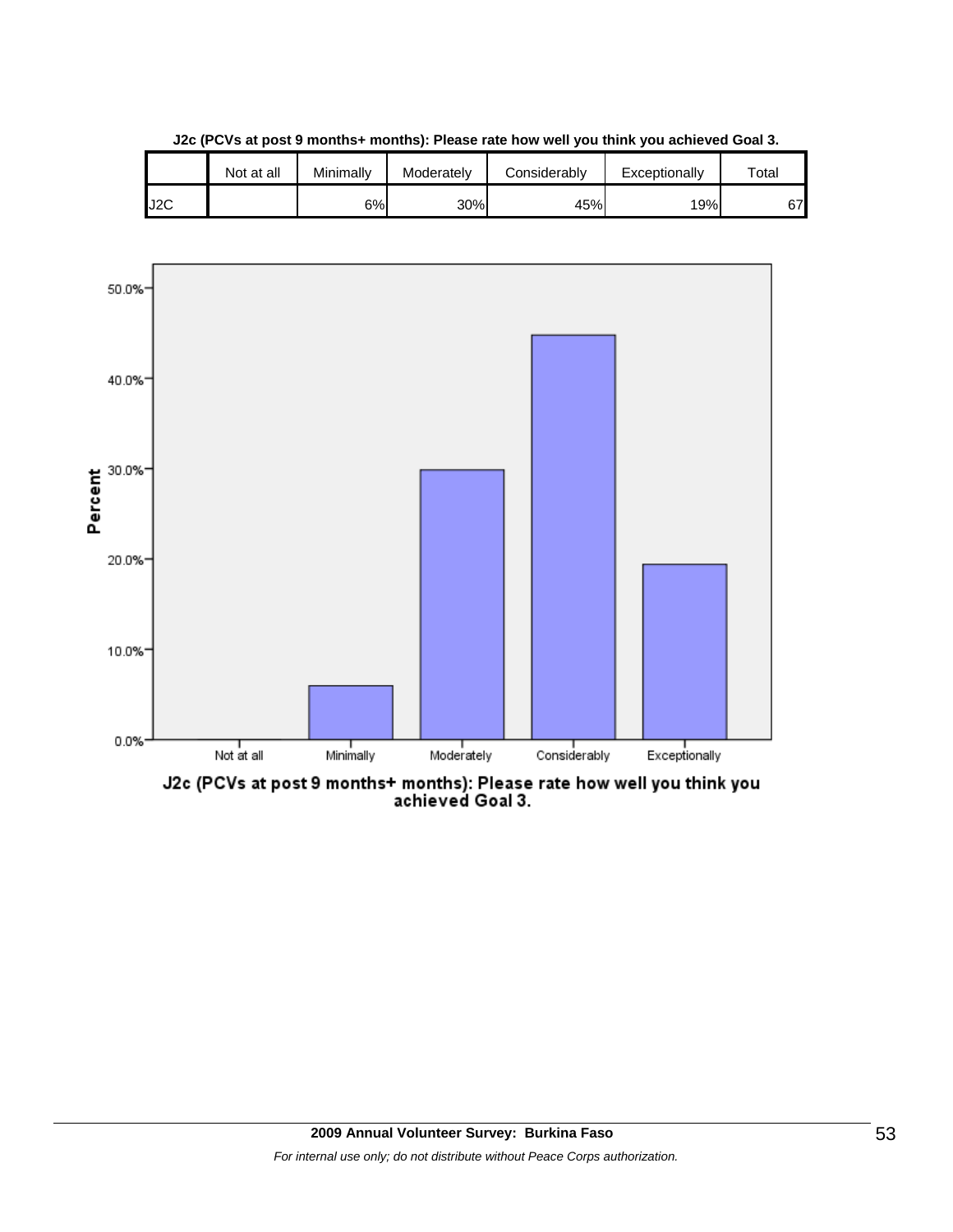**J3: Today, would you make the same decision to join the Peace Corps?**

|     | No | Not likely | Possibly | Probably        | Definitely | Total |
|-----|----|------------|----------|-----------------|------------|-------|
| IJЗ |    | $1\%$      | 6%       | 21%<br>$\sim$ 1 | 71%        | フフト   |

**J4: Would you recommend Peace Corps service to others you think are qualified?**

|    | No | Not likely | Possibly | Probably | Definitely | $\tau$ otal |
|----|----|------------|----------|----------|------------|-------------|
| J4 | 1% | 3%         | 16%      | 18%      | 62%        | 77          |

**J5: Do you intend to complete your Peace Corps service?**

|     | No  | Not sure | Yes | Might extend | $\tau$ otal |
|-----|-----|----------|-----|--------------|-------------|
| IJ5 | 3%l |          | 68% | 30%          | 71          |

**J6: Would your host country benefit most if the Peace Corps program was---?**

|               |              |         | Refocused/redesig |                  |          |             |
|---------------|--------------|---------|-------------------|------------------|----------|-------------|
|               | Discontinued | Reduced | ned               | Maintained as is | Expanded | $\tau$ otal |
| $\mathsf{U}6$ | $1\%$        |         | 32%               | 14%              | 52%      | 771         |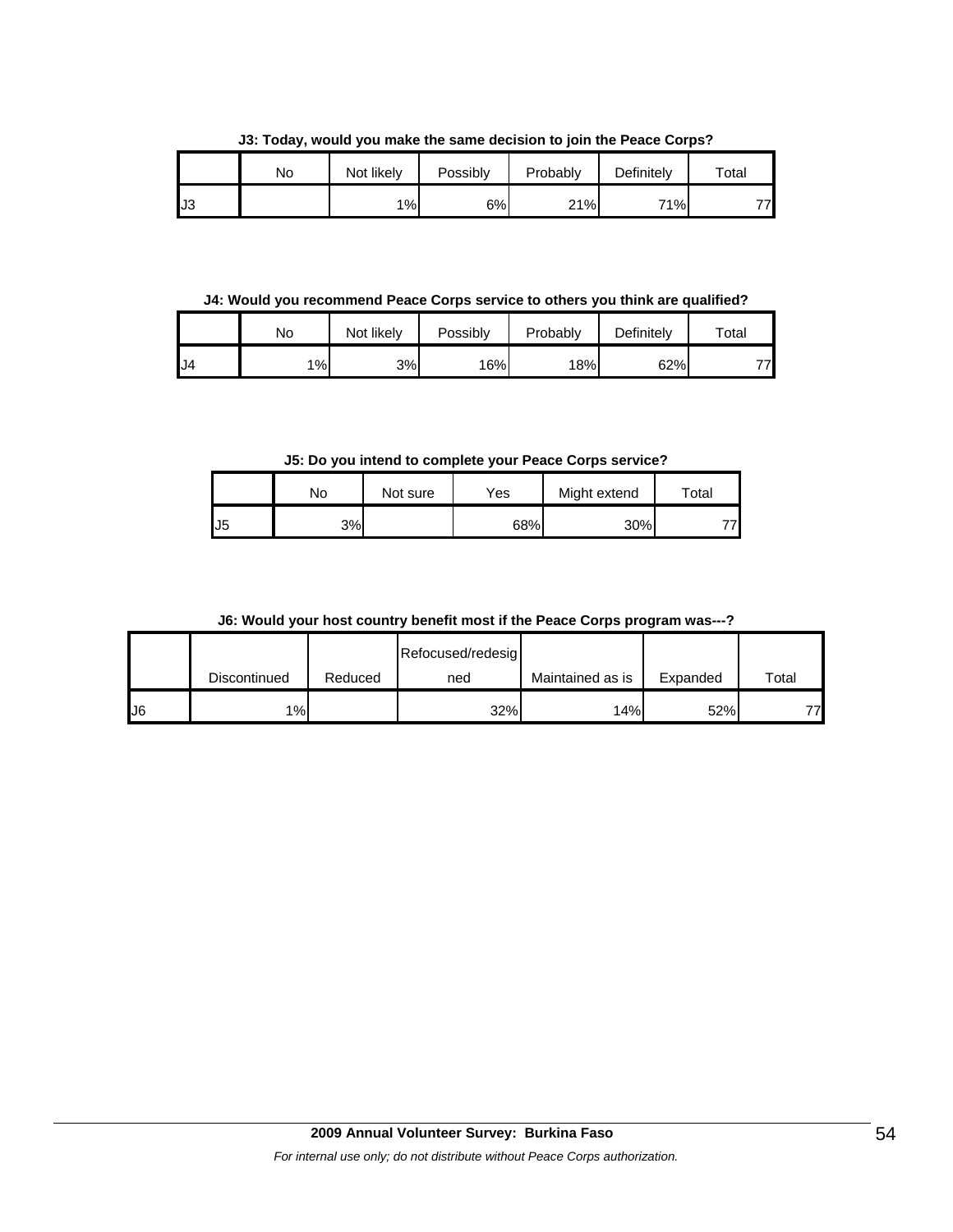# **K. Activities After Peace Corps Service**

*This section reports on Volunteers' plans for after they have completed their Peace Corps Service.* 

|               | Government           |                    |   |
|---------------|----------------------|--------------------|---|
| In the $U.S.$ | In your host country | In another country | N |
| 100%          | $0\%$                | 0%                 |   |

#### **K1a: What are your plans after your Peace Corps service? Work in government.**

\* Percent of cases was used. Percentages will be greater than 100 since Volunteers were asked to select all that applied.

#### **K1b: What are your plans after your Peace Corps service? Work in the private sector.**

| <b>Private Sector</b> |                      |                    |    |  |  |  |
|-----------------------|----------------------|--------------------|----|--|--|--|
| In the $U.S.$         | In your host country | In another country | N  |  |  |  |
| 86%                   | 0%)                  | 36%                | 14 |  |  |  |

\* Percent of cases was used. Percentages will be greater than 100 since Volunteers were asked to select all that applied.

#### **K1c: What are your plans after your Peace Corps service? Work for an NGO.**

| <b>NGO</b>  |                      |                    |   |  |  |  |
|-------------|----------------------|--------------------|---|--|--|--|
| In the U.S. | In your host country | In another country | N |  |  |  |
| 100%        | 0%                   | 75%                | 4 |  |  |  |

\* Percent of cases was used. Percentages will be greater than 100 since Volunteers were asked to select all that applied.

#### **K1d: What are your plans after your Peace Corps service? Work for PC Response.**

| Peace Corps Response                                        |     |     |   |  |
|-------------------------------------------------------------|-----|-----|---|--|
| In the $U.S.$<br>In your host country<br>In another country |     |     |   |  |
| 20%                                                         | 0%l | 80% | 5 |  |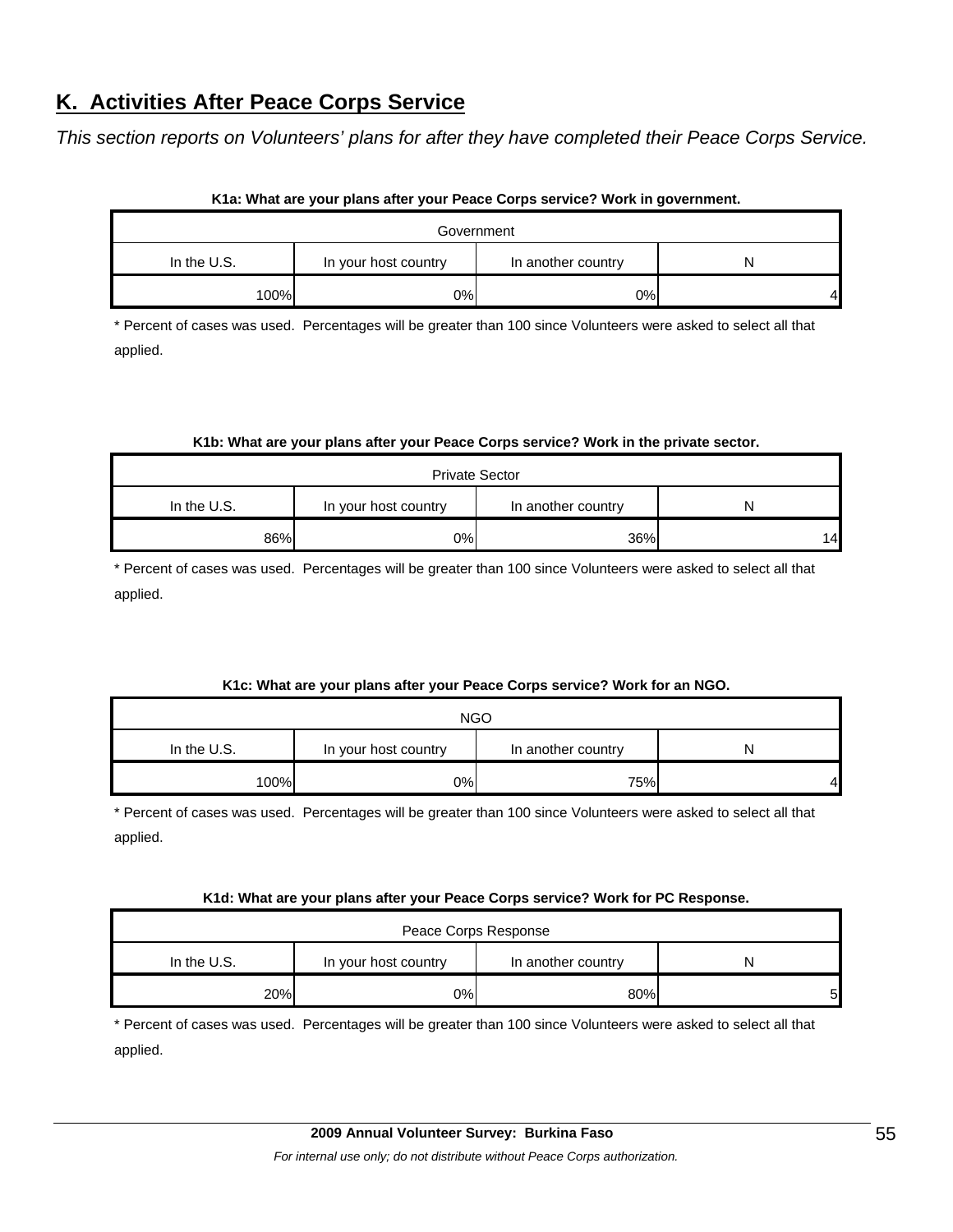|               |                      | <b>Volunteer Activities</b> |    |
|---------------|----------------------|-----------------------------|----|
| In the $U.S.$ | In your host country | In another country          |    |
| 94%           | 6%                   | 39%                         | 18 |

#### **K1e: What are your plans after your Peace Corps service? Continue to participate in volunteer activities.**

\* Percent of cases was used. Percentages will be greater than 100 since Volunteers were asked to select all that applied.

#### **K1f: What are your plans after your Peace Corps service? Graduate school/academic credentialing.**

| Graduate School                                             |       |    |    |  |
|-------------------------------------------------------------|-------|----|----|--|
| In the $U.S.$<br>In another country<br>In your host country |       |    |    |  |
| 100%                                                        | $0\%$ | 0% | 19 |  |

\* Percent of cases was used. Percentages will be greater than 100 since Volunteers were asked to select all that applied.

#### **K1g: What are your plans after your Peace Corps service? Travel.**

| Travel                                                         |     |     |    |  |
|----------------------------------------------------------------|-----|-----|----|--|
| In the U.S.<br>In your host country<br>In another country<br>N |     |     |    |  |
| 71%                                                            | 24% | 67% | つ1 |  |

\* Percent of cases was used. Percentages will be greater than 100 since Volunteers were asked to select all that applied.

#### **K1h: What are your plans after your Peace Corps service? Other.**

| Other                                                     |     |     |   |  |
|-----------------------------------------------------------|-----|-----|---|--|
| In the U.S.<br>In another country<br>In your host country |     |     |   |  |
| 100%                                                      | 12% | 25% | 8 |  |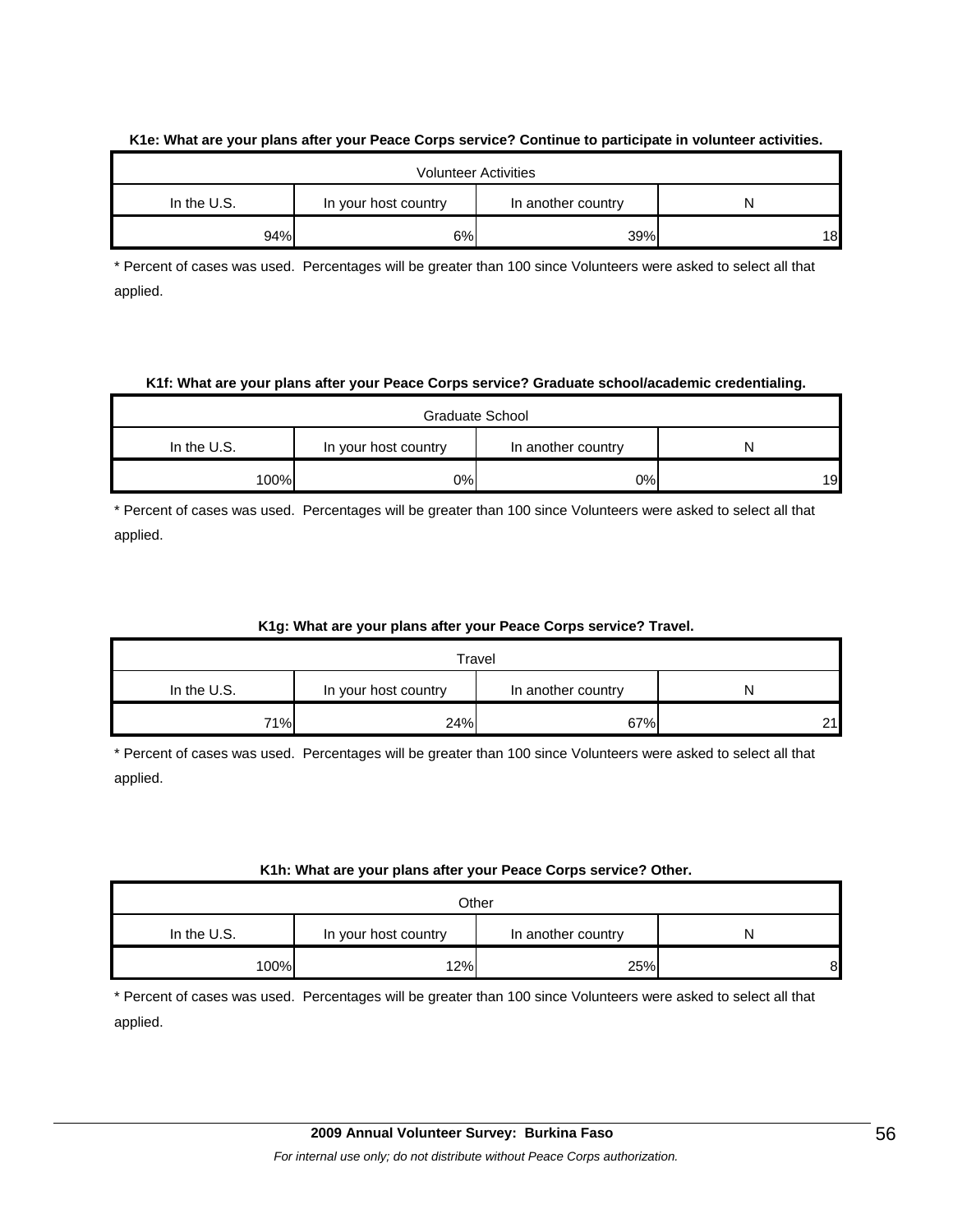## **K2:How prepared do you feel to share your Peace Corps experience and knowledge of your host country with others in the United States when you return?**

|                                  | Not at all | Minimally | Moderately | Considerably | Total |
|----------------------------------|------------|-----------|------------|--------------|-------|
| How prepared do you feel to      | 0%         | 3%        | 22%        | 75%          |       |
| share your Peace Corps           |            |           |            |              |       |
| experience and knowledge of      |            |           |            |              |       |
| your host country with others in |            |           |            |              | 36    |
| the United States when you       |            |           |            |              |       |
| return?                          |            |           |            |              |       |

### **K3: How well do you feel Peace Corps has prepared you for life in the U. S. after you return?**

|                                 | Not at all | Minimally | Moderately | Considerably | Exceptionally | Total |
|---------------------------------|------------|-----------|------------|--------------|---------------|-------|
| How well do you feel Peace      | 3%         | 17%       | 49%        | 17%          | 14%           |       |
| Corps has prepared you for life |            |           |            |              |               |       |
| in the U. S. after your return? |            |           |            |              |               | 35    |

## **K6: Have your life/career goals changed because of your Peace Corps service?**

|                                      | No  | Yes | Гоtal |
|--------------------------------------|-----|-----|-------|
| Have your life/career goals changed  | 47% | 53% |       |
| because of your Peace Corps service? |     |     | רכ    |

### **K7: How well informed are you about the following opportunities for returned Volunteers:**

|                                                  | Not informed | Somewhat<br>informed | Well informed | N  |
|--------------------------------------------------|--------------|----------------------|---------------|----|
| Peace Corps Response                             | 17%          | 81%                  | 3%            | 36 |
| Peace Corps' Fellows/USA<br>program              | 0%           | 69%                  | 31%           | 36 |
| Noncompetitive eligibility                       | 19%          | 72%                  | 8%            | 36 |
| <b>RPCV Career Center in</b><br>Washington, D.C. | 50%          | 42%                  | 8%            | 36 |
| <b>Returned Volunteer Services</b>               | 40%          | 54%                  | 6%            | 35 |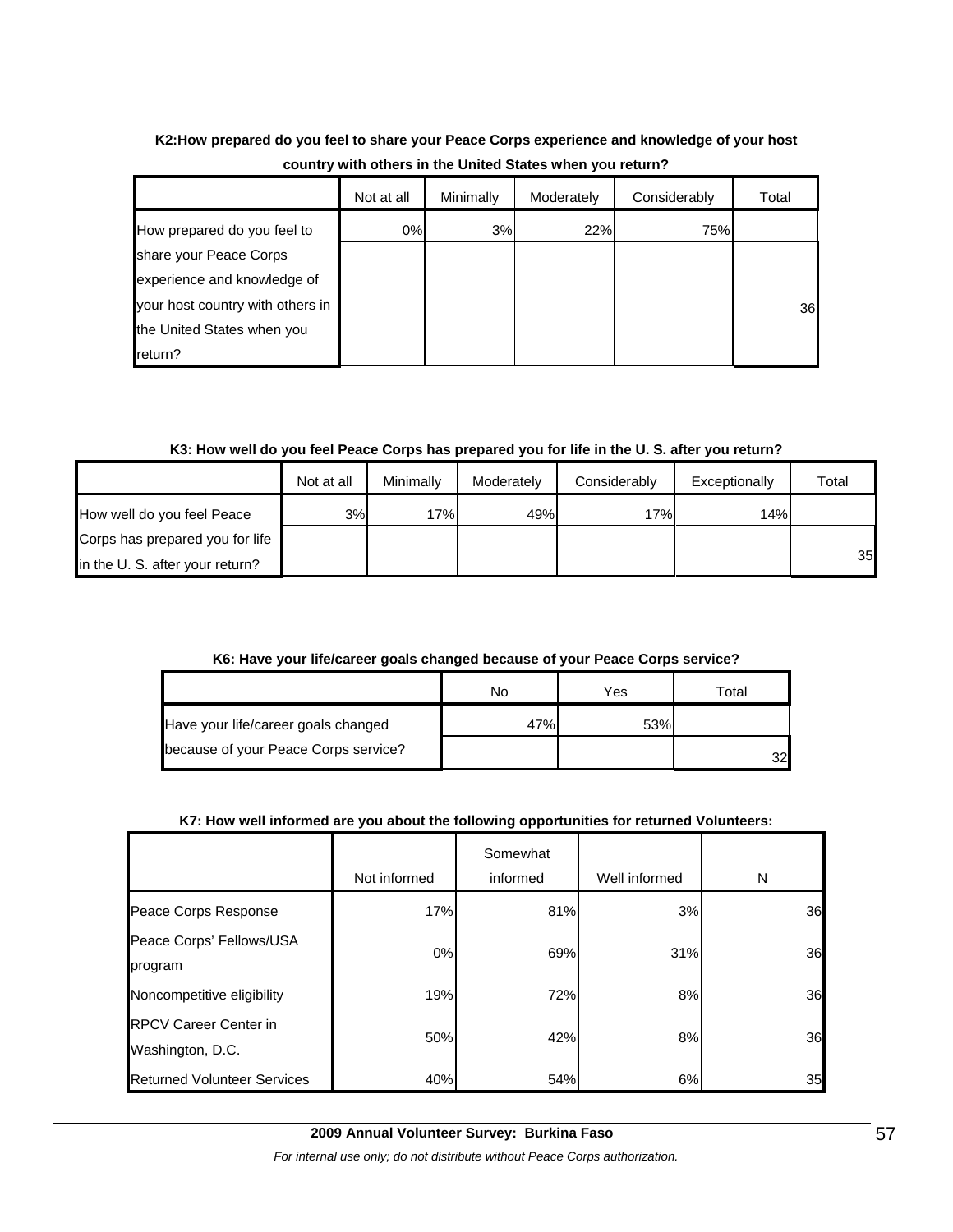| Learn about Fellows/USA | PC Website                                    | 50%   |    |
|-------------------------|-----------------------------------------------|-------|----|
| program                 | Word of mouth                                 | 36%   |    |
|                         | At COS Conference                             | 33%   |    |
|                         | From a recruiter                              | 22%   |    |
|                         | At IST                                        | 22%   |    |
|                         | At PST                                        | 17%   |    |
|                         | University website                            | $6\%$ |    |
|                         | Mid-service mailing from PC                   | 3%    |    |
|                         | At post's information resource<br>center      | $3%$  |    |
|                         | From staff in the host country's<br>PC office | 3%    |    |
|                         | Other                                         | 3%    |    |
|                         | Hotline                                       | 0%    |    |
|                         | N                                             |       | 36 |

**K8: How did you first learn about the Fellows/USA program?**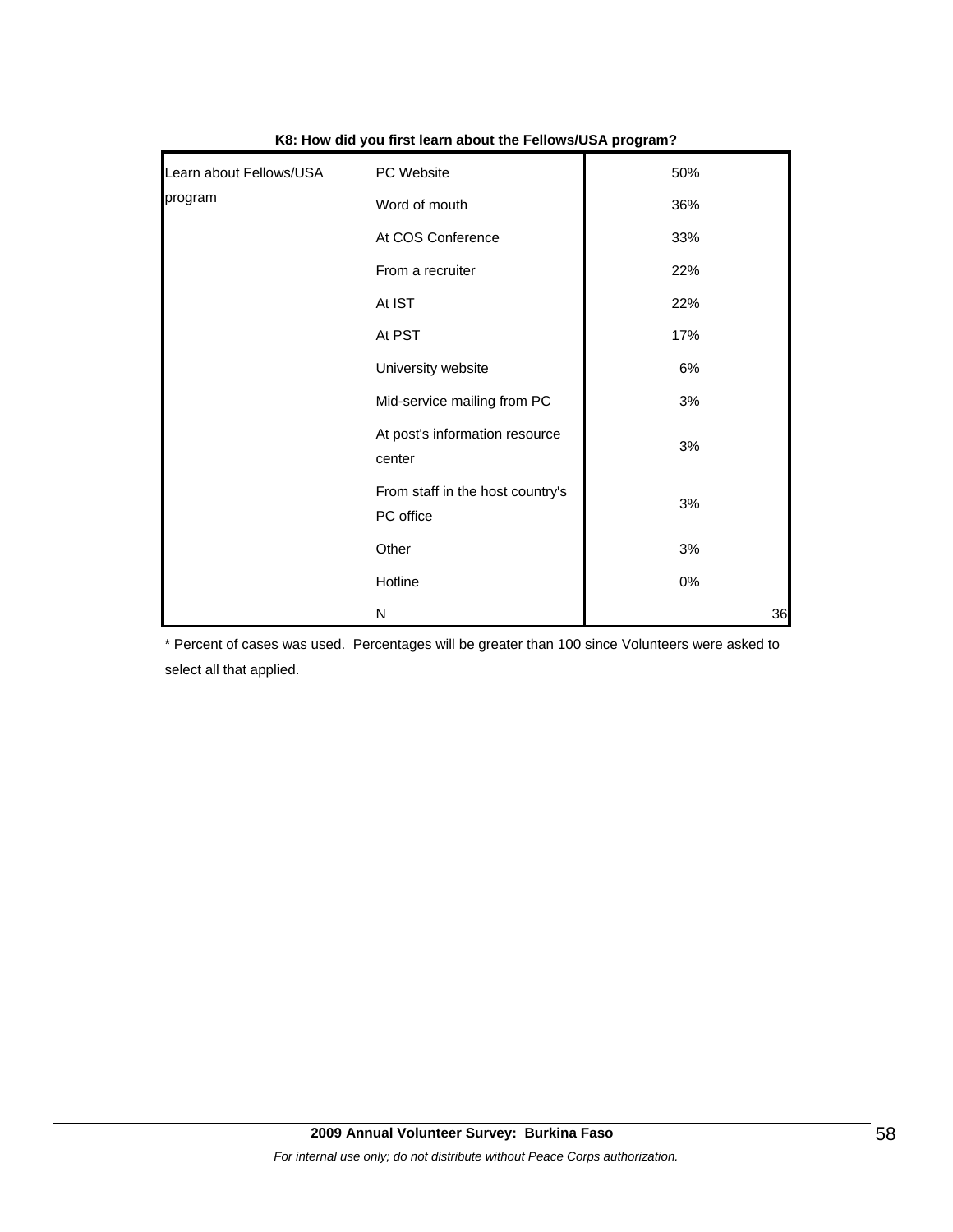| K <sub>9</sub> Resources | Electronic newsletter with job postings and career<br>advice           | 62% |    |
|--------------------------|------------------------------------------------------------------------|-----|----|
|                          | <b>Career Resource Manual</b>                                          | 56% |    |
|                          | RPCV Handbook                                                          | 50% |    |
|                          | Access to free job bulletins                                           | 50% |    |
|                          | RPCV career conferences                                                | 47% |    |
|                          | RPCV job search webinars                                               | 47% |    |
|                          | List of RPCVs willing to talk to me about their<br>careers             | 44% |    |
|                          | Applying to federal government with RPCV<br>noncompetitive eligibility | 38% |    |
|                          | Guide to speaking about my PC service to others<br>(third goal)        | 32% |    |
|                          | Connection with RPCVs through a mentoring<br>program                   | 18% |    |
|                          | Self-assessment software (SIGI 3)                                      | 12% |    |
|                          | <b>NOT SURE</b>                                                        | 12% |    |
|                          | Other                                                                  | 6%  |    |
|                          | N                                                                      |     | 34 |

#### **K9: Which of the following resources do you think will be helpful as you exit Peace Corps service?**